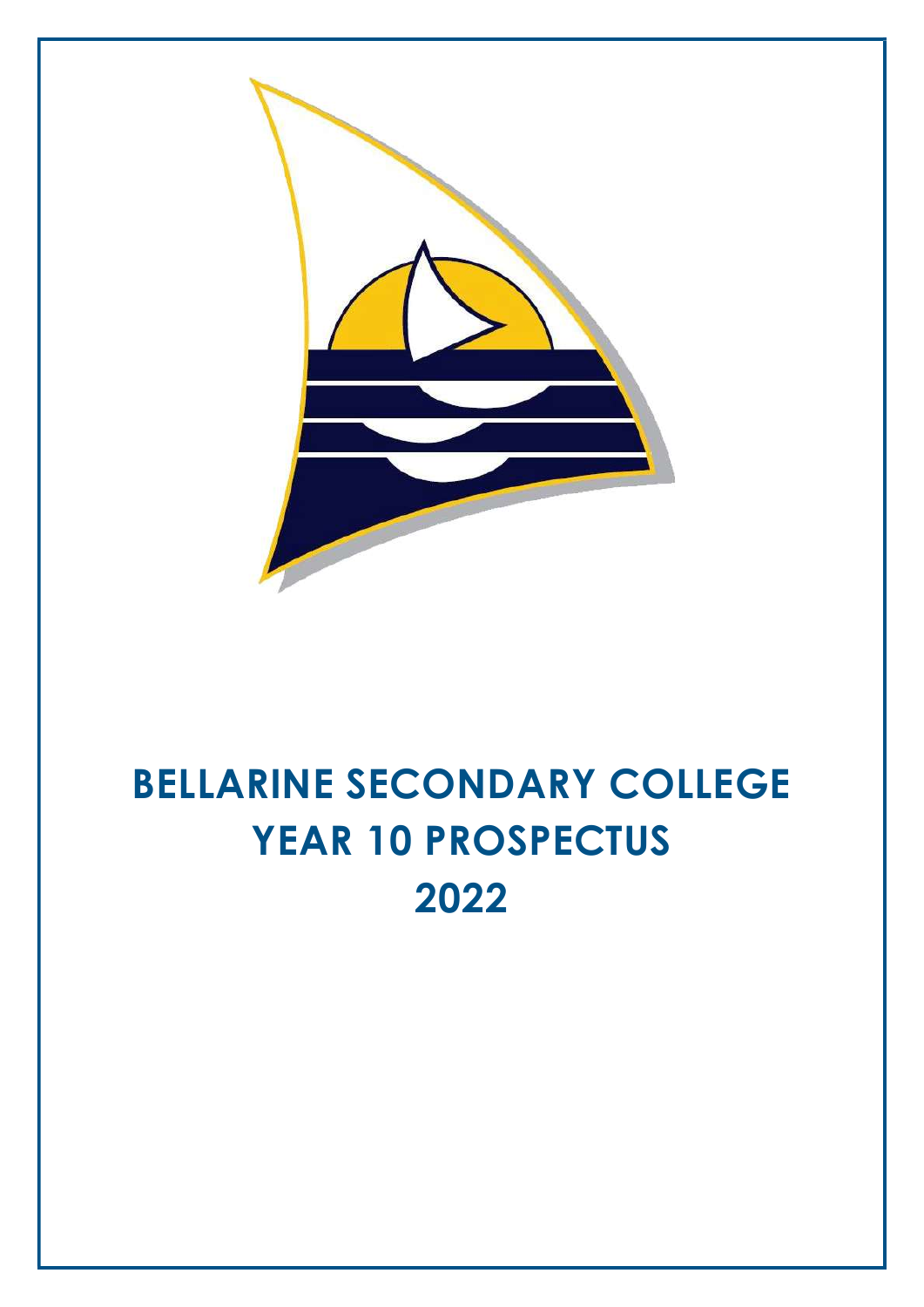# BELLARINE SECONDARY COLLEGE

# YEAR 10 PROSPECTUS 2022

# **CONTENTS**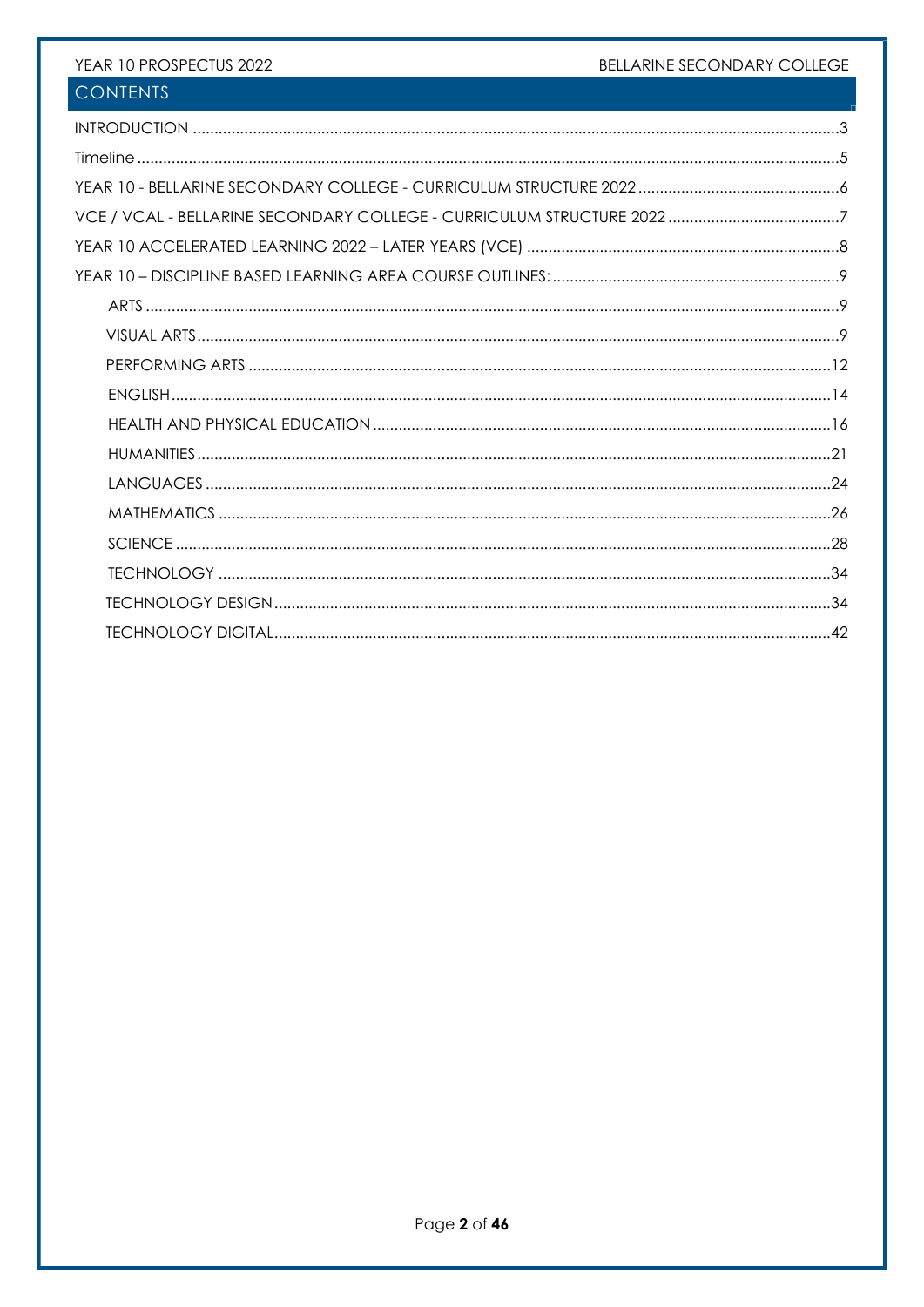# INTRODUCTION

This booklet is designed to inform and help students and parents/guardians understand the requirements of the Year 10 program and select a course of study. The organisation of the curriculum at Bellarine Secondary College is based on the eight Professional Learning Communities (PLC's)

- Arts
- English
- Health and Physical Education (HAPE)
- Humanities
- Languages (Indonesian)
- Mathematics
- Science
- **Technology**

The program ensures that all students have access to a broad, comprehensive curriculum.

# ESSENTIAL LEVIES

Students and parents / guardians need to consider the costs associated with some units, which must be met if the student is to remain enrolled in the subject. The essential levies are used to provide students with materials and equipment in addition to the normal costs associated with the standard curriculum.

\*These units attracted a cost in 2021 over and above the Essential College Levy but, as levies are yet to be finalised for 2022, please refer to the levy sheets which will be distributed in Term 4. If you would like a copy of the 2021 levy sheets as a quick guide please contact the school administration office on 5251 9000.

Please note that there may also be essential levies applied to additional subjects that have not attracted a levy in the past.

# COURSE SELECTION

Students will select 12 units, each of five periods per week, to be completed over the year. In each semester, students will study six of these units.

Descriptions of all the units offered in each DBA are included in this booklet. There will be seminars and counselling sessions, prior to course selection.

Course selection will be conducted via booked Interviews in 2021. Students will be expected to complete a 'pre-selection' sheet at home and have this available for the selection interview. A parent/guardian and a course counsellor will also be present for the interview. These interviews will be conducted on Tuesday 10<sup>th</sup> August and interviews can be booked via Compass. A notification will be sent when Compass is open for bookings.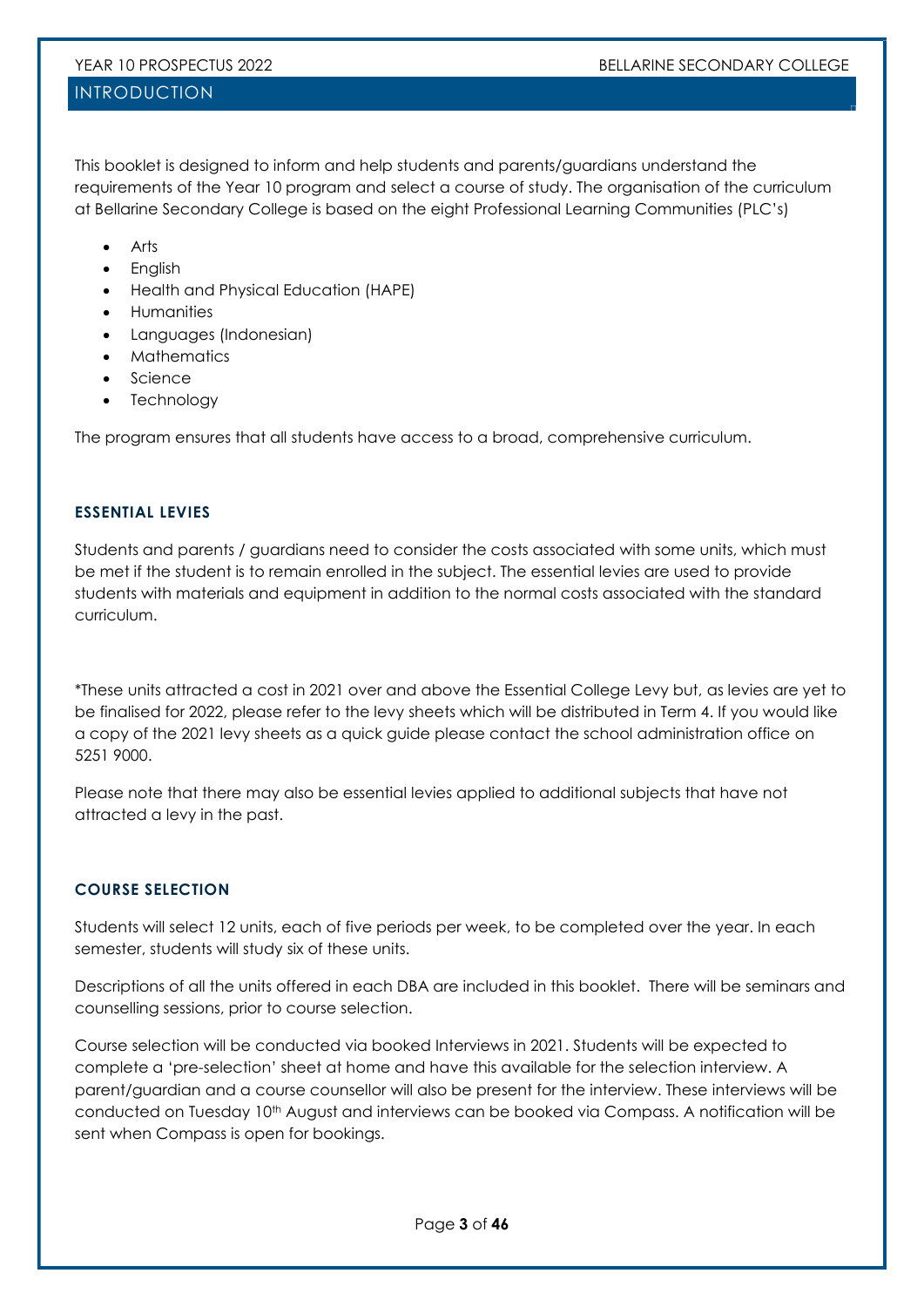# SUBJECT SELECTIONS

All students must study English and Mathematics during each semester. Each semester students study 4 subjects from the remaining 6 Learning areas, 8 across the year. Of the remaining 6 Discipline Based Learning Area's, students may choose to exclude 2 DBA's when selecting their 8 other subjects. However, it is important that preferred future VCE subject choices and career pathways are not jeopardised by the choices made in Year 10. A student is not allowed to do more than three units in one Discipline Based Area.

# CORE SUBJECTS AND ELECTIVES

Core subjects focus on the fundamentals of a subject area.

Elective subjects further students understanding. Students can select an elective subject/s in semester 1 and/or 2 but must complete the core subject either at the same time or in the semester beforehand.

Example: students wanting to complete Physical Education Extension must also complete Health and Physical Education.

In addition, some Year 10 students may be invited to enrol in a Year 11 VCE subject. This would be subject to the student meeting a range of criteria listed in the section 'Year 10 Accelerated Learning 2021 – Later Years (VCE), on page 8 of this prospectus.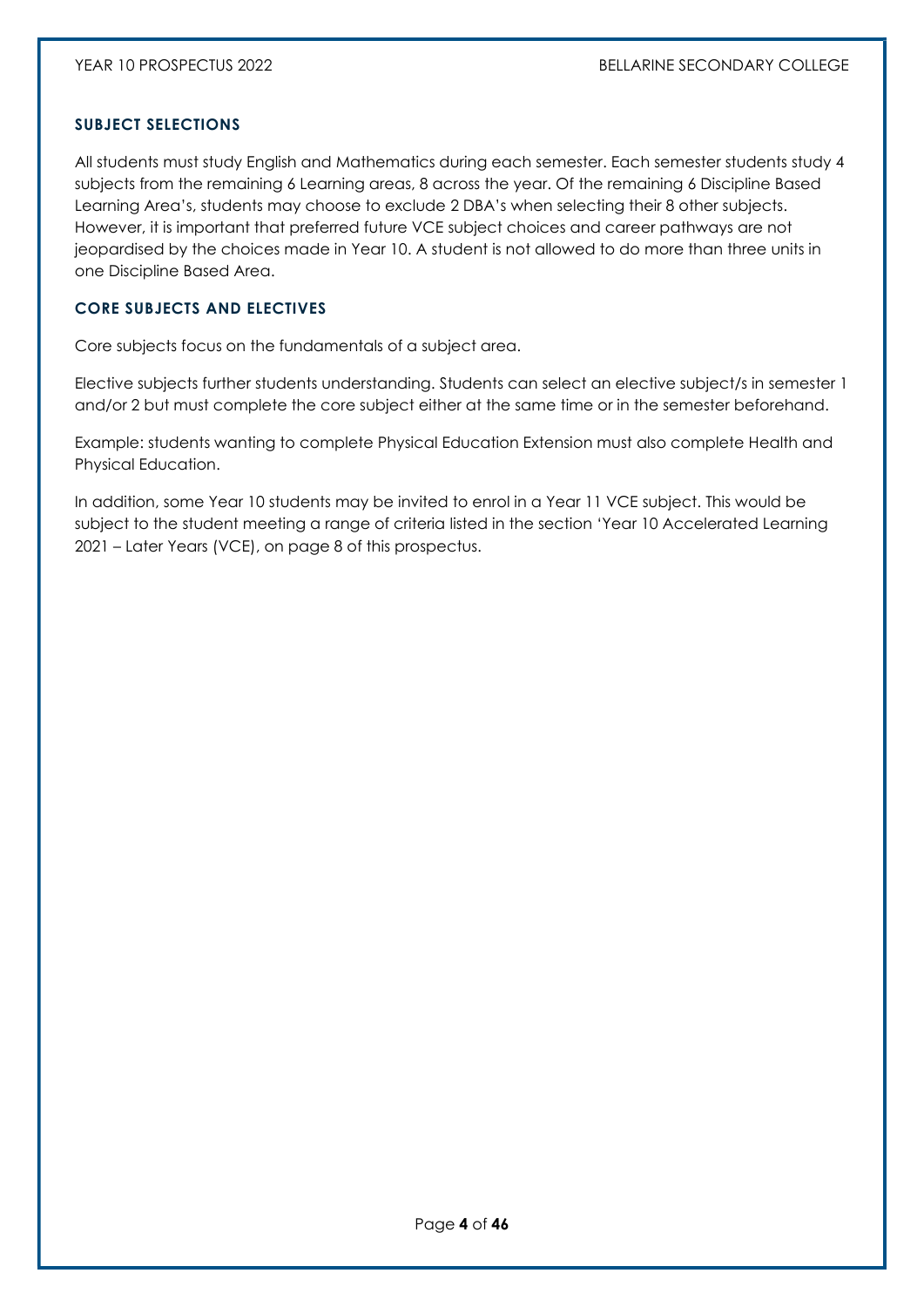# TIMELINE

| Thursday 22 <sup>nd</sup> July | Information Evening at the Drysdale campus. See Compass<br>Newsfeed for details.                                                                                                                     |
|--------------------------------|------------------------------------------------------------------------------------------------------------------------------------------------------------------------------------------------------|
| Tuesday August 10th            | Pathway & Course Counselling Session Year 10 2022 CURRENT<br>YEAR 9 STUDENT FREE DAY. Students expected to attend<br>Interview with parent/guardians. More details available on<br>Compass Newsfeed. |
| December                       | Student/parent/guardians involved with course sign off.                                                                                                                                              |

When making course selections for next year, students should gather information from a variety of sources including their current teachers, the Transitions & Pathways Leader Mr Scott McDonald, Professional Learning Community Leaders, parents/guardians and the Information Evening. In addition to this, it is highly encouraged that students and their parents / guardians be involved in Course Counselling Sessions. Some sessions will be conducted at school and assist students to make educated selections for their future pathways.

If you have any questions or concerns please contact Mr Scott McDonald, Transition & Pathways Leader on 5251 9035.

# COURSE SELECTION FOR THE 2022 SCHOOL YEAR WILL BE COMPLETED VIA INTERVIEWS AND STUDENTS MUST HAVE COMPLETED A PRE-SELECTION SHEET.

# IT IS IMPORTANT THAT STUDENTS AND THEIR PARENTS/GUARDIANS ATTEND THE INTERVIEW, IF THEY HAVE BOOKED ONE.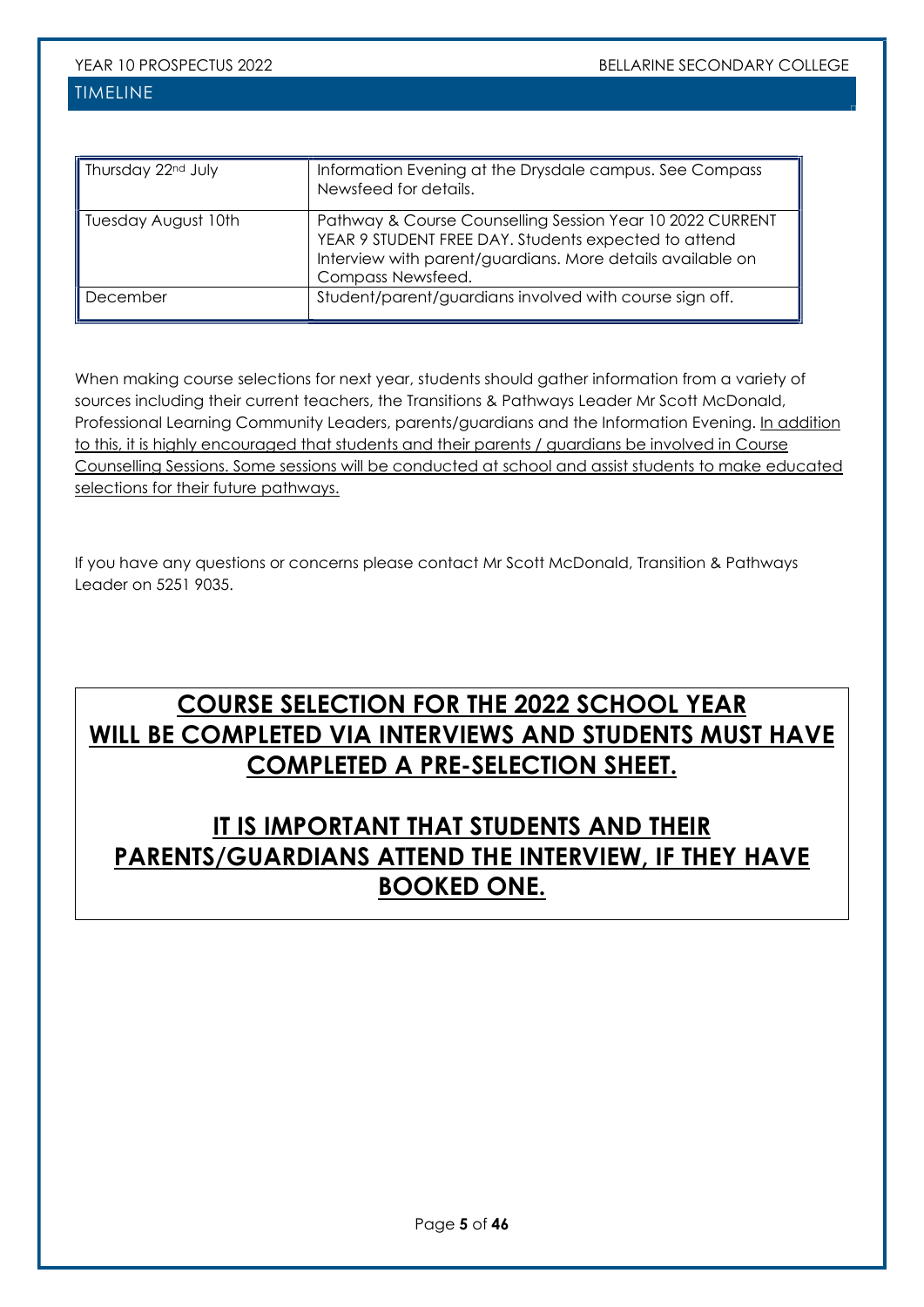| YEAR 10 PROSPECTUS 2022 |                                                                   |                                                           |                                                                                                                                                                                         |                                                                                                                                                                        |                                                                                                               |                                                                                                                                                         |                                                                                                                                                   | BELLARINE SECONDARY COLLEGE                                                                                                                                                                                                                                                                                                      |
|-------------------------|-------------------------------------------------------------------|-----------------------------------------------------------|-----------------------------------------------------------------------------------------------------------------------------------------------------------------------------------------|------------------------------------------------------------------------------------------------------------------------------------------------------------------------|---------------------------------------------------------------------------------------------------------------|---------------------------------------------------------------------------------------------------------------------------------------------------------|---------------------------------------------------------------------------------------------------------------------------------------------------|----------------------------------------------------------------------------------------------------------------------------------------------------------------------------------------------------------------------------------------------------------------------------------------------------------------------------------|
|                         | YEAR 10 - BELLARINE SECONDARY COLLEGE - CURRICULUM STRUCTURE 2022 |                                                           |                                                                                                                                                                                         |                                                                                                                                                                        |                                                                                                               |                                                                                                                                                         |                                                                                                                                                   |                                                                                                                                                                                                                                                                                                                                  |
| <b>YEAR</b>             | <b>ENGLISH</b>                                                    | <b>MATHS</b>                                              | <b>SCIENCE</b>                                                                                                                                                                          | <b>HEALTH &amp;</b><br>PHYS. ED.                                                                                                                                       | <b>HUMANITIES</b>                                                                                             | <b>LANGUAGES</b><br>(INDONESIAN)                                                                                                                        | <b>ARTS</b>                                                                                                                                       | <b>TECHNOLOGY</b>                                                                                                                                                                                                                                                                                                                |
|                         | Compulsory                                                        | Compulsory                                                |                                                                                                                                                                                         |                                                                                                                                                                        |                                                                                                               | Elective subjects in at least 4 Learning Areas other than English and Maths- 5 periods per week for one semester                                        |                                                                                                                                                   |                                                                                                                                                                                                                                                                                                                                  |
| 10<br>5 periods         | - English                                                         | -Mathematics 10<br>General<br>- Mathematics 10<br>Methods | - Chemistry for Life<br>- Engineering<br>Science<br>- Environmental<br>Design &<br>Engineering<br>- Forensic Science<br>- Genes and<br>Evolution<br>- Mind and Body<br>- Marine Science | - Health and<br>Physical<br>Education                                                                                                                                  | - Sociology and<br>Legal Studies<br>- Economics and<br><b>Business</b><br>- History:<br>Changing the<br>World | - Indonesian                                                                                                                                            | Visual<br>- Ceramics & 3D<br>Art<br>- Media<br>- Visual Art<br>- Visual<br>Communication<br>Design<br>Performing<br>- Dance<br>- Drama<br>- Music | Design<br>- Agriculture and<br>Horticulture<br>- Materials Fashion<br>and Fibre<br>- Materials Foods<br>- Materials Foods<br>Café Fare<br>- Materials Metal<br>- Materials Wood<br>- Systems Robotics<br><b>Digital</b><br>- Computing<br>- Living in a Digital<br>World<br>- Programming<br>and Game Design<br>Ready, Set, Work |
|                         |                                                                   |                                                           |                                                                                                                                                                                         |                                                                                                                                                                        |                                                                                                               |                                                                                                                                                         |                                                                                                                                                   | (full year)                                                                                                                                                                                                                                                                                                                      |
|                         | - Literature                                                      |                                                           |                                                                                                                                                                                         |                                                                                                                                                                        |                                                                                                               | Electives - If selecting one of the below electives, students must have chosen the related Elective subject above - 5 periods per week for one semester |                                                                                                                                                   |                                                                                                                                                                                                                                                                                                                                  |
|                         |                                                                   |                                                           |                                                                                                                                                                                         | - Health and<br>Human<br>Development<br>- Outdoor<br><b>Education One</b><br>- Outdoor<br><b>Education Surf Life</b><br>Saving<br>- Physical<br>Education<br>Extension |                                                                                                               | - Indonesian<br>Extension                                                                                                                               |                                                                                                                                                   |                                                                                                                                                                                                                                                                                                                                  |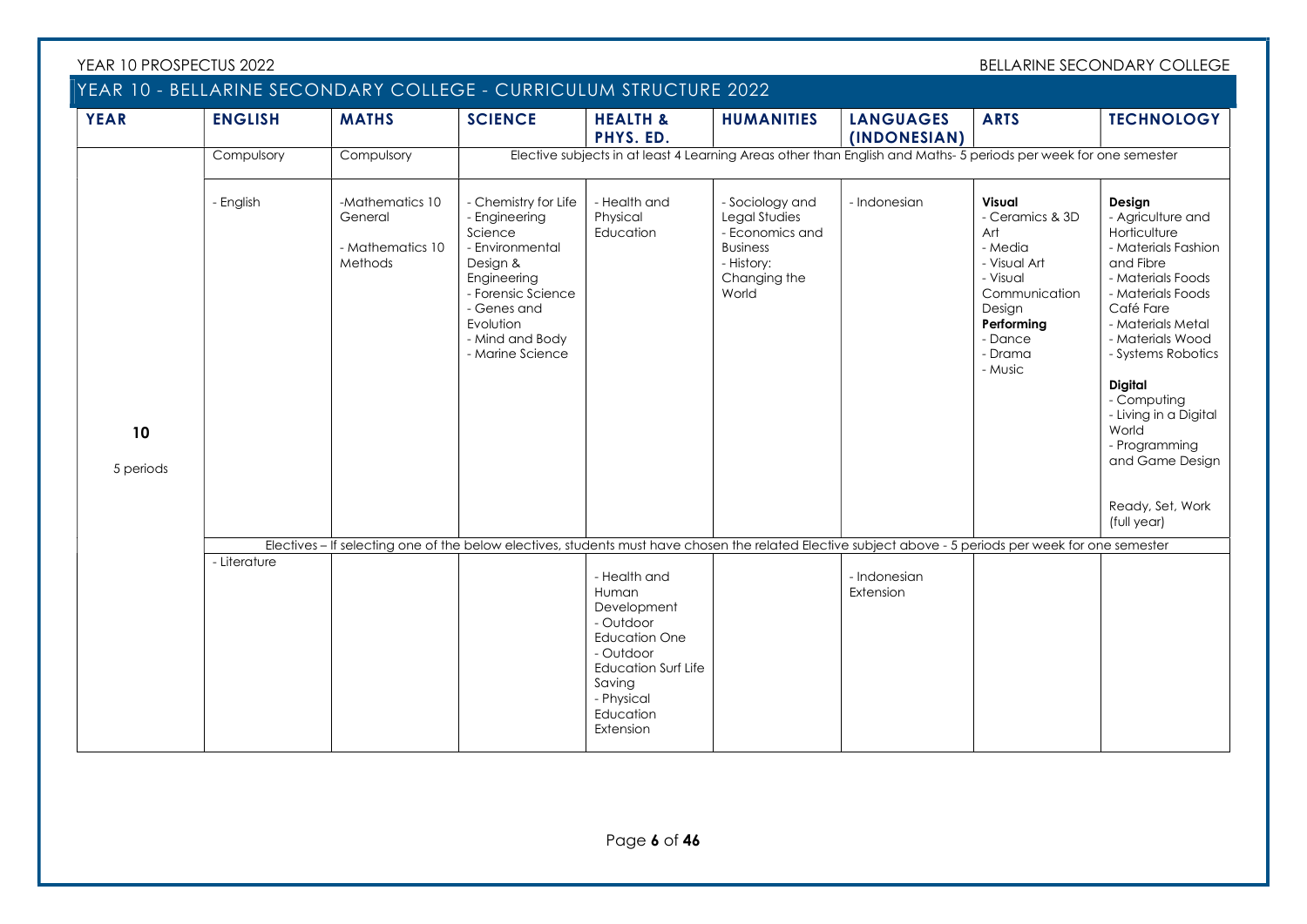|                         |                                                                                   | VCE / VCAL - BELLARINE SECONDARY COLLEGE - CURRICULUM STRUCTURE 2022                                                                                                                          |                                                                                                      |                                                                                                                           |                                                                                                                                                                     |                                  |                                                                                                   |                                                                                                                                                                                                                                                                                         |                                                                                                                                                                                                                                                                                                                                                                                                                                                                      |
|-------------------------|-----------------------------------------------------------------------------------|-----------------------------------------------------------------------------------------------------------------------------------------------------------------------------------------------|------------------------------------------------------------------------------------------------------|---------------------------------------------------------------------------------------------------------------------------|---------------------------------------------------------------------------------------------------------------------------------------------------------------------|----------------------------------|---------------------------------------------------------------------------------------------------|-----------------------------------------------------------------------------------------------------------------------------------------------------------------------------------------------------------------------------------------------------------------------------------------|----------------------------------------------------------------------------------------------------------------------------------------------------------------------------------------------------------------------------------------------------------------------------------------------------------------------------------------------------------------------------------------------------------------------------------------------------------------------|
| <b>YEAR</b>             | <b>ENGLISH</b>                                                                    | <b>MATHS</b>                                                                                                                                                                                  | <b>SCIENCE</b>                                                                                       | <b>HEALTH &amp;</b><br><b>PHYSICAL</b><br><b>EDUCATION</b>                                                                | <b>HUMANITIES</b>                                                                                                                                                   | <b>LANGUAGES</b><br>(INDONESIAN) | <b>ARTS</b>                                                                                       | <b>TECHNOLOGY</b>                                                                                                                                                                                                                                                                       | <b>VET IN</b><br><b>SCHOOLS</b>                                                                                                                                                                                                                                                                                                                                                                                                                                      |
| <b>VCE</b><br>5 periods | Units $1 - 4$<br>- English<br>- Literature<br>Units $1 - 4$<br>- VCAL<br>Literacy | Units 1 & 2<br>- Foundation<br>- General<br>Maths<br>- Maths<br>Methods<br>Units 3 & 4<br>- Further Maths<br>- Maths<br>Methods<br>- Specialist<br>Maths<br>Units 1 - 4<br>- VCAL<br>Numeracy | Units $1 - 4$<br>- Biology<br>- Chemistry<br>- Environmental<br>Science<br>- Physics<br>- Psychology | Units 1 - 4<br>- Health &<br>Human<br>Development<br>- Physical<br>Education<br>- Outdoor and<br>Environmental<br>Studies | Units 1 - 4<br>- Business<br>Management<br>- History<br>- Legal Studies<br>Units 1 & 2 Only<br>- 20th Century<br>History<br>Units 3 & 4<br>- History<br>Revolutions | Unit $1 - 4$<br>- Indonesian     | Unit 1 - 4<br>- Art<br>- Drama<br>- Media<br>- Studio Arts<br>- Visual<br>Communication<br>Design | Units 1 - 4<br>- Agriculture &<br>Horticulture<br>- Food and<br>Technology<br>- Product Design<br>and Technology<br><b>Textiles</b><br>- Product Design<br>and Technology<br>Wood<br>Units 1 & 2 Only<br>Digital-<br>Computing<br>Units 3 & 4 Only<br>Digital - Software<br>Development | Units 1 - 4<br>- Aged Care<br>- Automotive<br>- Business<br>Administration<br>(Medical)<br>- Beauty<br>- Building and<br>Construction<br>Pre-<br>apprenticeship<br>(Carpentry)<br>- Children's<br>Services<br>- Catering<br>Operations<br>- Dance<br>- Education<br>Support<br>(Integration)<br>- Electro<br>technology<br>- Engineering<br>- Equine Industry<br>- Hairdressing<br>$-ICT$<br>- Makeup<br>- Media<br>- Music<br>- Outdoor<br>Recreation<br>- Plumbing |
|                         |                                                                                   |                                                                                                                                                                                               |                                                                                                      |                                                                                                                           |                                                                                                                                                                     |                                  |                                                                                                   |                                                                                                                                                                                                                                                                                         | *Please note VET<br>courses are<br>dependent on<br>enrolment                                                                                                                                                                                                                                                                                                                                                                                                         |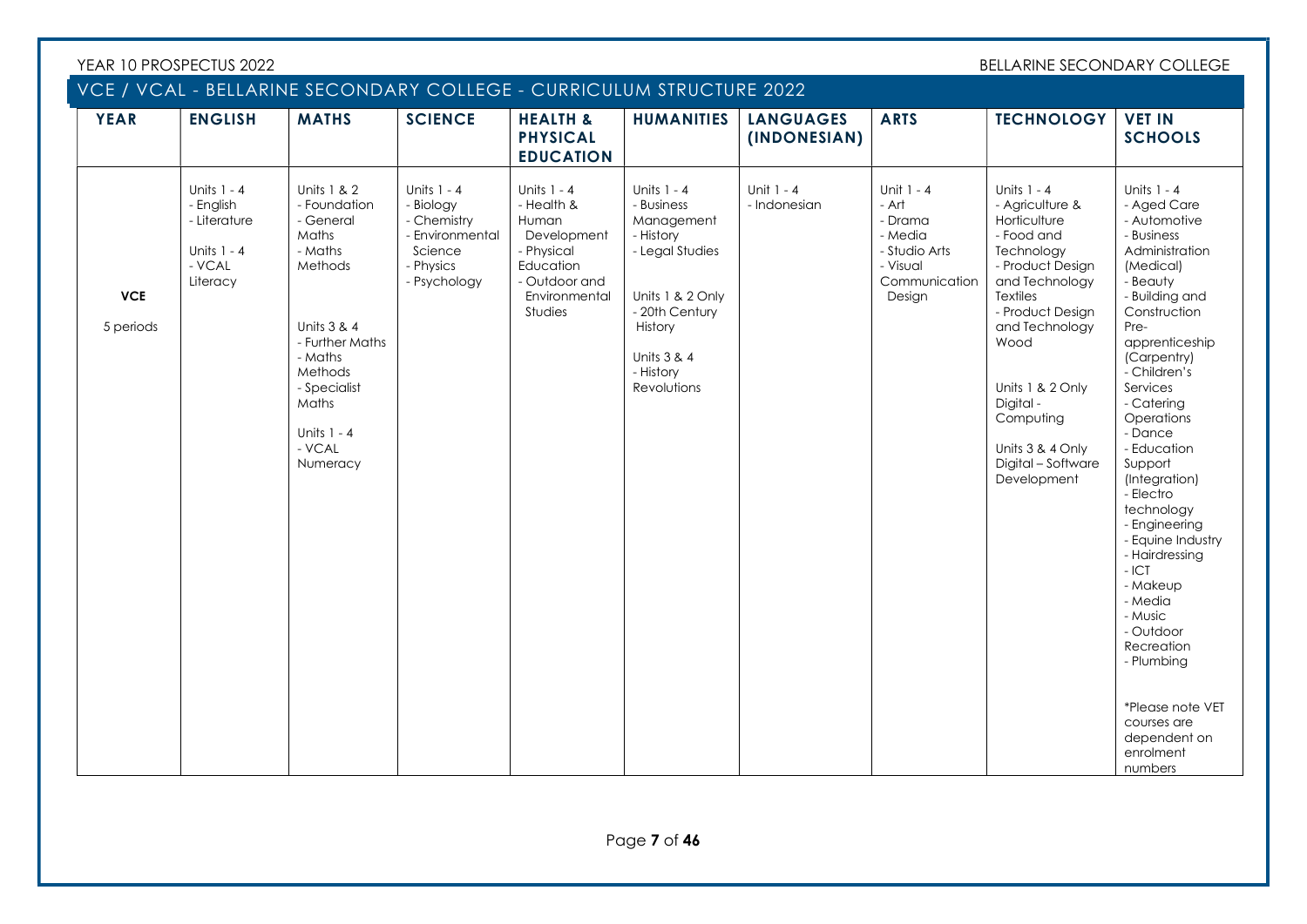# YEAR 10 ACCELERATED LEARNING 2021 – LATER YEARS (VCE)

# ACCELERATED STUDIES INTO VCE AT YEAR 10

Our curriculum structure at Year 10 allows some of our highly motivated and high achieving students to study **both** Unit 1 and Unit 2 of a selected VCE subject.

# POSSIBLE ADVANTAGES OF STUDYING A VCE SUBJECT IN YEAR 10

- The challenge, stimulation and motivation of studying a VCE subject.
- Students gain a gradual exposure and understanding of the VCE processes, work requirements, outcomes, essays, exams.
- The opportunity to study more than the usual 22 VCE units.
- The experience of working with older (Year 11) students.
- The option to study a VCE Subject, Units 3 & 4, in Year 11 and therefore gain a higher ATAR score (students gain credit for up to 6 Unit 3 & 4 subjects).

# POSSIBLE DISADVANTAGES OF STUDYING A VCE SUBJECT IN YEAR 10

- Fewer Year 10 subjects can be studied.
- Increased workload and stress.
- Perceived need to concentrate on VCE studies at the expense of normal Year 10 classes.

# PROCEDURES FOR STUDENTS ACCELERATING TO VCE

- Recommendations for acceleration may be initiated by the student, parent/guardian or teacher. However, students will be expected to have a record of excellent work habits and a high level of achievement in Year 9. These recommendations need to be forwarded to Mr Scott McDonald or Ms Vanessa Wedding at the Drysdale Campus.
- After initial discussions with teachers and parents / guardians, students wishing to apply to accelerate need to complete a 'Later Years (VCE) Acceleration Application'. This can be collected by students from the Pathways and Careers office.
- The 'Later Years (VCE) Acceleration Application' should be completed and signed by the parent/guardian, the student and the DBA leader and returned to Mr Scott McDonald or Ms Vanessa Wedding by no later than Friday 27<sup>th</sup> August – late applications cannot be considered.
- The application will be considered by the Year 10 Acceleration Panel, chaired by Mr Scott McDonald. This may incorporate interviews with both students and parents/guardians.
- Students granted permission to study a VCE subject (Units 1 and 2) from the designated list will drop the core subject and any nominated elective subject in the same Learning Areas at Year 10, plus one of their core subject choices.
- Students granted approval to accelerate will be advised during Term 4.
- Acceleration will be conditional on the nominated VCE subject being available to the Year 10 students as this will depend on student demand, class sizes and possible subject clashes.
- Year 11 and 12 students will be given priority in accessing VCE subjects.
- The progress of accelerating students will be monitored during Term One 2022. Recommendations to continue or restructure a student's program will be dependent on their work practices and academic achievement across all subjects.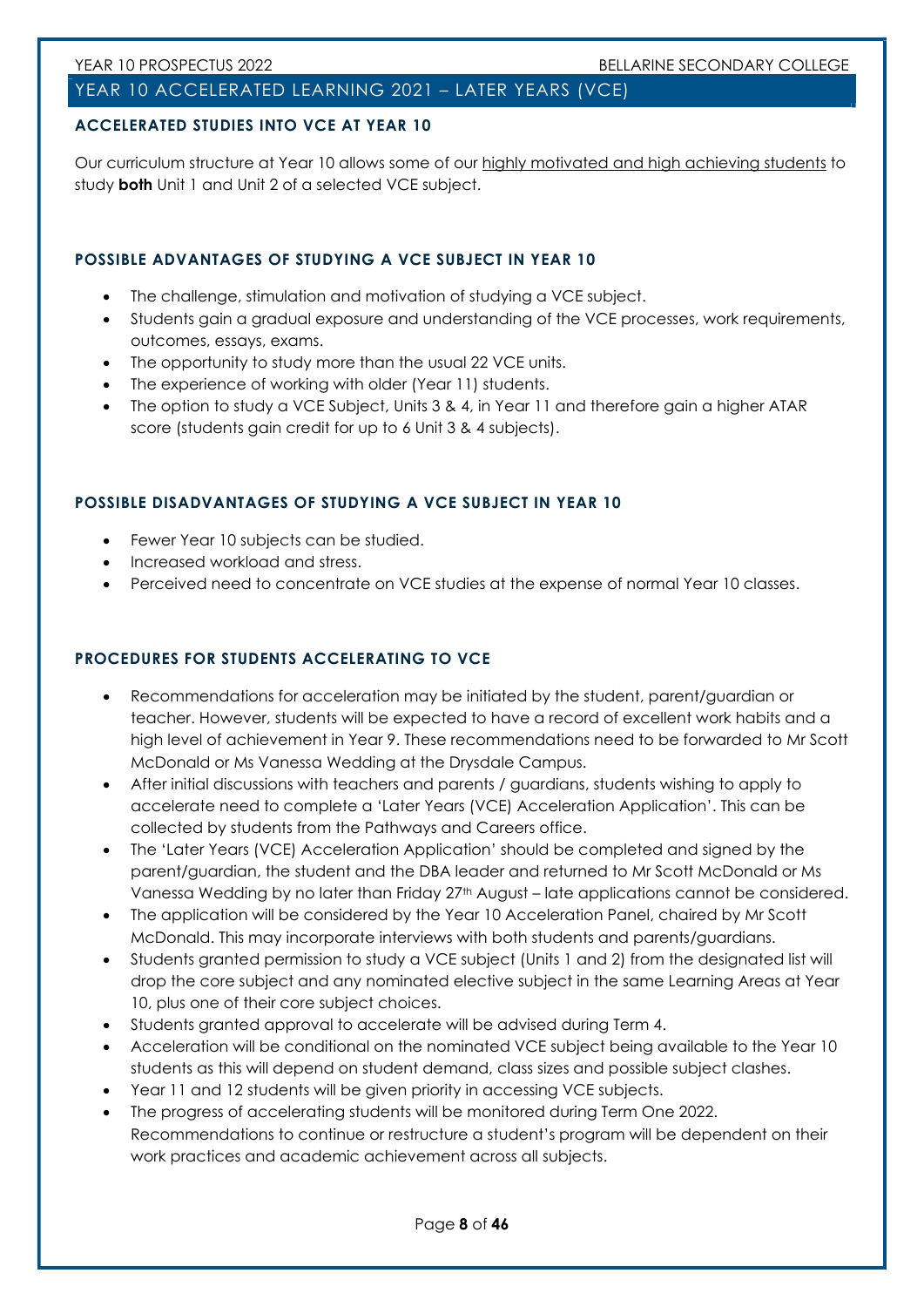# YEAR 10 – DISCIPLINE BASED LEARNING AREA COURSE OUTLINES:

#### ARTS

| VISUAL ARTS             |                              |
|-------------------------|------------------------------|
| TITLE:                  | <b>CERAMICS &amp; 3D ART</b> |
| <b>UNIT OFFERED:</b>    | Semester 1 OR Semester 2     |
| <b>CORE / ELECTIVE:</b> | Core                         |
| <b>CONTACT PERSON:</b>  | <b>Ms Tess Grace</b>         |

#### COURSE AIMS:

- Students will be encouraged to experiment with ideas, concepts and techniques, with the medium of clay and / or other available 3D Media.
- The emphasis will be placed on creativity and quality finish.
- Students will have the opportunity to develop their individual style and extend their skills and experiences in ceramics and / or other 3D Media.

#### COURSE CONTENT:

- Students will produce a Folio of 3D Projects using clay or other available media including:
- Several projects using different building techniques, or a combination of techniques.
- Development of decorating techniques, on new projects or the major projects previously completed.
- Development of an individual series of smaller models, or an environmental / community art-project.
- A workbook will be maintained with designs and notes on techniques and methods with reference on Ceramic Artists and Sculptors.

#### PATHWAYS TO:

This unit is designed to prepare students for VCE Studio Art or VCAL Art & Design.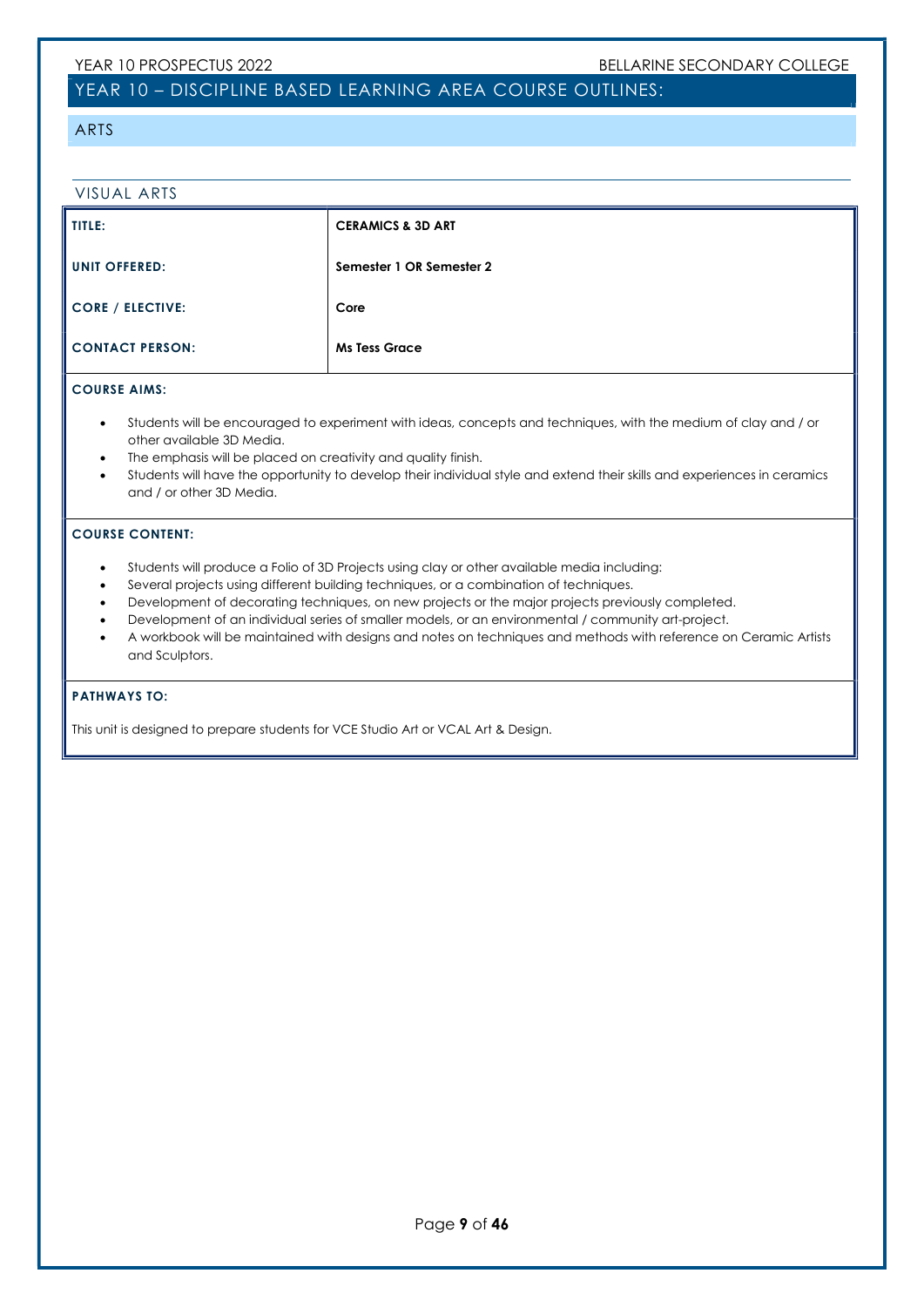| TITLE:                  | <b>MEDIA ART</b>         |
|-------------------------|--------------------------|
| <b>UNIT OFFERED:</b>    | Semester 1 OR Semester 2 |
| <b>CORE / ELECTIVE:</b> | Core                     |
| <b>CONTACT PERSON:</b>  | <b>Ms Jess Walsh</b>     |
| <b>COURSE AIMS:</b>     |                          |

- Students will study and refer to media theory to develop their skills in visual literacy.
- Students will develop skills in the use of digital equipment and software to create media photographic products of their own design.
- The subject includes both practical and theoretical components.

### COURSE CONTENT:

- Areas of study can include:
- Film Analysis
- Digital Photography including aperture, shutter speed, ISO, and editing in Photoshop
- Digital Video Production including preproduction planning, DSLR video production and editing
- Digital Video Editing

#### PATHWAYS TO:

This subject is designed to prepare students for VCE Media.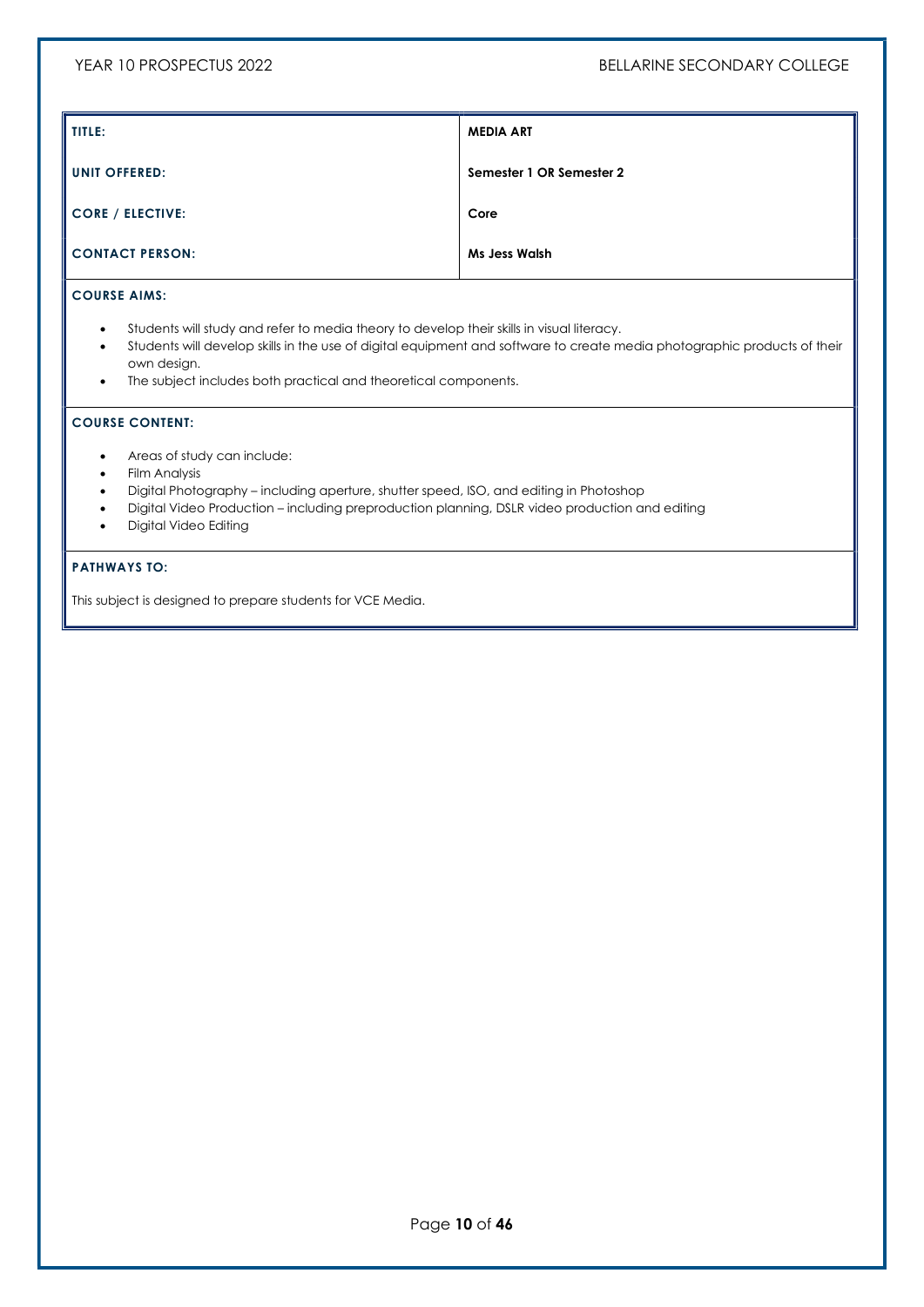| TITLE:                  | <b>VISUAL ART</b>        |
|-------------------------|--------------------------|
| <b>UNIT OFFERED:</b>    | Semester 1 OR Semester 2 |
| <b>CORE / ELECTIVE:</b> | Core                     |
| <b>CONTACT PERSON:</b>  | Mr Joel Wolter           |

- To develop skills in art design and demonstrate a wide range of art techniques.
- Analyse and interpret the content, structure and aesthetic qualities of artworks.

#### COURSE CONTENT:

- Students develop and extend skills in the areas of drawing, painting, printmaking and mixed media.
- Students complete art appreciation projects on Impressionism, Cubism, appropriation and modern art movements.

#### PATHWAYS TO:

This unit will help prepare students for VCE Studio Art or VCAL Art & Design.

| TITLE:                  | <b>VISUAL COMMUNICATION DESIGN</b> |
|-------------------------|------------------------------------|
| <b>UNIT OFFERED:</b>    | Semester 1 OR Semester 2           |
| <b>CORE / ELECTIVE:</b> | Core                               |
| <b>CONTACT PERSON:</b>  | <b>Mr Paul Waycott</b>             |

#### COURSE AIMS:

- Students take on the role as Graphic Designer to create conventional and creative graphics.
- Course is based on communication, environmental and industrial design fields and their practical applications in society.

#### COURSE CONTENT:

- Students will produce a Practical Folio including:
- Instrumental drawings.
- Freehand drawings.
- Computer generated graphics.
- Marketing techniques.
- Range of drawing materials.
- Analysis and evaluation of existing visual communications.
- Elements and principles of design.

#### PATHWAYS TO:

This unit is designed to prepare students for VCE Visual Communication Design.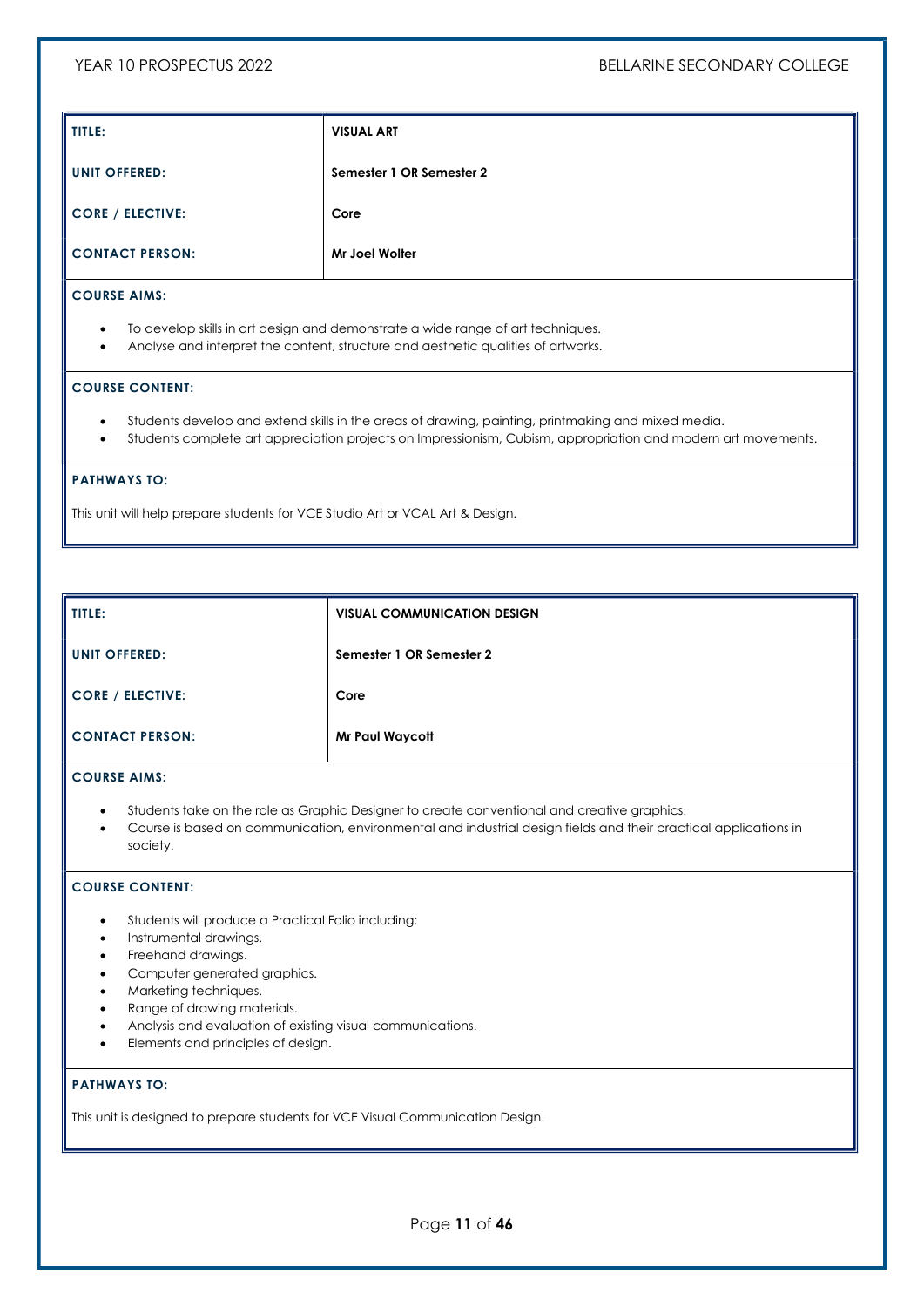# YEAR 10 PROSPECTUS 2022 BELLARINE SECONDARY COLLEGE PERFORMING ARTS

| TITLE:                  | <b>DRAMA</b>             |
|-------------------------|--------------------------|
| UNIT OFFERED:           | Semester 1 OR Semester 2 |
| <b>CORE / ELECTIVE:</b> | Core                     |
| <b>CONTACT PERSON:</b>  | <b>Ms Cassia Webster</b> |

# COURSE AIMS:

Students will explore an eclectic range of theatre styles.

Students will learn how to work effectively in a group when devising and staging a performance.

Students will learn to analyse their own performances.

#### COURSE CONTENT:

Explore and Express ideas: Students will explore theatre styles not dependant on real life to improvise and create a devised performance. Students will explore the conventions of Naturalism and naturalistic narrative structures to rehearse scripted drama.

Drama Practices: Students will practice, manipulate and refine the expressive skills and performance skills to communicate ideas, characters and dramatic action.

Present and Perform: Students will perform devised and scripted drama to a selected audience.

Respond and interpret: Students will analyse the work of others to enrich their drama practice.

#### PATHWAYS TO:

This unit is designed to prepare students for VCE Drama.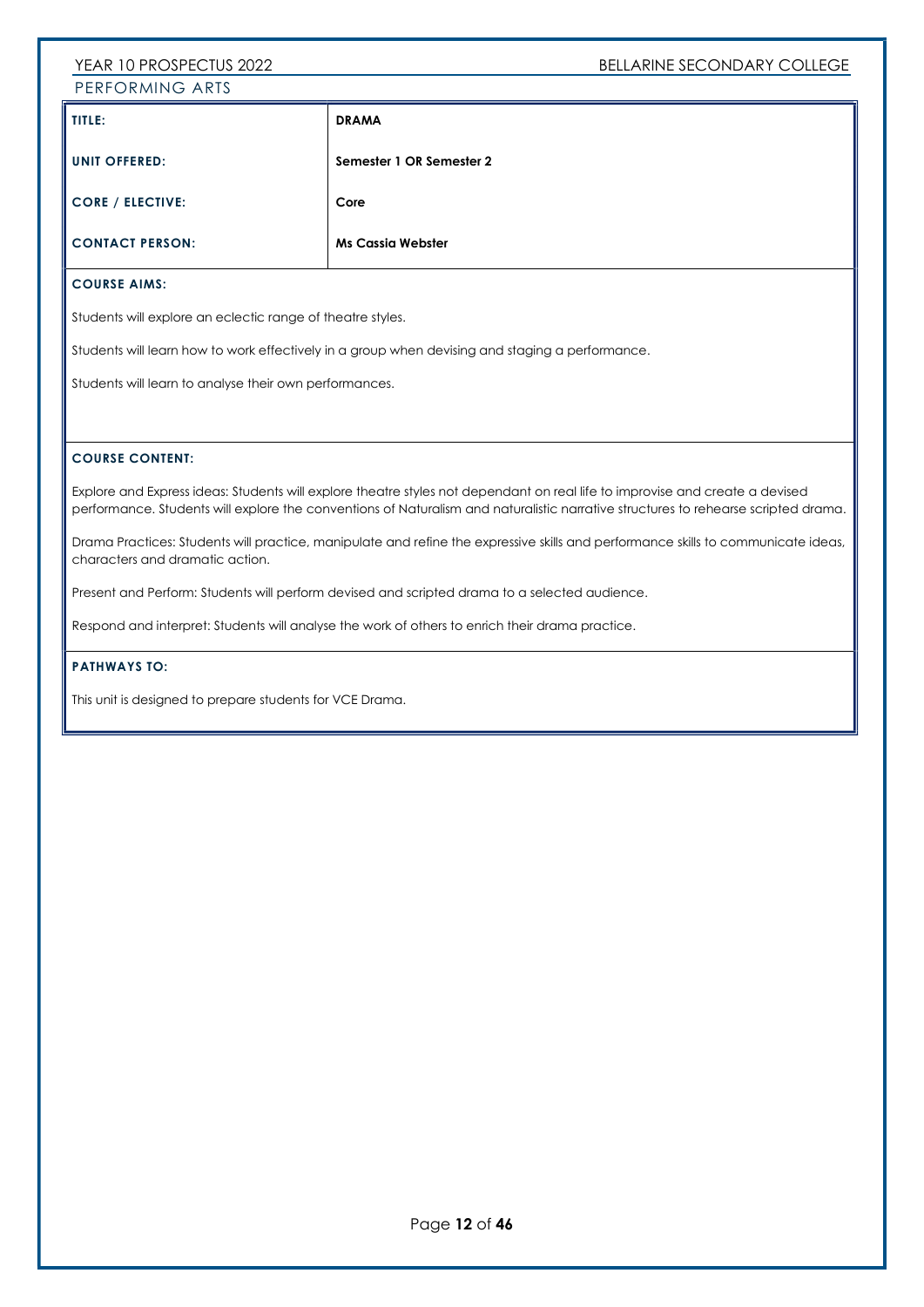| TITLE:                  | <b>MUSIC</b>                           |
|-------------------------|----------------------------------------|
| <b>UNIT OFFERED:</b>    | Semester 1 OR Semester 2               |
| <b>CORE / ELECTIVE:</b> | Core                                   |
| <b>CONTACT PERSON:</b>  | Mr Stephen McEwan or Ms Rebecca Cowled |

#### COURSE AIMS:

- Students will extend their knowledge of music theory and its application through practical performance.
- Students will develop their aural and analytical skills through identification of musical elements present in musical works.
- Students will explore a variety of styles of music and their distinguishing musical features.
- Students will develop awareness of Music Industry skills and structure.

#### COURSE CONTENT:

- Students will be required to complete:
- Theory tasks
- Listening analysis, aural comprehension
- Performance and reflection– solo technical work and pieces / group performance
- Music Industry knowledge

### PATHWAYS TO:

Students complete units of Cert II Music. This unit will prepare students for VET Cert III Music.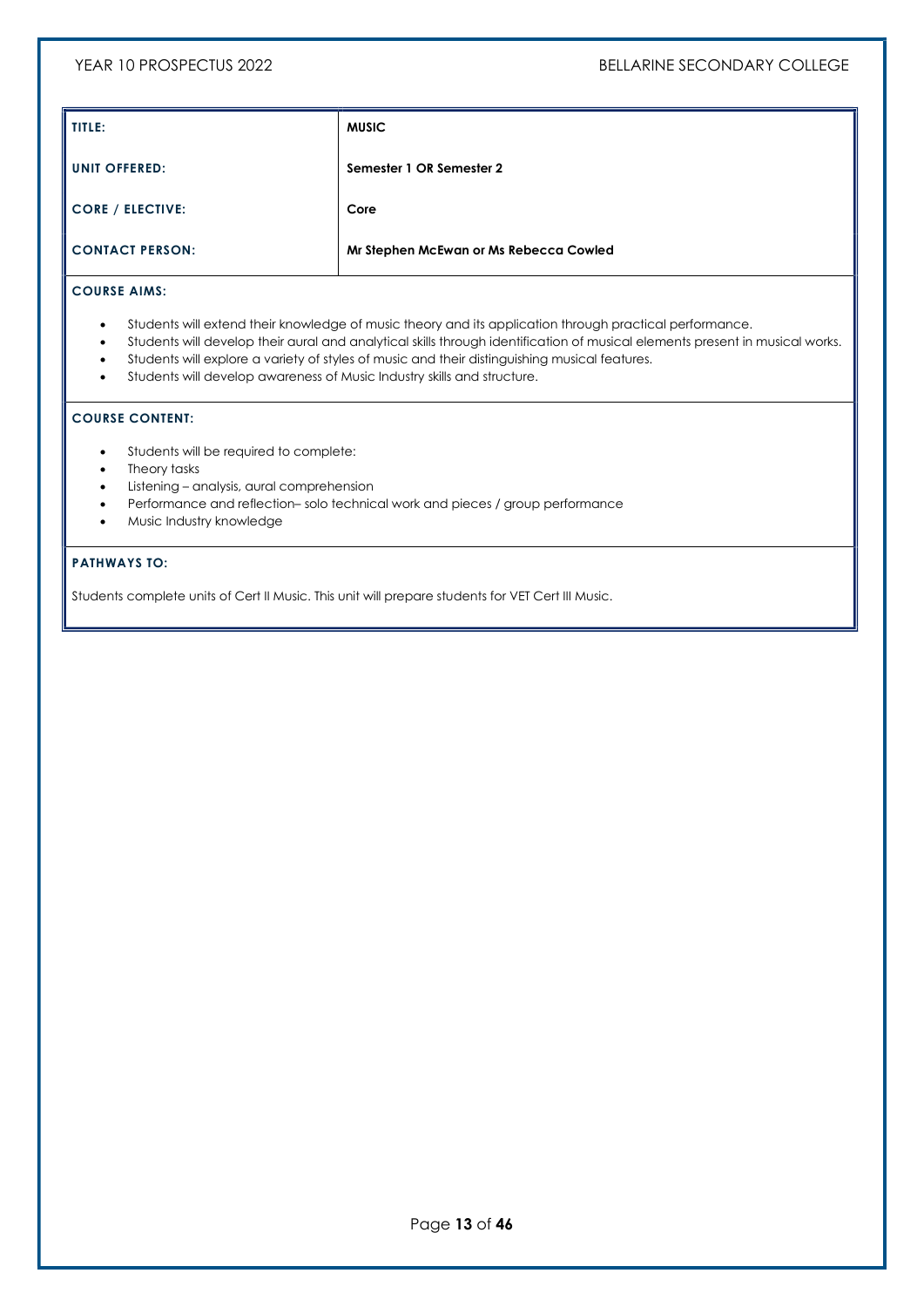| TITLE:                 | <b>ENGLISH</b>              |
|------------------------|-----------------------------|
| <b>UNIT OFFERED:</b>   | Semester 1 AND Semester 2   |
| CORE / ELECTIVE:       | Core                        |
| <b>CONTACT PERSON:</b> | <b>Ms Georgina Saunders</b> |

To develop student competence and confidence in using language through a wide range of activities and practices based on the Victorian Curriculum.

#### COURSE CONTENT:

Reading and viewing: The course incorporates the study of set texts such as novels, short stories, plays, film as text, poetry, newspapers and other media.

Writing: Students engage in a range of formal and informal types of writing.

Speaking and Listening: Students participate in discussion, debates, formal and informal talks and other speaking and listening opportunities.

### PATHWAYS TO:

English is compulsory in VCE. In Units 3 and 4, Units can be made up from English or Literature.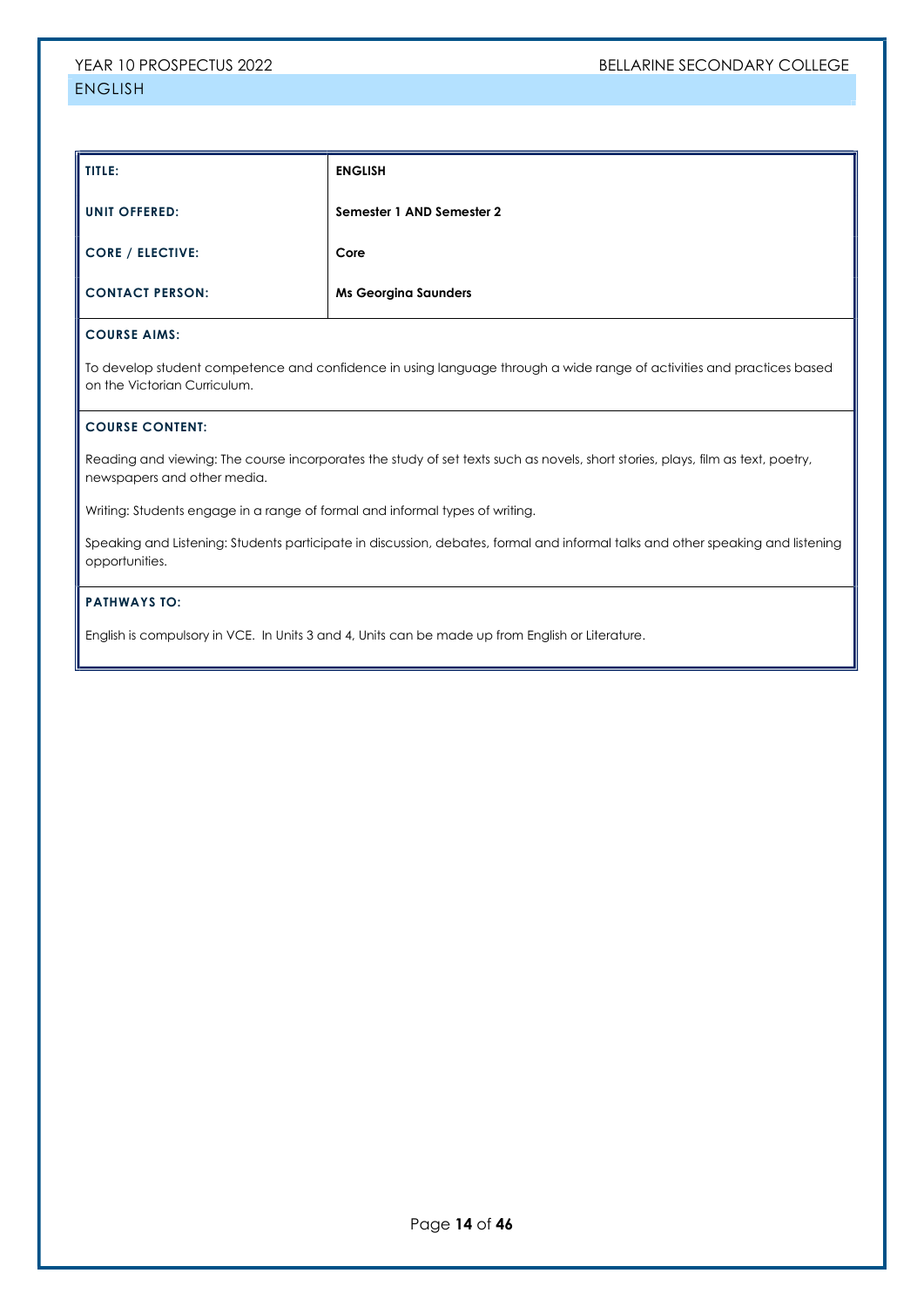| TITLE:                  | <b>LITERATURE</b>           |
|-------------------------|-----------------------------|
| <b>UNIT OFFERED:</b>    | Semester 1 OR Semester 2    |
| <b>CORE / ELECTIVE:</b> | <b>Elective</b>             |
| <b>CONTACT PERSON:</b>  | <b>Ms Georgina Saunders</b> |

To develop an enjoyment of language and literature through reading deeply, widely and critically.

To develop the ability to articulate views through creative and analytical responses.

#### COURSE CONTENT:

Reading and viewing: The course incorporates the close study of a range of poetry, short stories, plays and films.

Writing: Students engage in a range of creative and analytical styles of writing.

Speaking and Listening: Students participate in discussion, debates, formal and informal talks and other speaking and listening opportunities.

#### PATHWAYS TO:

VCE Literature. In Units 3 and 4, Units can be made up from English or Literature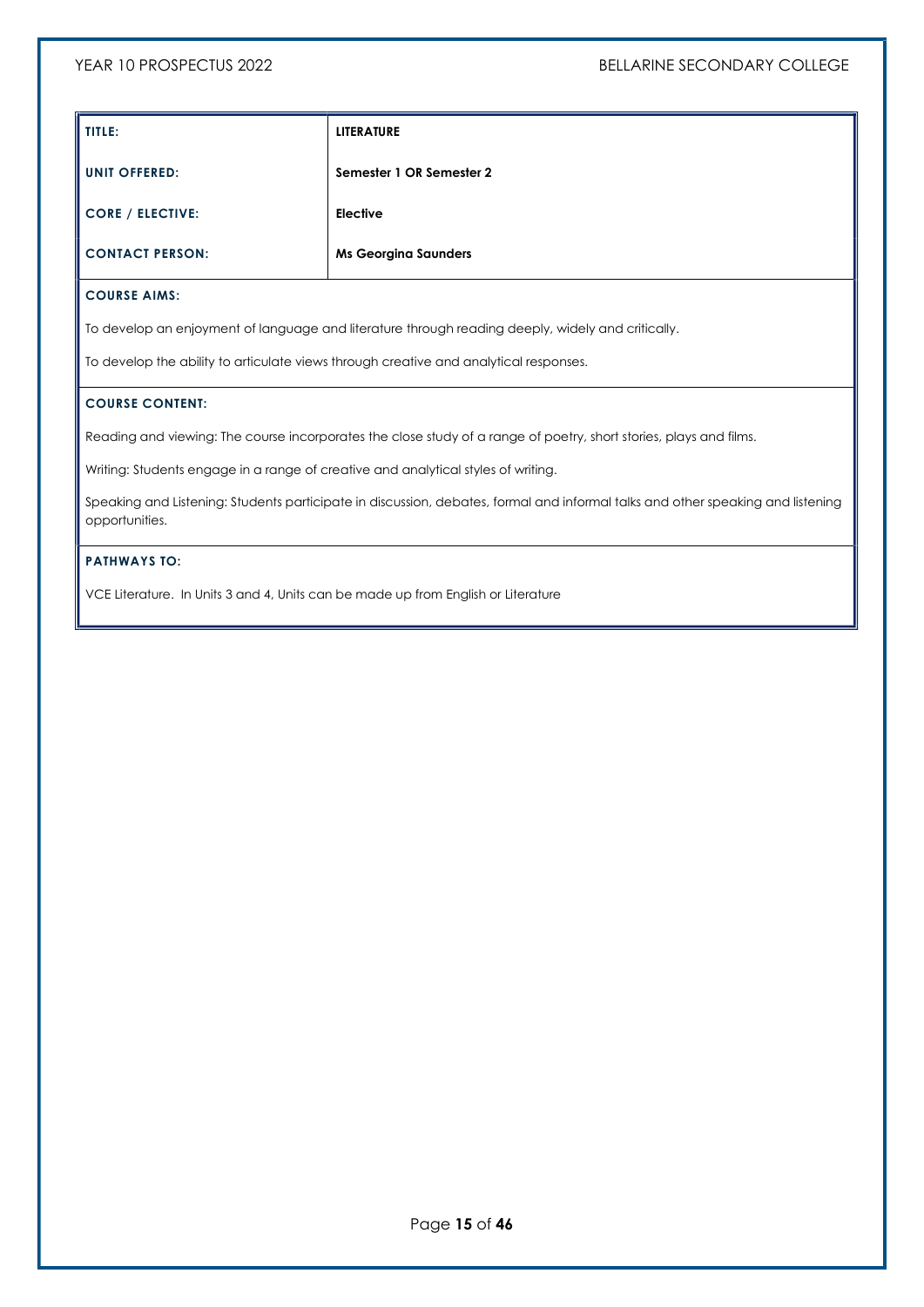# YEAR 10 PROSPECTUS 2022 BELLARINE SECONDARY COLLEGE HEALTH AND PHYSICAL EDUCATION

# TITLE: **HEALTH AND PHYSICAL EDUCATION** UNIT OFFERED: Semester 1 OR Semester 2 CORE / ELECTIVE: Core CONTACT PERSONS: Mr Tom Marshallsea, Mrs Terri-Ann Finch, Mrs Sue Blacket, Mr Adam McIntosh, Miss Charlotte Rettke, Mrs Vanessa Wedding

#### COURSE AIMS:

To promote understanding of physical activity and movement, fitness and training, health, safety and human relations.

#### COURSE CONTENT:

The course involves three periods of physical education and two periods of health each week.

#### Activities undertaken include:

- Badminton
- Netball
- Korfball
- Ultimate
- Fitness training methods
- Indoor hockey
- Soccer
- Flag football
- Golf, gymnastics

Health topics include: Binge drinking/drink driving and mental health

#### PATHWAYS TO:

This unit will help prepare students for VCE Physical Education and Health and Human Development.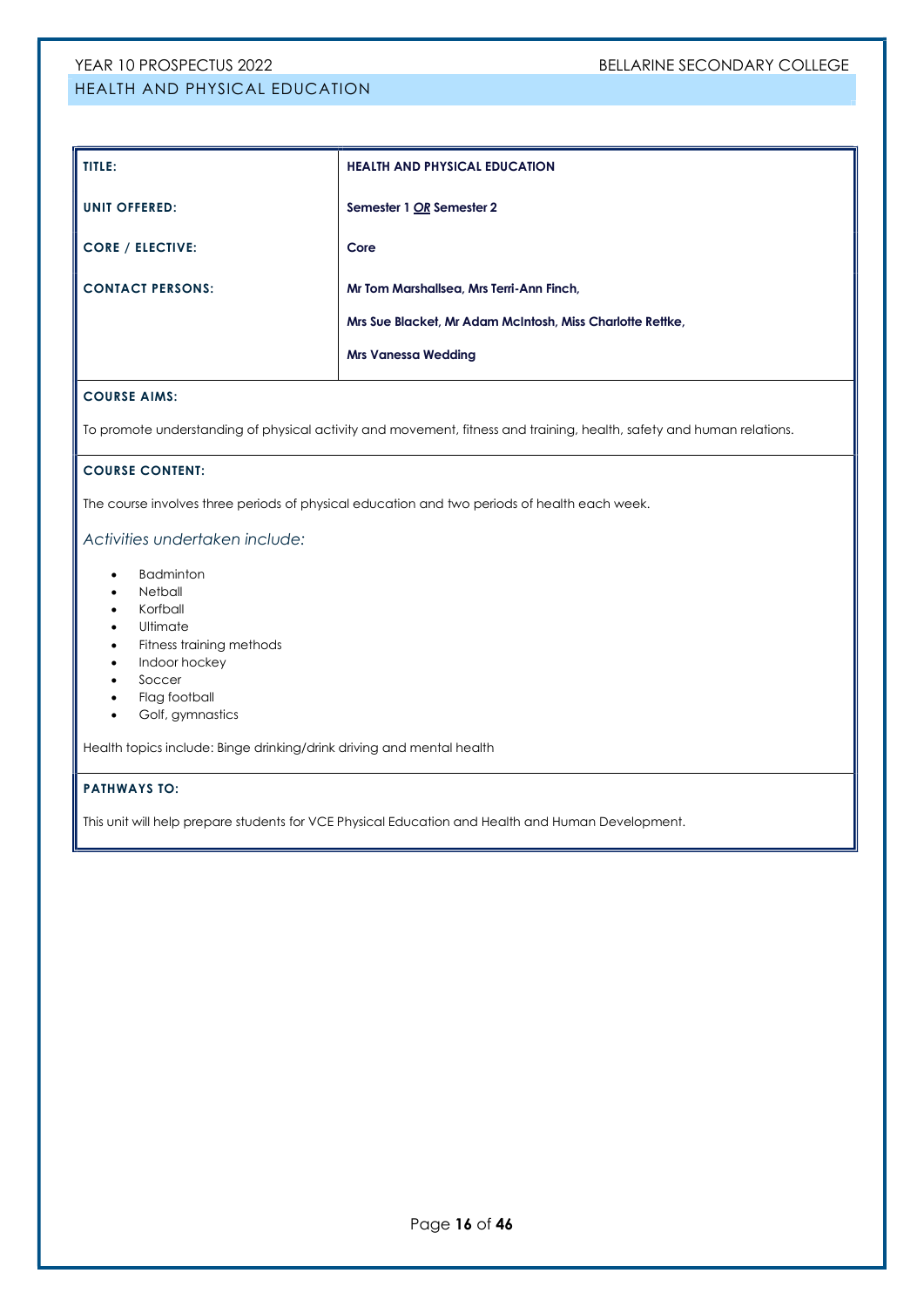| TITLE:                  | <b>HEALTH AND HUMAN DEVELOPMENT</b>       |
|-------------------------|-------------------------------------------|
| <b>UNIT OFFERED:</b>    | Semester 1 OR Semester 2                  |
| <b>CORE / ELECTIVE:</b> | <b>Elective</b>                           |
| <b>CONTACT PERSONS:</b> | Mrs Vanessa Wedding, Mrs Terri-Ann Finch, |
|                         | <b>Mrs Maddy Chaplin, Mrs Sue Blacket</b> |

### COURSE AIMS :

The course aims to extend students in their understanding of key health concepts and how they will determine the health of individuals and populations

### COURSE CONTENT :

- Detriments of health physical, social, biological factors that influence our health
- Respectful relationships how relationships change and develop during adolescence including beginning more intimate relationships
- Students will have the opportunity to experience Virtual Parenting Dolls

#### PATHWAYS TO:

This unit will help prepare students for Health and Human Development.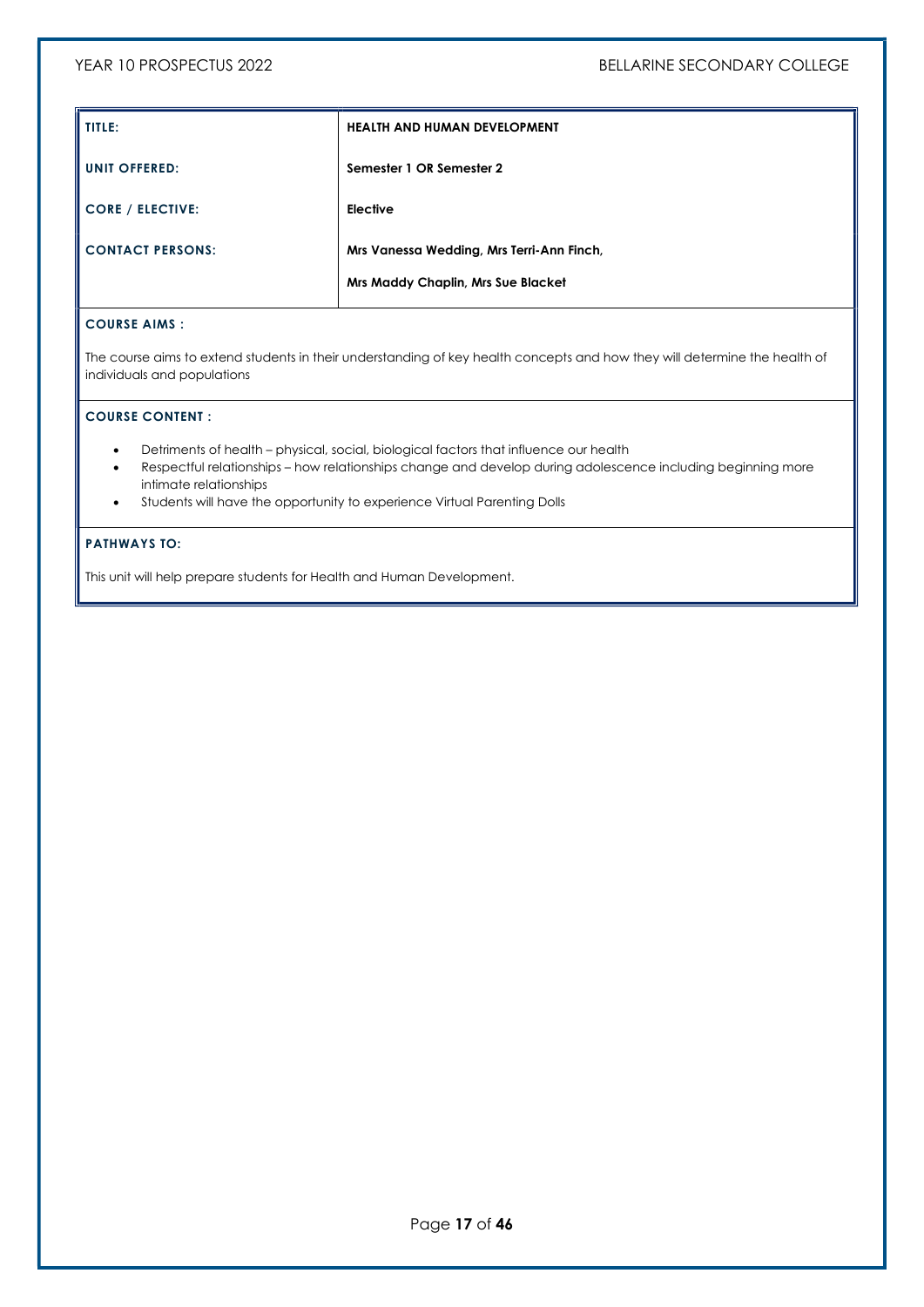| TITLE:                  | <b>OUTDOOR EDUCATION CORE</b>        |
|-------------------------|--------------------------------------|
| <b>UNIT OFFERED:</b>    | Semester 1 OR Semester 2             |
| <b>CORE / ELECTIVE:</b> | Elective                             |
| <b>CONTACT PERSONS:</b> | Mr Adam McIntosh, Mr Tom Marshallsea |
|                         |                                      |

### COURSE AIMS:

To develop a range of knowledge and skills that will encourage safe participation in outdoor activities.

#### COURSE CONTENT:

The course will cover such areas as, swimming, body surfing, snorkelling, canoeing, fishing, rock climbing, bush walking, surfing, first aid, camp craft, orienteering, environmental issues and related theory.

#### COST:

There will be a significant cost associated with this subject to cover the numerous camps / excursions.

#### PATHWAYS TO:

This unit will help prepare students for VCE Outdoor and Environmental Studies and VCAL Outdoor Recreation.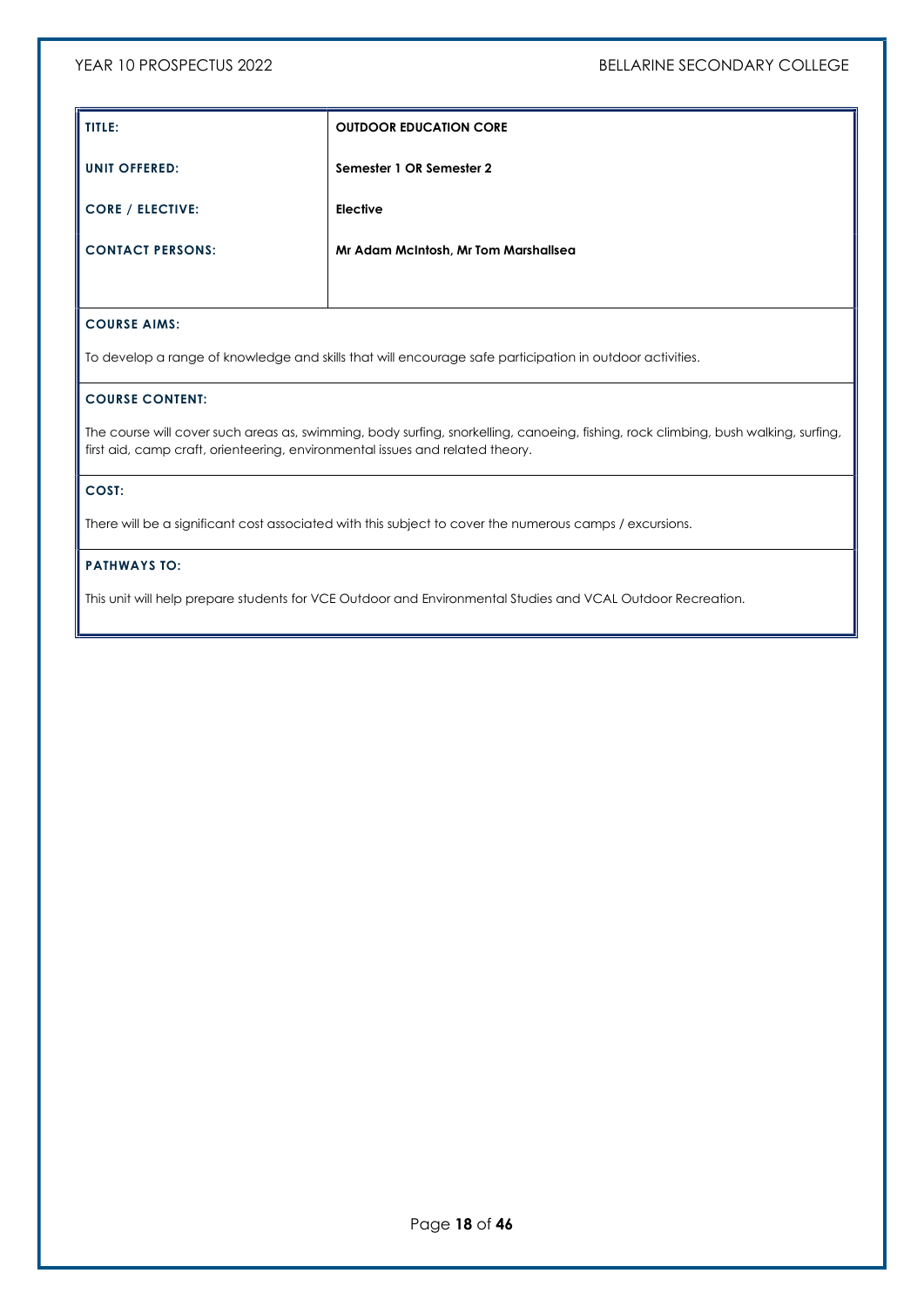| TITLE:                  | <b>OUTDOOR EDUCATION - SURF LIFE SAVING</b> |
|-------------------------|---------------------------------------------|
| <b>UNIT OFFERED:</b>    | Semester 1 OR Semester 2                    |
| <b>CORE / ELECTIVE:</b> | Elective                                    |
| <b>CONTACT PERSONS:</b> | Mr A McIntosh, Mrs T Finch                  |
|                         | <b>Mr Tom Marshallsea</b>                   |

To develop a range of knowledge and skills that will encourage safe participation in outdoor activities.

### COURSE CONTENT:

The course will cover such areas as swimming, body surfing, surfing, rock climbing, fishing, canoeing, camp craft, environmental issues and related theory.

Students will also undergo the training and assessment of the Surf Rescue Certificate – an entry level Surf Life Saving qualification. A partly subsidised overnight camp is included in this program.

### COST:

There is a small cost required for this unit. This subject is primarily funded by the Victorian Government Youth Advance Program.

## PATHWAYS TO:

This unit will help prepare students for VCE Outdoor and Environmental Studies and VCAL Outdoor Recreation.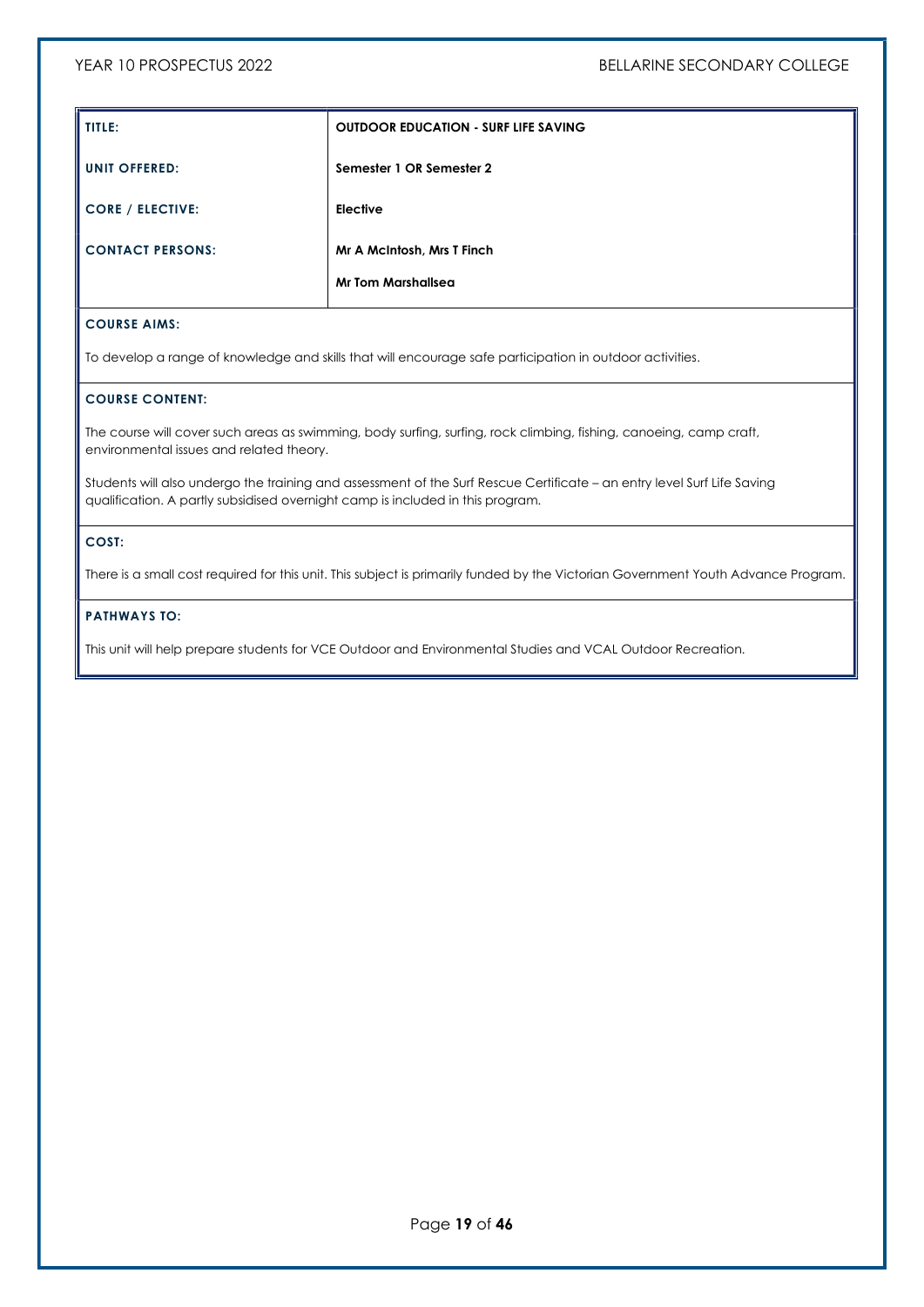| TITLE:                  | <b>PHYSICAL EDUCATION EXTENSION</b>                           |
|-------------------------|---------------------------------------------------------------|
| UNIT OFFERED:           | Semester 1 OR Semester 2                                      |
| <b>CORE / ELECTIVE:</b> | Elective                                                      |
| <b>CONTACT PERSONS:</b> | Mrs Vanessa Wedding, Mrs Terri-Ann Finch, Ms Charlotte Rettke |

This unit aims to encourage students to participate in a variety of physical activities and to develop an understanding of their link to body systems used during exercise, how we can legally and illegally enhance performance of our body systems and the nature of physical activity throughout lifespan.

#### COURSE CONTENT:

Theory – how body systems function during exercise, ergonomic aids to enhance performance and physical activity throughout the life span.

Major and minor games, volleyball, indoor cricket, basketball, croquet, Gaelic football, table tennis, archery, soft lacrosse, excursions.

#### COST:

To assist parents / guardians with planning there will be an essential levy for this subject to cover excursions/incursions.

### PATHWAYS TO:

Students, who are interested in this Unit, must be willing to participate in both the practical and theoretical aspects of the course in order to best prepare for VCE Physical Education.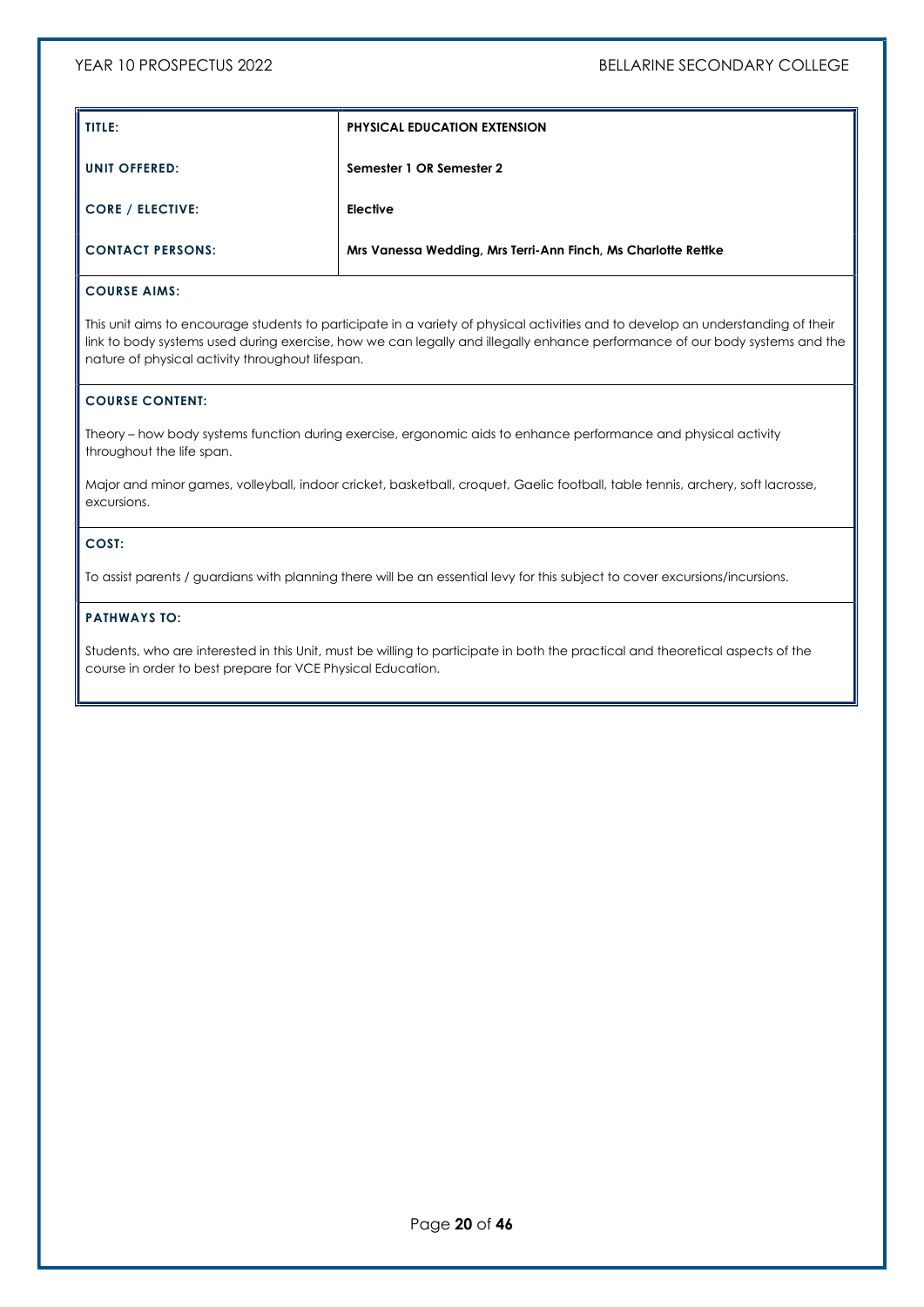# HUMANITIES

| TITLE:                  | SOCIOLOGY/LEGAL STUDIES- Society, Crime and Law. |
|-------------------------|--------------------------------------------------|
| UNIT OFFERED:           | Semester 1 OR Semester 2                         |
| <b>CORE / ELECTIVE:</b> | Elective                                         |
| <b>CONTACT PERSON:</b>  | Ms Alex Hardisty or Ms Amber Spicer              |

# COURSE AIMS:

Society, Crime & the Law aims to provide an integrated Legal Studies and Sociology unit that focuses on the study of human behaviour, understanding how societies are organised to create social cohesion, and what happens when laws are broken. The unit attempts to objectively examine issues such as creating laws, and what happens to the people who break them.

Students learn about, and apply their sociological thinking by questioning assumptions and reflecting on their understandings and ideas about society. They gather and use sources of evidence to support social theories, conducting research, surveys and interviewing participants in an attempt to achieve objective observation, collection and analysis of data.

#### COURSE CONTENT:

#### Sociological Thinking

- What is sociology?
- Famous sociologists and their theories
- Areas of sociological research
- Sociology in action- how sociological research is conducted

#### Social Cohesion

- Understanding the creation and impact of laws on our lives
- Evaluating how changes in society result in the need to change laws
- Analyse how media, politics and citizens can influence changes in the law

#### PATHWAYS TO:

VCE Sociology Unit 1 and 2, VCE Legal Students Unit 1 and 2, VCE Global Politics Unit 1 and 2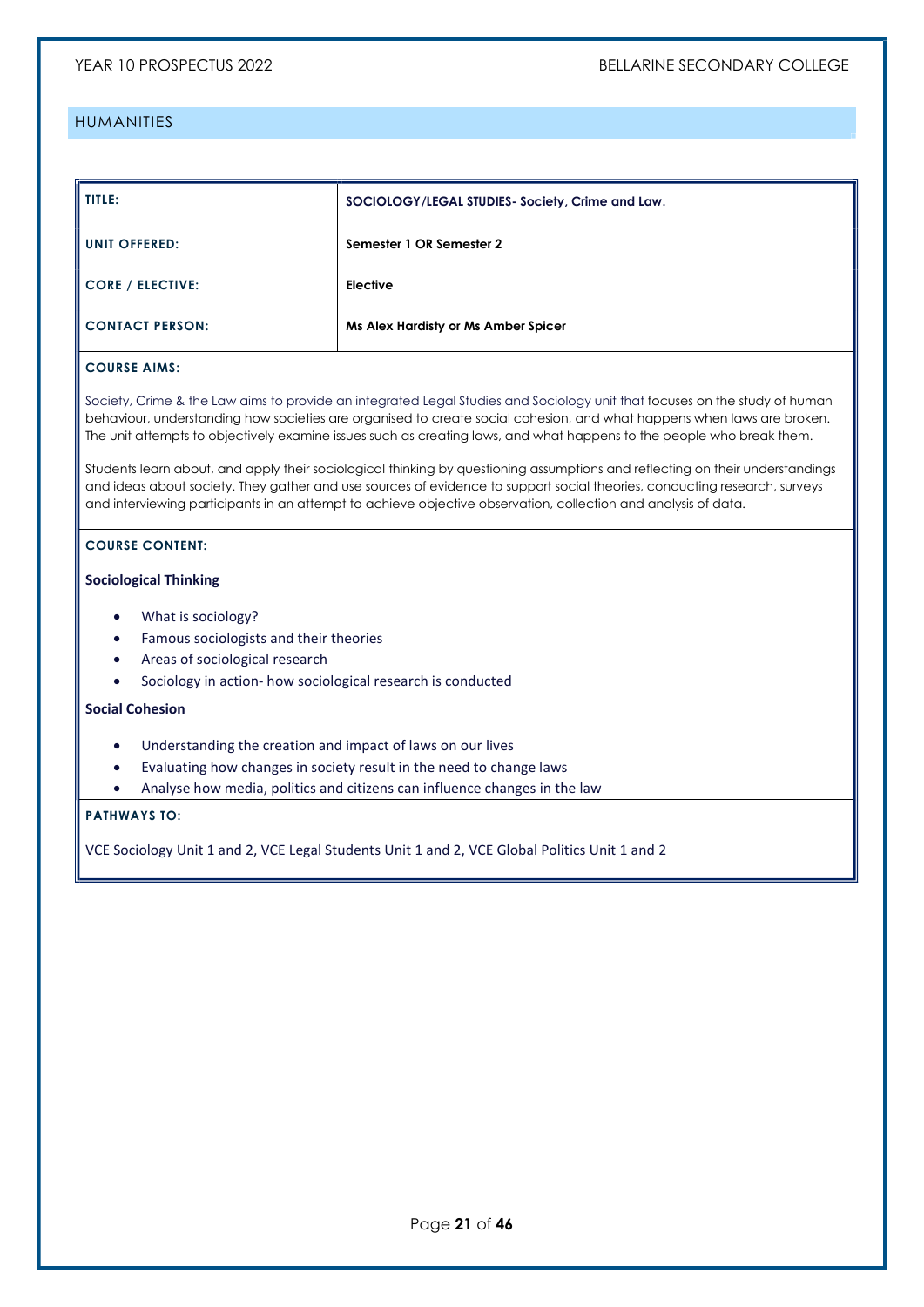| TITLE:                  | HUMANITIES CHANGING THE WORLD (HISTORY, GEOGRAPHY) |
|-------------------------|----------------------------------------------------|
| <b>UNIT OFFERED:</b>    | Semester 1 OR Semester 2                           |
| <b>CORE / ELECTIVE:</b> | Core                                               |
| <b>CONTACT PERSON:</b>  | Ms Alex Hardisty, Ms Amber Spicer                  |
|                         |                                                    |

# COURSE AIMS:

The unit aims to provide an overview of the modern world with an emphasis on Australia in its global context. Students examine the causes and conditions that led to the fight for rights and freedoms in Australia and the United States. They investigate the waves of migration to Australia and the resulting effects on society. Students develop historical concepts and skills such as: sequencing chronology, using historical sources as evidence, identifying continuity and change, analysing causes and effect and determining historical significance.

# COURSE CONTENT:

### Rights and Freedoms

- The emergence of human rights on a global scale via the United Nations
- Causes of the struggle for rights and freedoms
- The struggles of human rights in Australia and the US

#### Migration Experience

- Investigating waves of migration
- Causes of migration, public response and government policy
- Case Study: WW2 and Migration
- Case Study: Vietnamese Migration

#### PATHWAYS TO:

VCE History Unit 1 and 2, VCE Global Politics Unit 1 and 2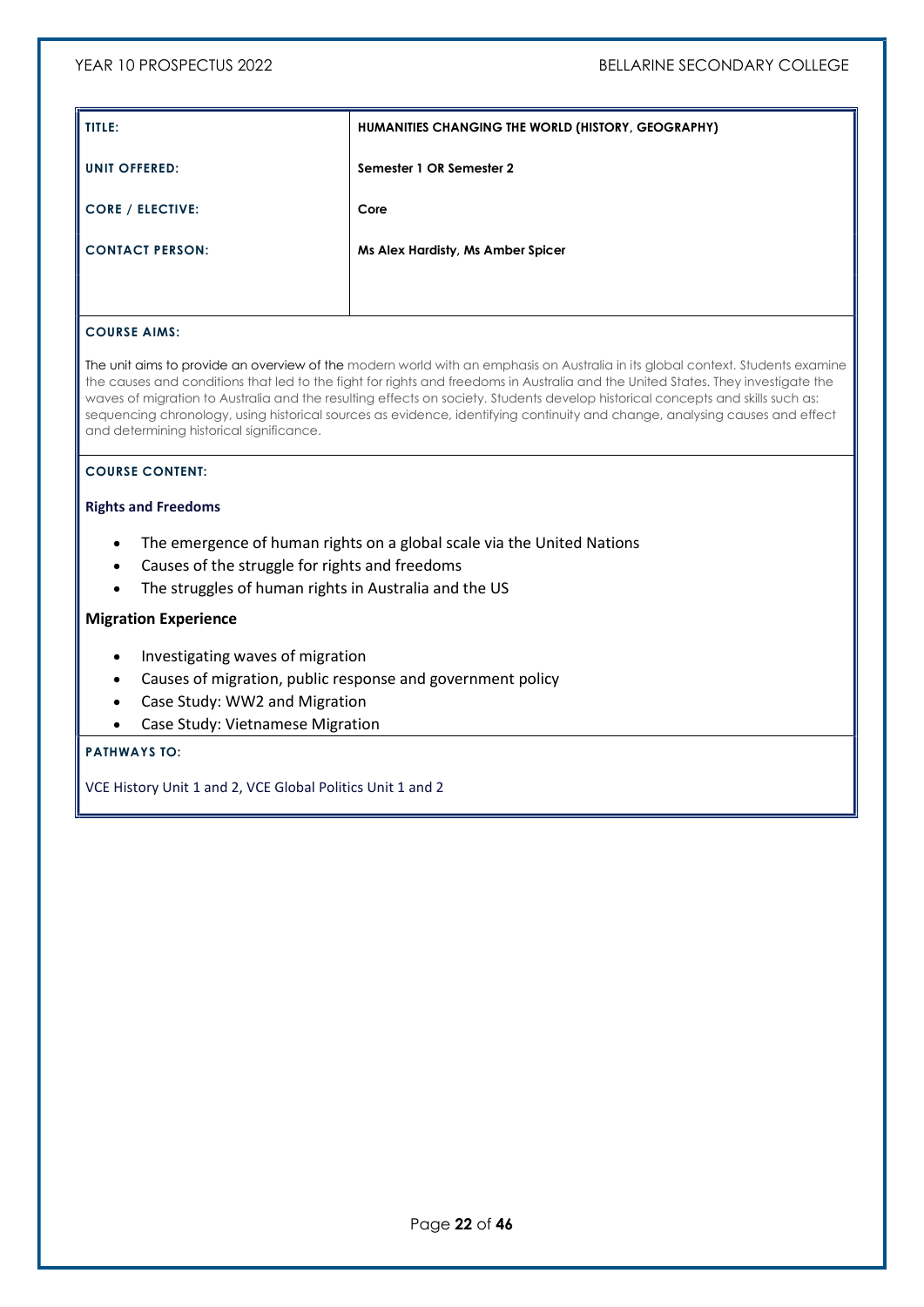| I TITLE:             | <b>ECONOMICS &amp; BUSINESS- Show Me the Money!</b> |
|----------------------|-----------------------------------------------------|
| <b>UNIT OFFERED:</b> | Semester 1 OR Semester 2                            |
| CORE / ELECTIVE:     | <b>Elective</b>                                     |
| I CONTACT PERSON:    | Ms Alex Hardisty, Ms Amber Spicer                   |

This unit explores participants in the economy, and their role in the measuring the economy. Students assess risks and rewards of potential investments in the Australian stock market and apply their findings using cost-benefit analysis. They investigate how to start a business, and the strategies they employ to create a competitive advantage. Students use contemporary case studies to evaluate the decision making and success of different entrepreneurs and their businesses.

#### COURSE CONTENT:

### Investing in the Economy

- Understanding economic participants
- Investigating how we measure the economy
- Assessing the risks and rewards of financial choices

#### Business Environment

- Understanding how to start a business
- Exploring how businesses create competitive advantage
- Analysing a business case study

#### PATHWAYS TO:

Business Management Unit 1-4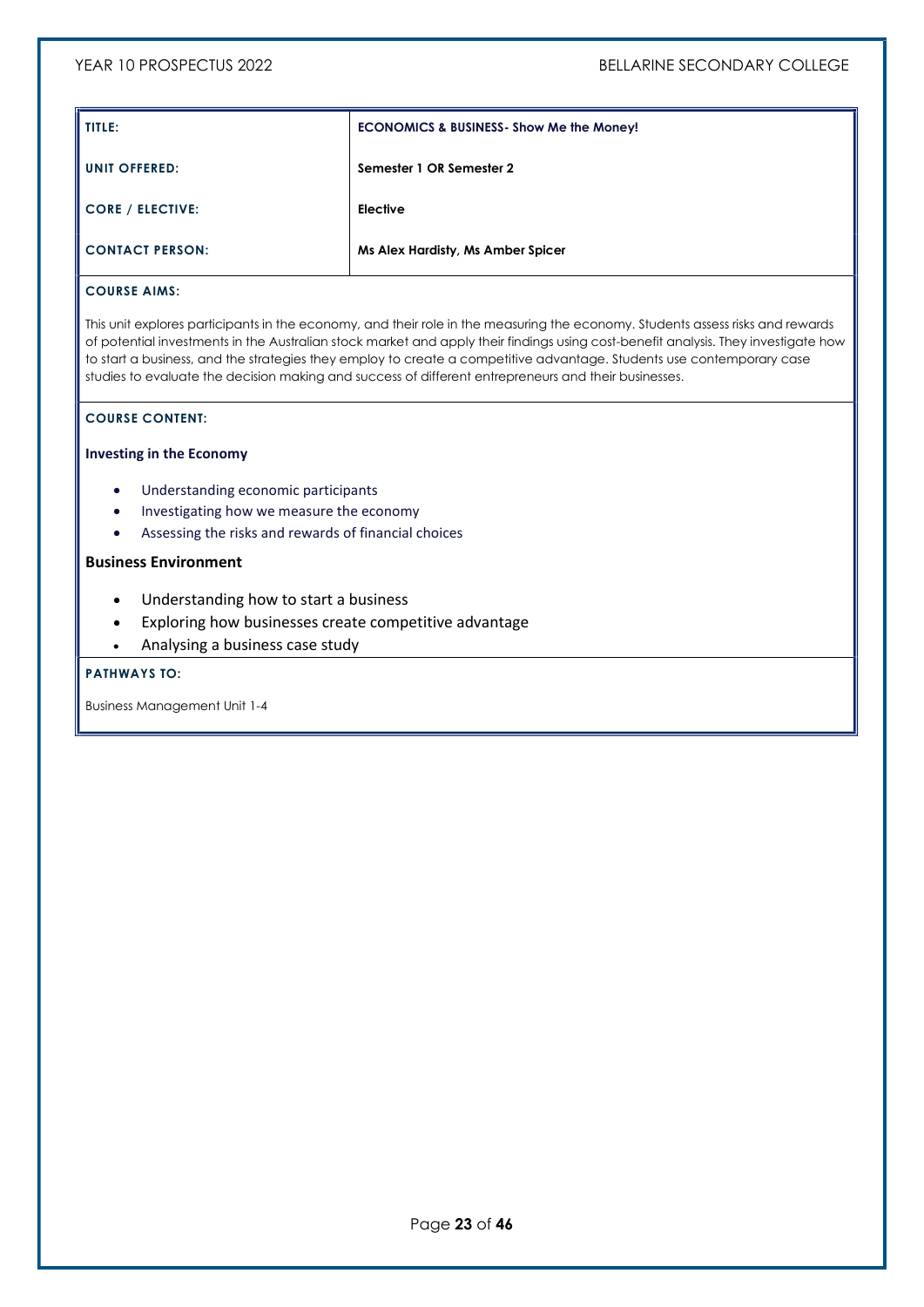# TITLE: INDONESIAN (half a year only) UNIT OFFERED: Semester 1 OR Semester 2 CORE / ELECTIVE: Core CONTACT PERSON: Ms Jenni Claridge. Ms Jodie Scarlett, Ms Cheryl Richter

#### COURSE AIMS:

Language and culture are studied in this subject. Emphasis will be on equipping students with communication skills and development of vocabulary as well as an understanding of the culture of our closest neighbour.

#### COURSE CONTENT:

Students will learn and extend their language skills covering the following topics:

- Celebrations and ceremonies of Indonesia
- Indonesian etiquette
- Education & exchange student programs

Assessment comprises equally of Language (Speaking, Listening, Reading and Writing) and Cultural Awareness

#### PATHWAYS TO:

This unit is designed for students to conclude their language studies after one semester in Year 10. This unit does not lead to VCE study. Students are required to complete Indonesian Extension if they wish to keep continuing with their studies.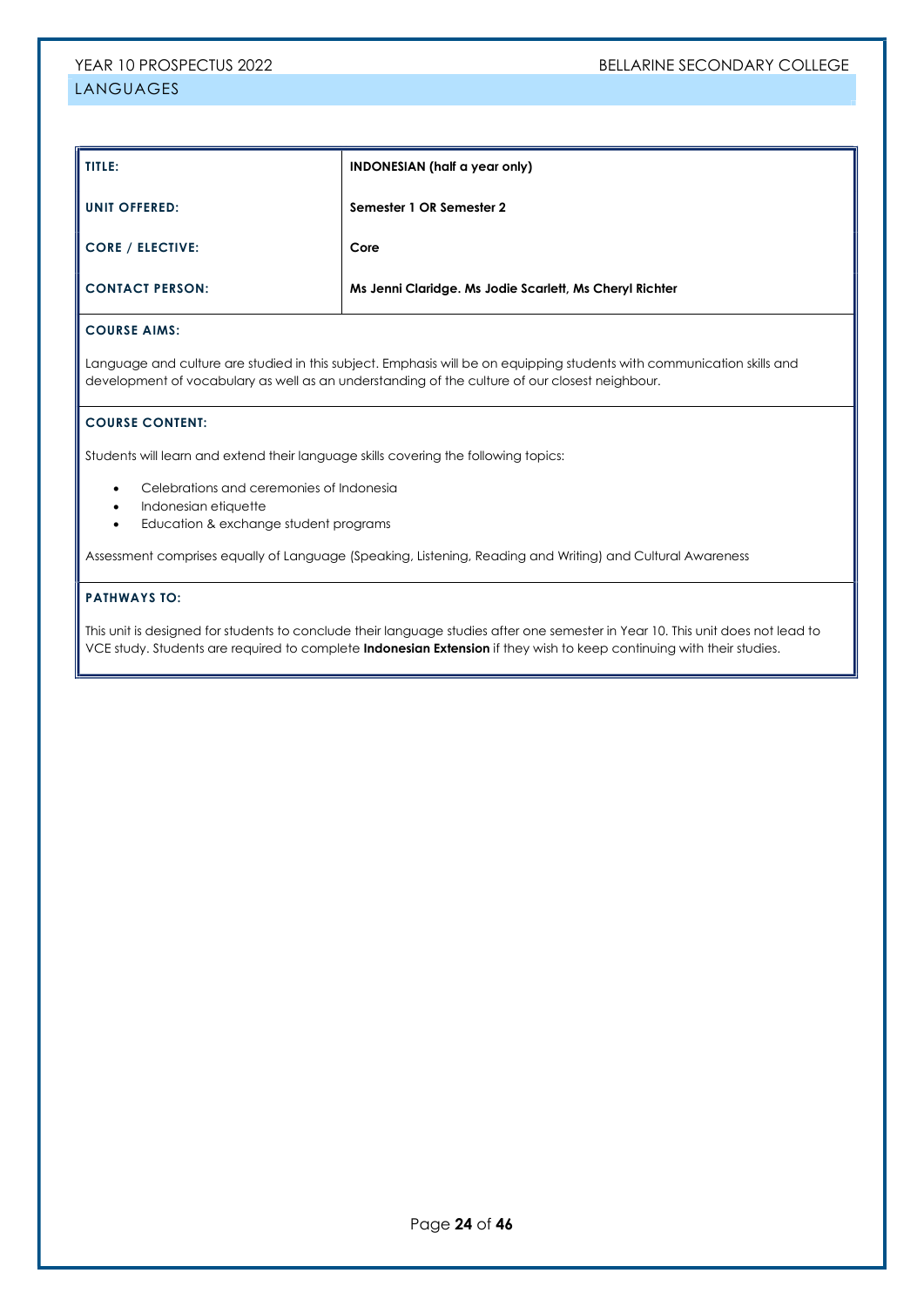| TITLE:                  | <b>INDONESIAN – EXTENSION (full year)</b>                                   |
|-------------------------|-----------------------------------------------------------------------------|
| UNIT OFFERED:           | <b>Both Semester 1 AND Semester 2</b>                                       |
| <b>CORE / ELECTIVE:</b> | Elective (this unit must be completed if continuing with Indonesian at VCE) |
| <b>CONTACT PERSON:</b>  | Ms Jenny Claridge. Ms Jodie Scarlett, Ms Cheryl Richter                     |

Bellarine Secondary College recognises that high achieving and motivated students clearly benefit from the opportunity to study a language at VCE. This subject will include the study of language and culture. Emphasis is on development of competence in all language skills in preparation for VCE study.

COURSE CONTENT: As per Indonesian (half a year) - SEE ABOVE.

In addition, students will learn and extend their language skills, covering the following topics :

- Village and City Life
- Health & Indonesian health care programs

Assessment comprises equally of Language (Speaking, Listening, Reading and Writing) and Cultural Awareness

### PATHWAYS TO:

Indonesian Extension leads to VCE Indonesian study. It is strongly advised that students anticipating undertaking the study of Indonesian in the VCE will have completed the 2 semesters of Indonesian through undertaking the Extension option.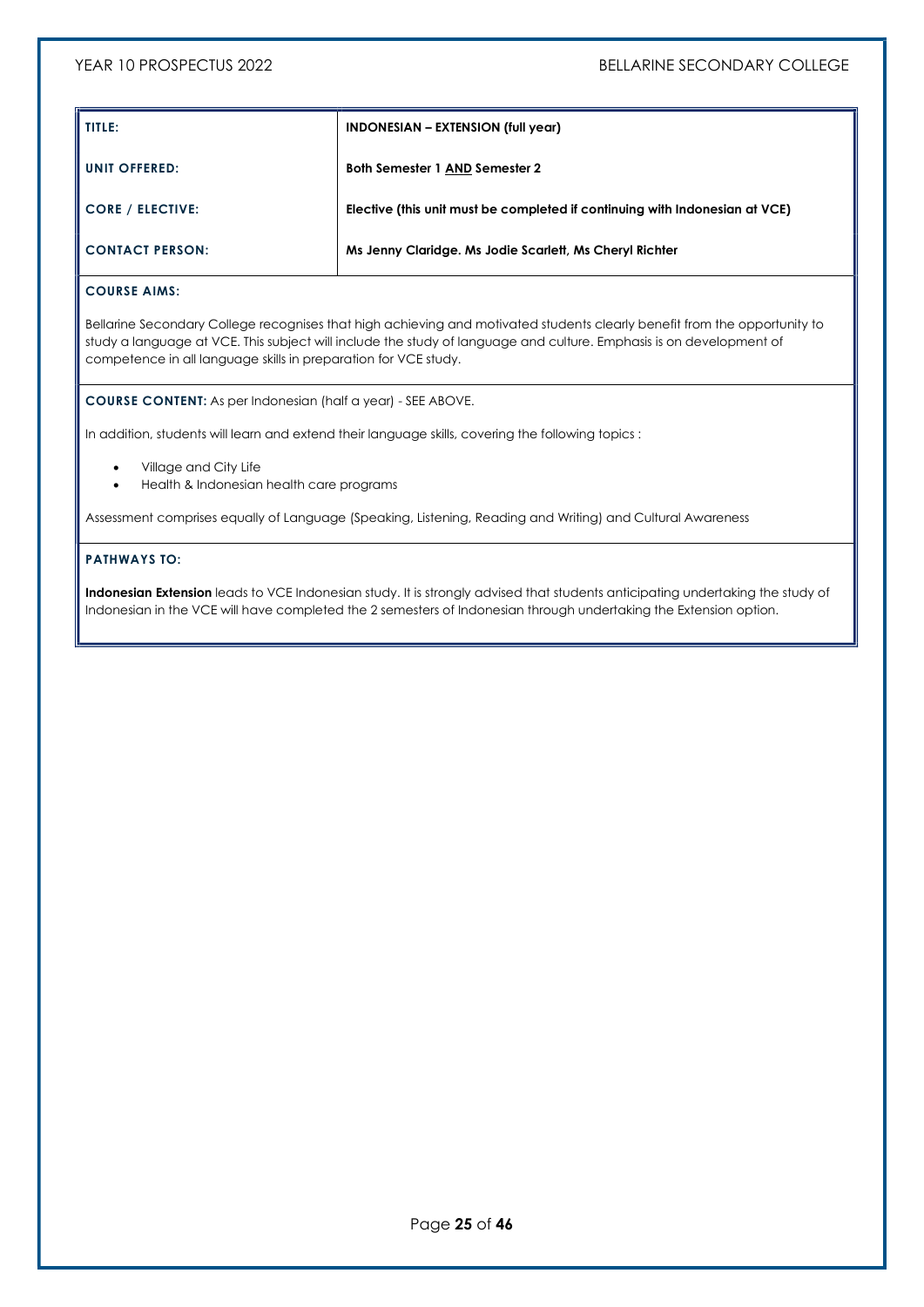# Recommended Mathematics Pathways – Year 10 to Year 12:



| TITLE:                  | 10 MATHEMATICS GENERAL (full year) |
|-------------------------|------------------------------------|
| <b>UNIT OFFERED:</b>    | Semester 1 AND Semester 2          |
| <b>CORE / ELECTIVE:</b> | Core                               |
| <b>CONTACT PERSON:</b>  | Mr Josh Holt. Mr Tayler Wallis     |

## COURSE AIMS:

Students will continue to develop their skills in Mathematics and its application to the solving of problems. Students will be required to purchase a CAS TI-Nspire calculator, costing approximately \$250. This specific brand of calculator is required to successfully complete the course and will also be used in Year 11 and 12.

#### COURSE CONTENT:

- Number and algebra
- Measurement
- **Geometry**
- **Statistics**
- **Probability**

#### PATHWAYS TO:

This unit is designed to prepare students for VCE General Mathematics in Year 11, which leads onto Further Mathematics in Year 12 or VCAL.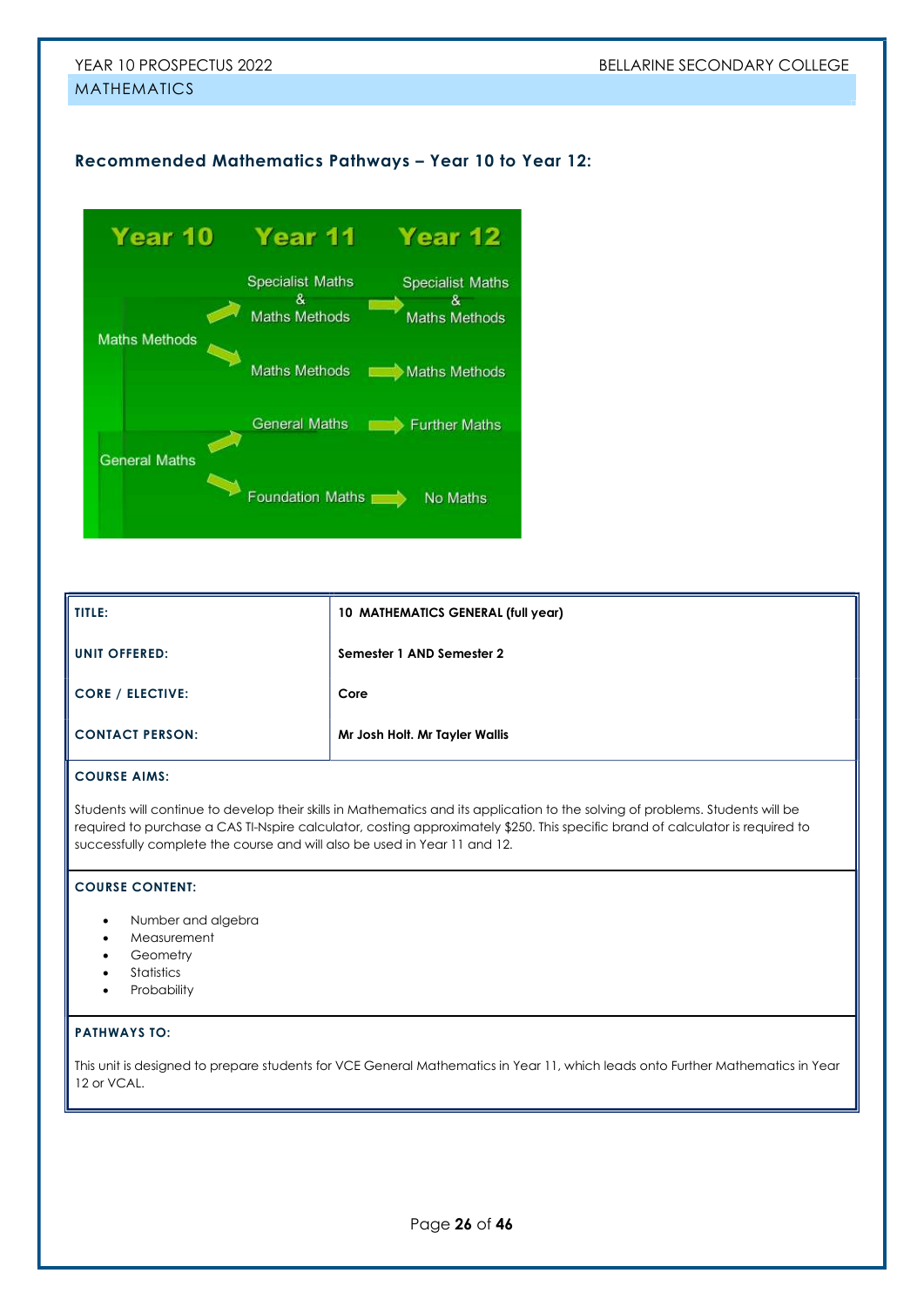| TITLE:                  | 10 MATHEMATICS METHODS (full year) |
|-------------------------|------------------------------------|
| <b>UNIT OFFERED:</b>    | Semester 1 AND Semester 2          |
| <b>CORE / ELECTIVE:</b> | Core                               |
| <b>CONTACT PERSON:</b>  | Mr Josh Holt, Mr Tayler Wallis     |

Students will cover the same content as studied in Mathematics 10 but will also cover extended units in Number and Algebra, Measurement, Trigonometry, Statistics and Probability. Students will be required to purchase a CAS TI-Nspire calculator, costing approximately \$250. This specific brand of calculator is required to successfully complete the course and will also be used in Year 11 and 12.

### COURSE CONTENT:

- Number and algebra
- Measurement
- Geometry
- Statistics
- Probability

# PATHWAYS TO:

This unit is designed to prepare students for VCE Mathematical Methods and Specialist Mathematics.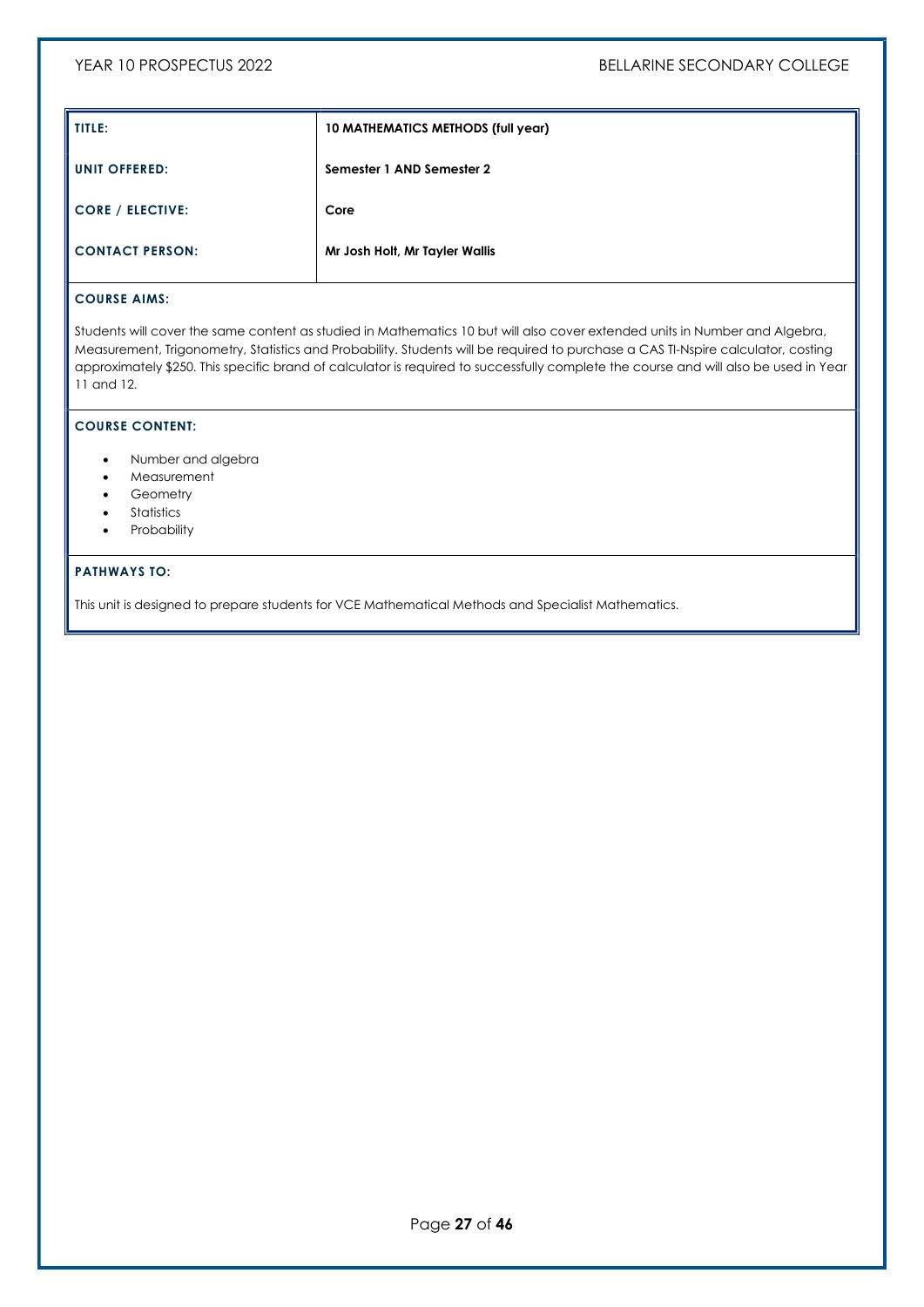| TITLE:                  | <b>CHEMISTRY FOR LIFE</b>            |
|-------------------------|--------------------------------------|
| <b>UNIT OFFERED:</b>    | Semester 1 OR Semester 2             |
| <b>CORE / ELECTIVE:</b> | Core                                 |
| <b>CONTACT PERSON:</b>  | Ms Senem Shamsili, Mr Scott McDonald |

To build knowledge and skills in Chemical and Biological Sciences in preparation for further studies within and beyond secondary schooling.

#### COURSE CONTENT:

Students gain a strong grounding for studies of Chemistry, as well as Biology, at VCE level by undertaking this unit. This unit introduces students to the Periodic Table and enables them to describe simple patterns in the arrangement of elements based on their knowledge of atomic structure and the formation of molecules and ions. Students study a range of inorganic and organic chemical reaction, various quantities in Chemistry, biofuels and pathways to new products, pathways to biomolecules such as fats, carbohydrates, proteins and enzymes.

#### COST:

To assist parents / guardians with planning there will be an essential levy for this subject to cover excursions/incursions.

#### PATHWAYS TO:

VCE Chemistry and Biology.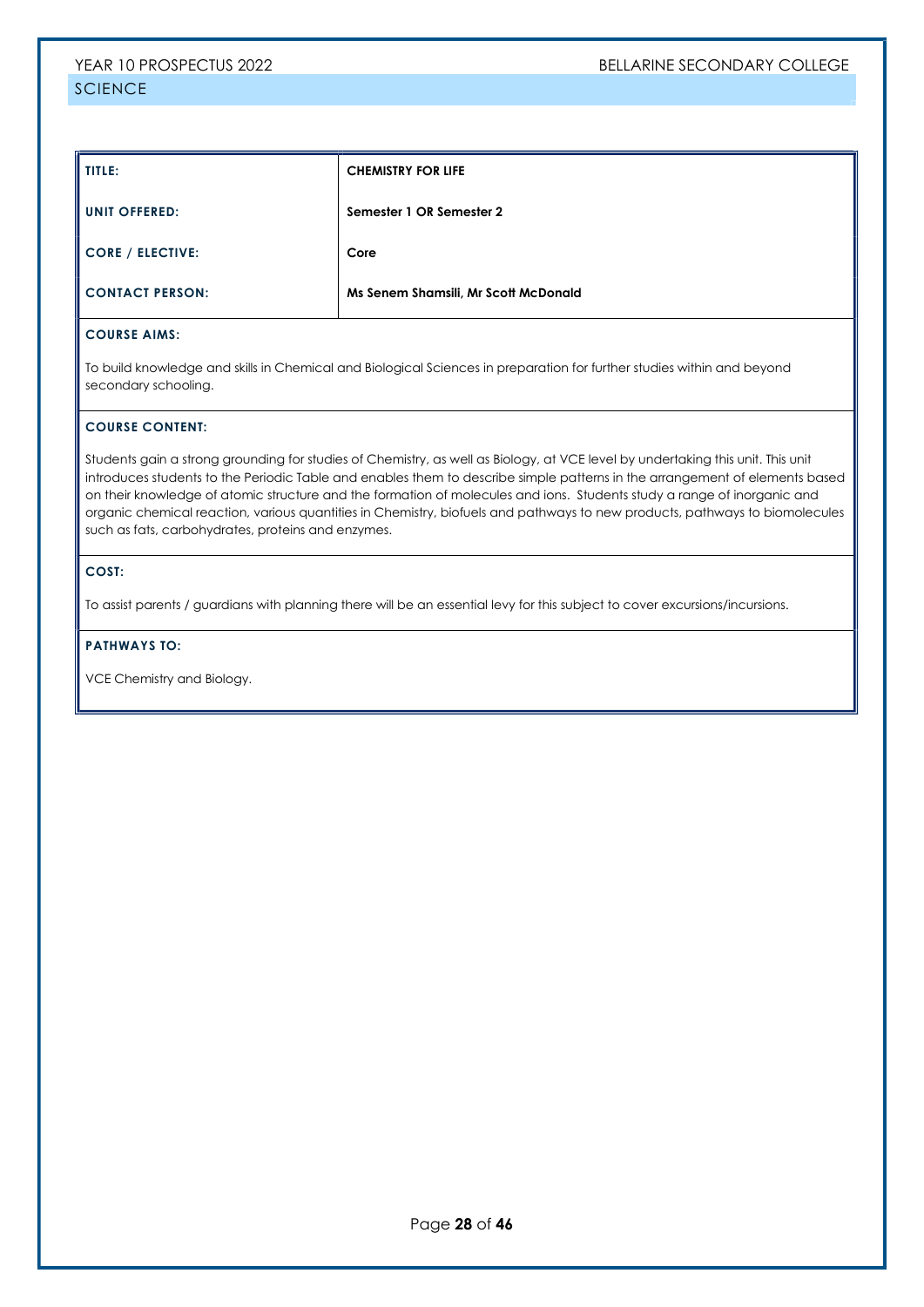| I TITLE:               | <b>ENGINEERING SCIENCE</b>            |
|------------------------|---------------------------------------|
| <b>I UNIT OFFERED:</b> | Semester 1 OR Semester 2              |
| <b>ELECTIVE:</b>       | Core                                  |
| I CONTACT PERSON:      | Mr Andrew Grimshaw, Ms Senem Shamsili |

### COURSE AIMS:

To build knowledge and skills in Physical Sciences in preparation for further studies within and beyond secondary schooling.

#### COURSE CONTENT:

Students gain a strong grounding for studies of Physics at VCE level by undertaking this unit. The unit introduces students to different concepts of Engineering. Students study forces, structural and material engineering as well as electricity and alternative energy.

COST: To assist parents / guardians with planning there will be an essential levy for this subject to cover excursions/incursions.

#### PATHWAYS TO:

VCE Physics.

| TITLE:                  | <b>Environmental Design and Engineering</b> |
|-------------------------|---------------------------------------------|
| <b>UNIT OFFERED:</b>    | Semester 1 OR Semester 2                    |
| <b>CORE / ELECTIVE:</b> | Core                                        |
| <b>CONTACT PERSON:</b>  | <b>Mrs Michelle Cassar-Smith</b>            |

#### COURSE AIMS:

To build knowledge and skills in Environmental and Physical Sciences in preparation for further studies within and beyond secondary schooling.

#### COURSE CONTENT:

Students gain a strong grounding for studies of Environmental Science at VCE level by undertaking this unit. This unit is an enquiry based elective on the theme of renewable energy engineering and sustainable house design. Students are introduced to this theme through the exploration of global warming. Excursions, experimental design and practicals are integral to this elective.

#### COST:

To assist parents / guardians with planning there will be an essential levy for this subject to cover excursions/incursions.

#### PATHWAYS TO:

VCE Environmental Science and Physics.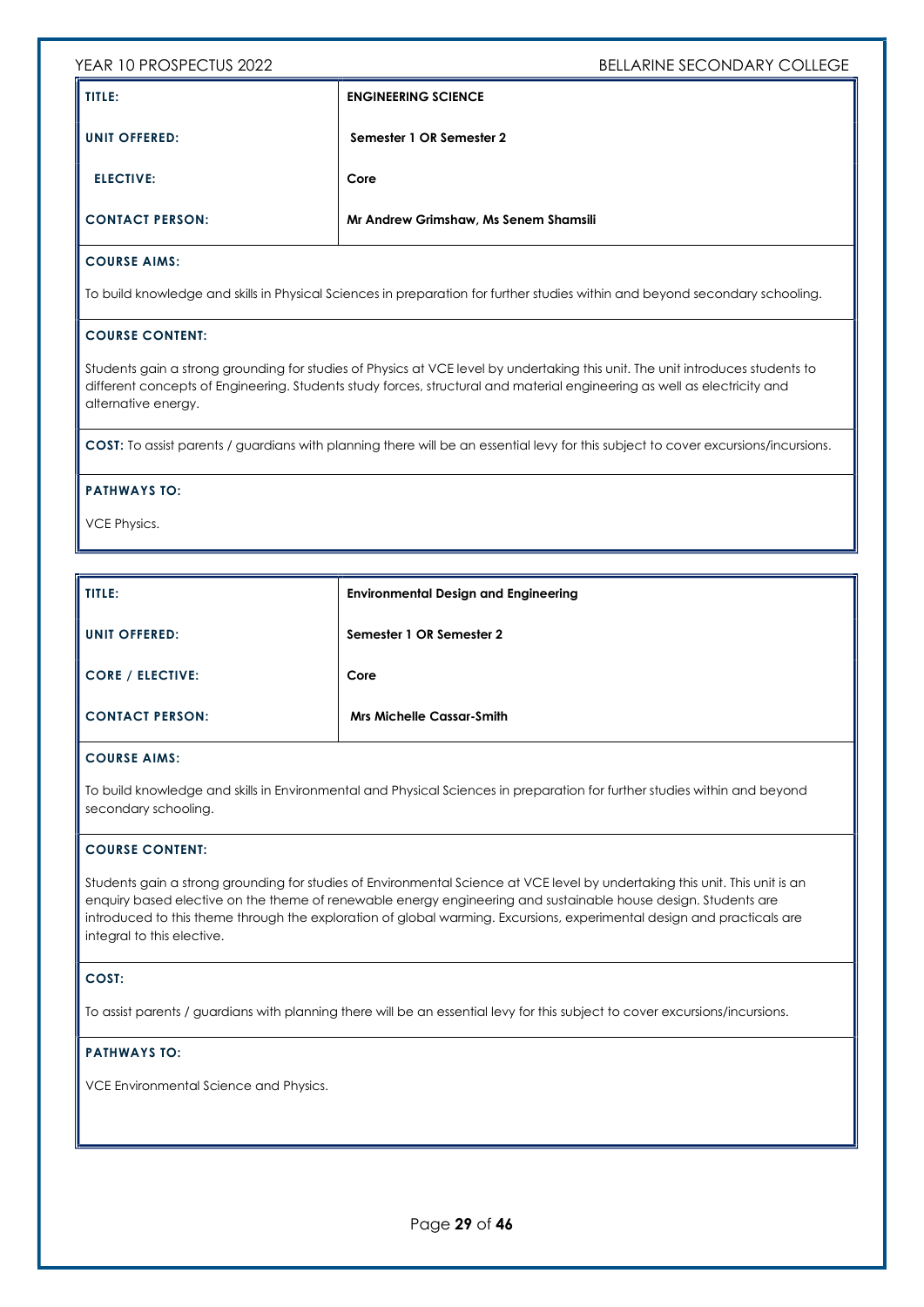| TITLE:                  | <b>FORENSIC SCIENCE</b>                      |
|-------------------------|----------------------------------------------|
| <b>UNIT OFFERED:</b>    | Semester 1 OR Semester 2                     |
| <b>CORE / ELECTIVE:</b> | Core                                         |
| <b>CONTACT PERSON:</b>  | Ms Senem Shamsili, Mrs Michelle Cassar-Smith |

To build knowledge and skills in Biological, Chemical, Physical, and Psychological Sciences in preparation for further studies within and beyond secondary schooling.

# COURSE CONTENT:

Students gain a strong grounding for studies of a variety of Sciences at VCE level by undertaking this unit. The unit introduces students to how Science is used to solve crimes. Students search for the evidence, gathering clues and investigating mysteries. They examine chromatography techniques, facial identification, finger prints, foot prints, genetic material, entomology, fabrics, fibres, handwriting analysis, ballistics, dental models and crash scenes. Students thus understand how materials and substances can be identified, what events have taken place and who is involved, leading to the discovery of the perpetrators.

### COST:

To assist parents / guardians with planning there will be an essential levy for this subject to cover excursions/incursions.

#### PATHWAYS TO:

VCE Biology, Chemistry, Physics and Psychology.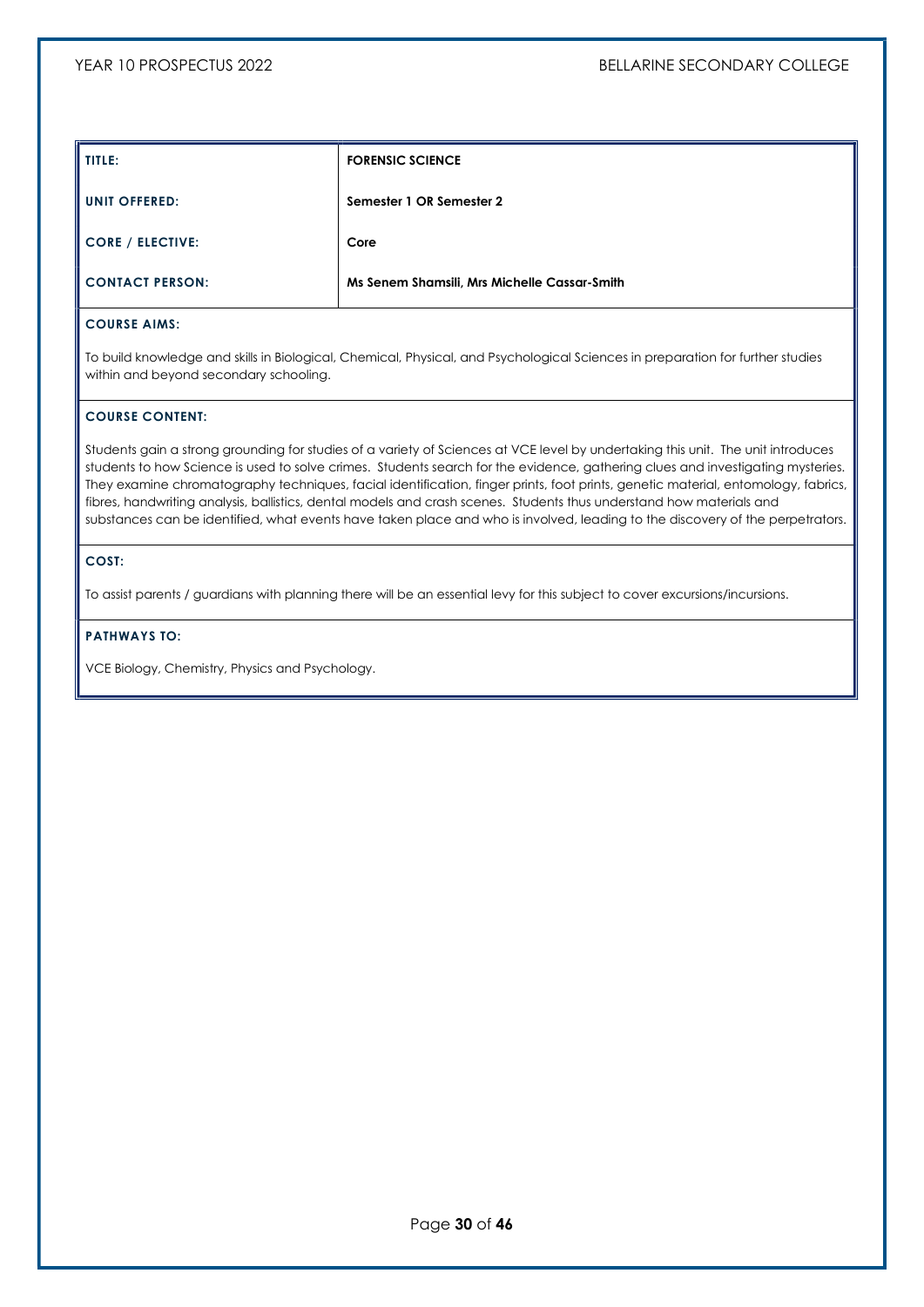| TITLE:                  | <b>GENETICS AND EVOLUTION</b>             |
|-------------------------|-------------------------------------------|
| <b>UNIT OFFERED:</b>    | Semester 1 OR Semester 2                  |
| <b>CORE / ELECTIVE:</b> | Core                                      |
| <b>CONTACT PERSON:</b>  | Mr James Green, Mrs Michelle Cassar-Smith |

To build knowledge and skills in Environmental and Biological Sciences in preparation for further studies within and beyond secondary schooling.

#### COURSE CONTENT:

Students gain a strong grounding for studies of Biology, as well as Chemistry, at VCE level by undertaking this unit. The unit introduces students to the Big Bang Theory, Evolution and Genetics. Students study the structure and role of DNA in determining life processes and the genetic basis of inheritance. Students will use the genetic language and explore Mendelian genetics to identify traits in human pedigrees and to predict the outcome of crosses in plants and animals. They will also look at Darwin's theory of natural selection as evidence for evolution, and gain and understanding of the techniques and uses of Biotechnology.

#### COST:

To assist parents / guardians with planning there will be an essential levy for this subject to cover excursions/incursions.

#### PATHWAYS TO:

VCE Biology and Chemistry.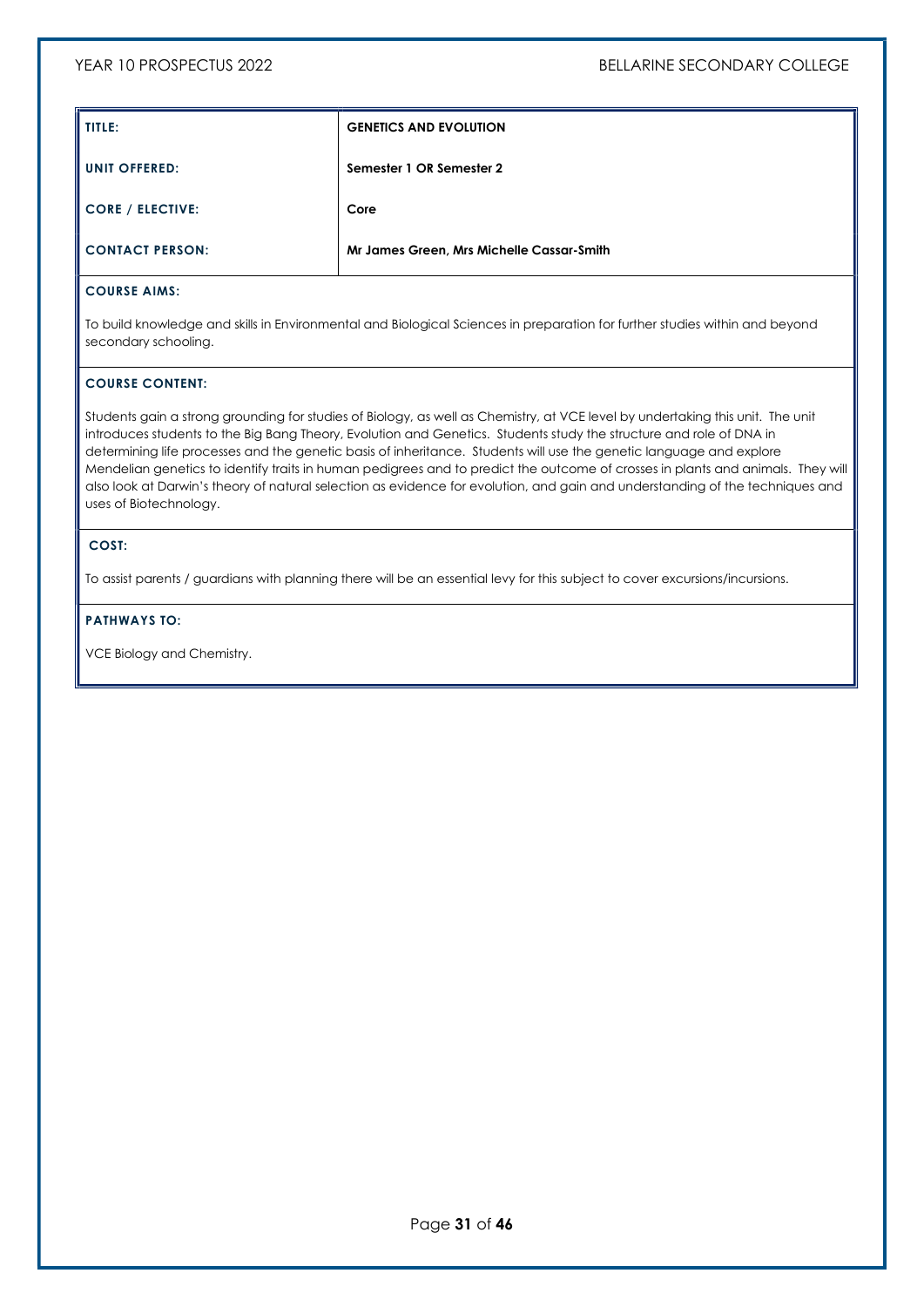| TITLE:                                    | <b>MIND AND BODY</b>             |
|-------------------------------------------|----------------------------------|
| UNIT OFFERED:                             | Semester 1 OR Semester 2         |
| $\overline{\phantom{a}}$ CORE / ELECTIVE: | Core                             |
| CONTACT PERSON:                           | <b>Mrs Michelle Cassar-Smith</b> |

To build knowledge and skills in Biological and Psychological Sciences in preparation for further studies within and beyond secondary schooling.

#### COURSE CONTENT:

Students gain a strong grounding for studies of Biology and Psychology at VCE level by undertaking this unit. The unit introduces students to basic anatomy and physiology of mammals and human Psychology. Students study various body systems in mammals, reflexes, senses, the body's response to exercise, simple behaviour of animals and psychological development of humans.

### COST:

To assist parents / guardians with planning there will be an essential levy for this subject to cover excursions/incursions.

## PATHWAYS TO:

VCE Biology and Psychology.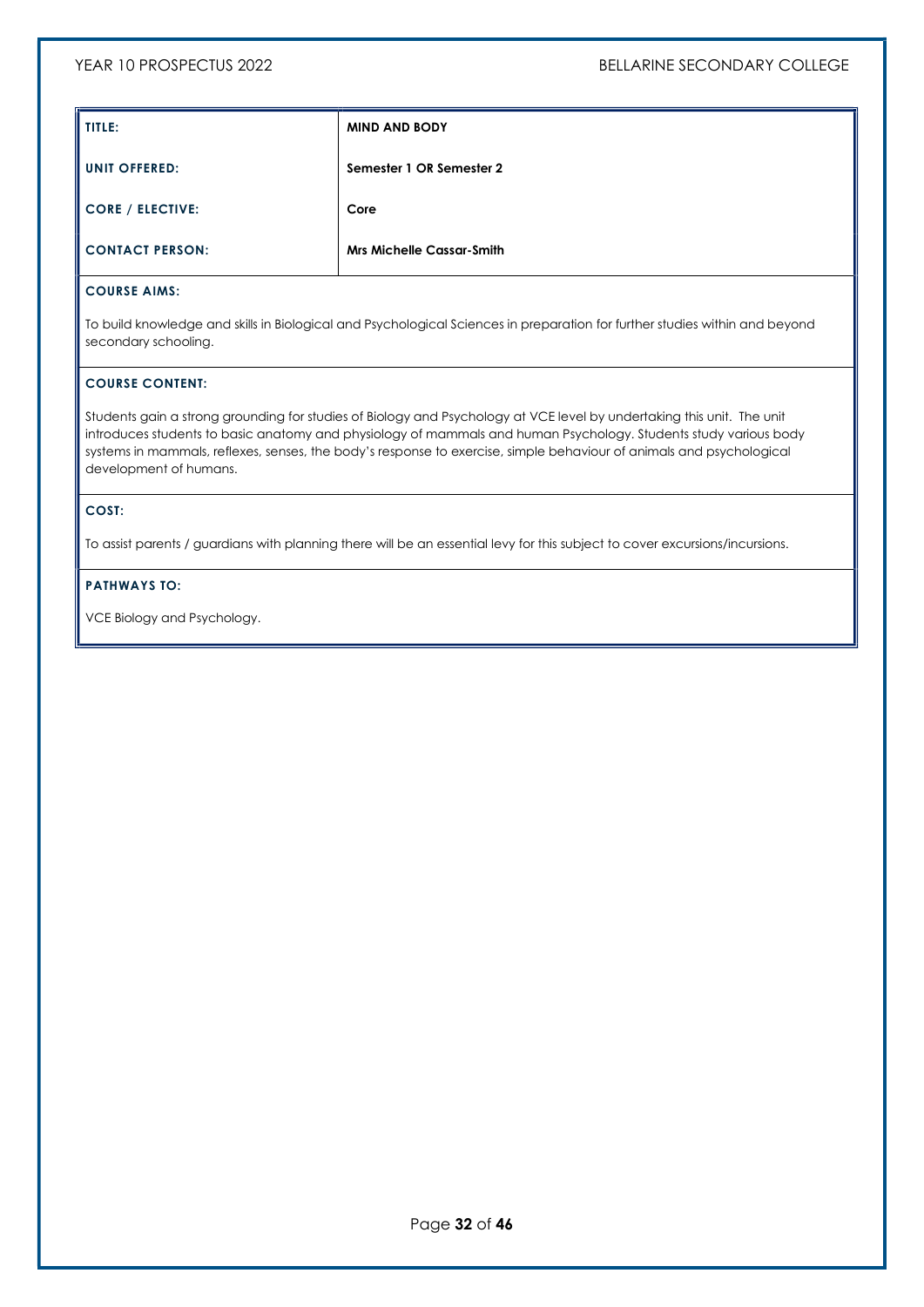| TITLE:                  | <b>MARINE SCIENCE</b>    |
|-------------------------|--------------------------|
| <b>UNIT OFFERED:</b>    | Semester 1 OR Semester 2 |
| <b>CORE / ELECTIVE:</b> | Core                     |
| <b>CONTACT PERSON:</b>  | <b>Mr James Green</b>    |

To build knowledge and skills in Environmental and Biological Sciences in preparation for further studies within and beyond secondary schooling.

#### COURSE CONTENT:

Students gain a strong grounding for studies of Environmental Science, as well as Biology, at VCE level by undertaking this unit. The unit introduces students to evolution in the marine environment. Students study the factors that affect local and global marine environments and relate these to the organism that live here. They research the marine ecosystems via a series of dissections and a practical field trip snorkelling around Port Phillip Heads; use modelling techniques to study the Science of shipping; examine SCUBA equipment and the Science that surrounds staying at depth and undertake a series of sampling experiments.

### COST:

To assist parents / guardians with planning there will be an essential levy for this subject to cover excursions/incursions.

### PATHWAYS TO:

VCE Environmental Science and Biology.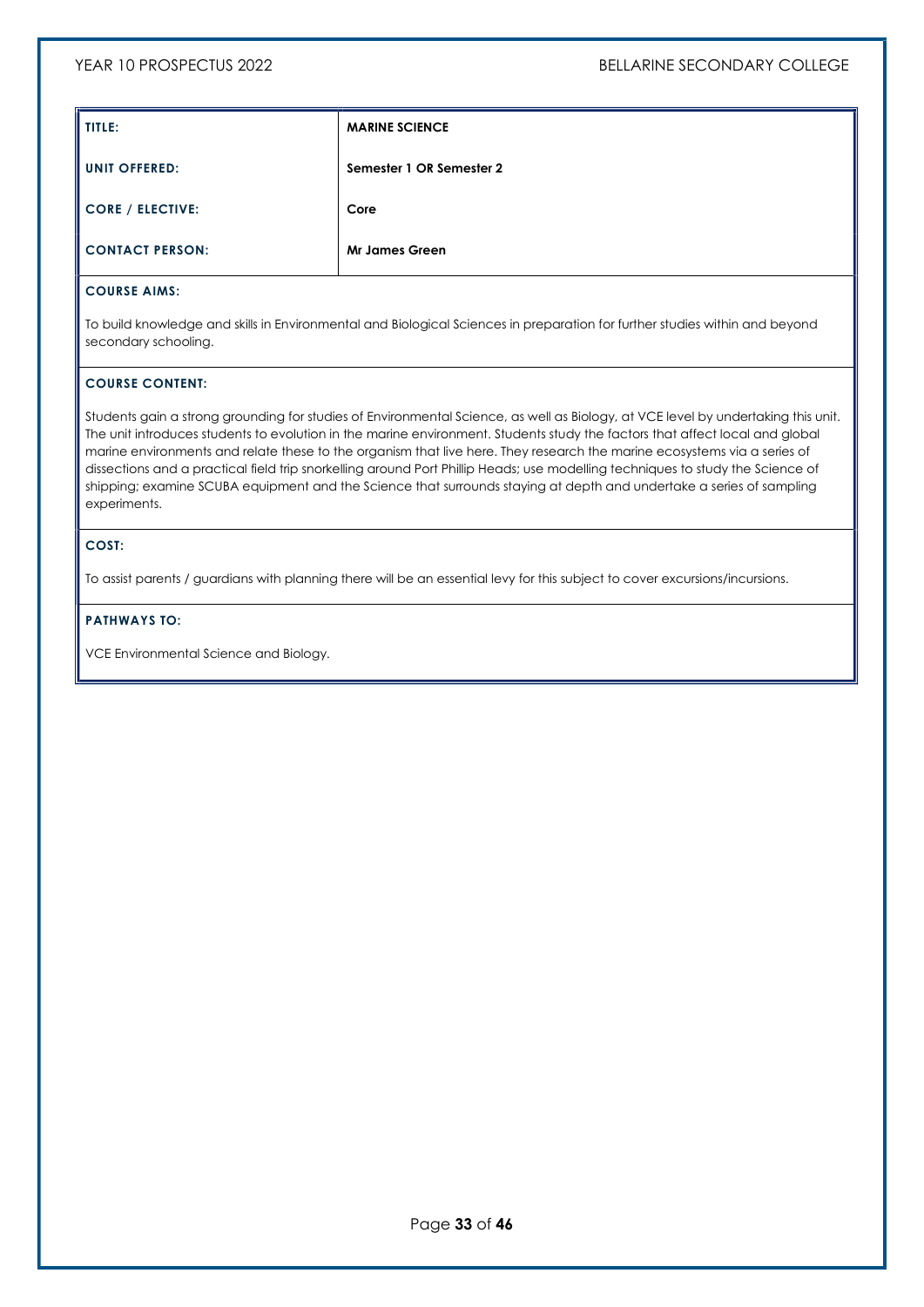### TECHNOLOGY DESIGN

| TITLE:                  | <b>AGRICULTURE &amp; HORTICULTURE</b> |
|-------------------------|---------------------------------------|
| <b>UNIT OFFERED:</b>    | Semester 1 OR Semester 2              |
| <b>CORE / ELECTIVE:</b> | Core                                  |
| <b>CONTACT PERSON:</b>  | <b>Ms Annie Flood</b>                 |

# COURSE AIMS:

This elective is designed to:

- $\bullet$  Introduce students to agriculture and its importance to society.
- Identify products produced by agriculture and horticulture and how those products are marketed
- Explain the impact of location and climate on agricultural production
- Allow students to set up and run a small business

#### COURSE CONTENT:

Students undertake an enterprise in which they are to design, investigate and produce an agricultural or horticultural product intended for sale at the end of the unit. The enterprise may focus either on the growing of fruit, vegetable or herb crops, the keeping of chickens for egg production or the growing of other domestic farm animals. Theory will look at a range of agriculture products, locations of agricultural production and marketing of those products.

#### PATHWAYS TO:

VCE Agriculture

VET Horticulture, Viticulture and Aquaculture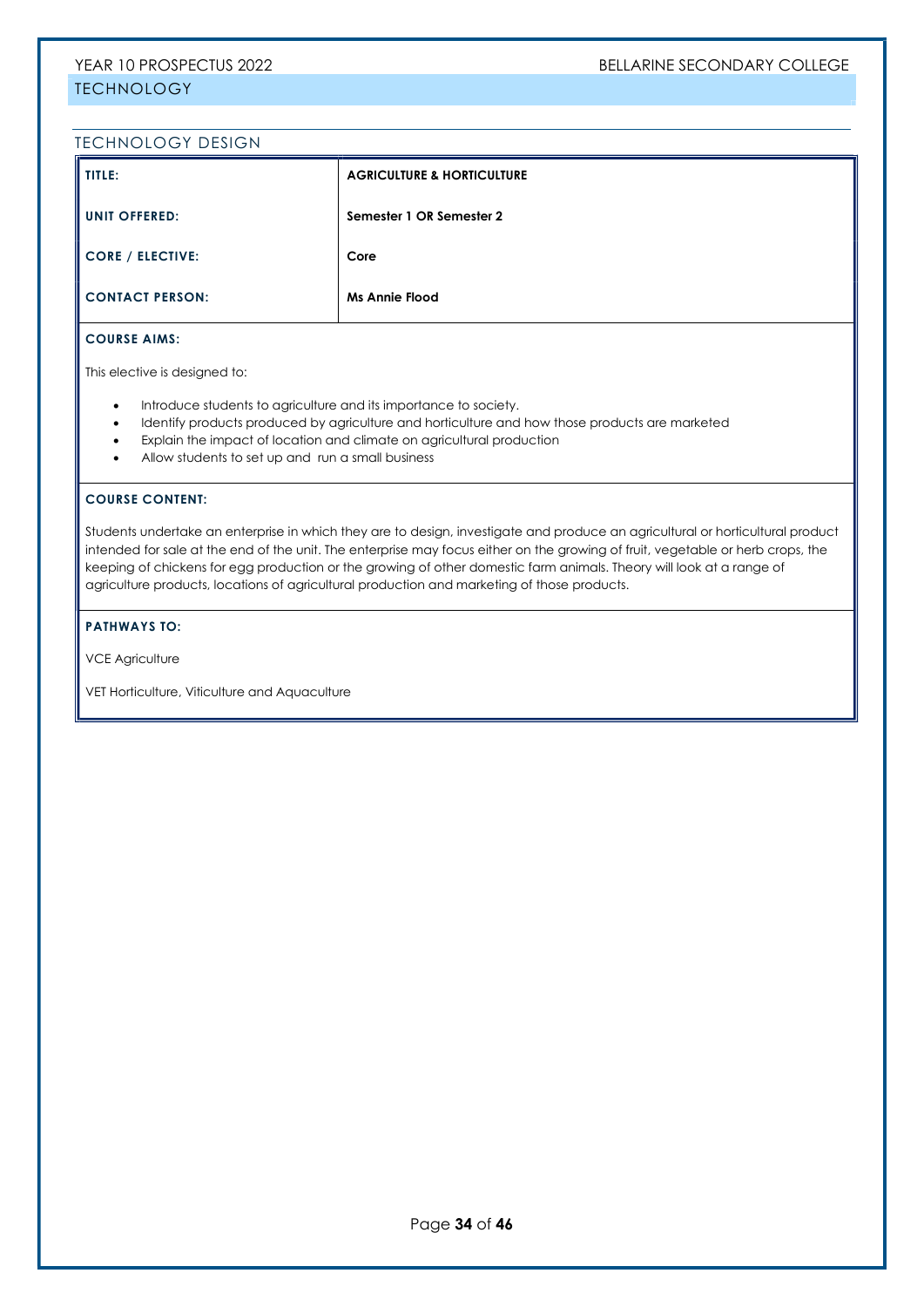| TITLE:                 | <b>Materials - FASHION AND FIBRE</b> |
|------------------------|--------------------------------------|
| UNIT OFFERED:          | Semester 1 OR Semester 2             |
| <b>CORE/ELECTIVE:</b>  | Core                                 |
| <b>CONTACT PERSON:</b> | Mrs Lynsey Roos                      |

- To introduce students to the varied applications of fibres and fabrics when creating Fashion Garments and accessories, Free Form decorative pieces and Manchester.
- To explain how specific characteristics of materials and particular processes affect functional and aesthetic design requirements.
- To prepare a design option that specifies materials and techniques with consideration for functional, aesthetic and environmental requirements.
- To implement the design using the appropriate techniques and equipment.

#### COURSE CONTENT:

Students will:

- Build up a folio of designs, related swatches, varied machine sewing and fibre art samples and a variety of embellishment techniques.
- Learn basic pattern drafting which will be used to design and make a simple production.
- Design and produce products from a range of design brief options.
- Investigate the effects of the manufacture of textile products on the environment and the economic value of such work.
- Explore various art styles for inspiration
- Research the Fashion and Textile industry and a designer of their own choice
- Learn to review their own work and make improvements when required.

#### PATHWAYS TO:

VCE Product Design and Technology – Textiles

VET Design Fundamentals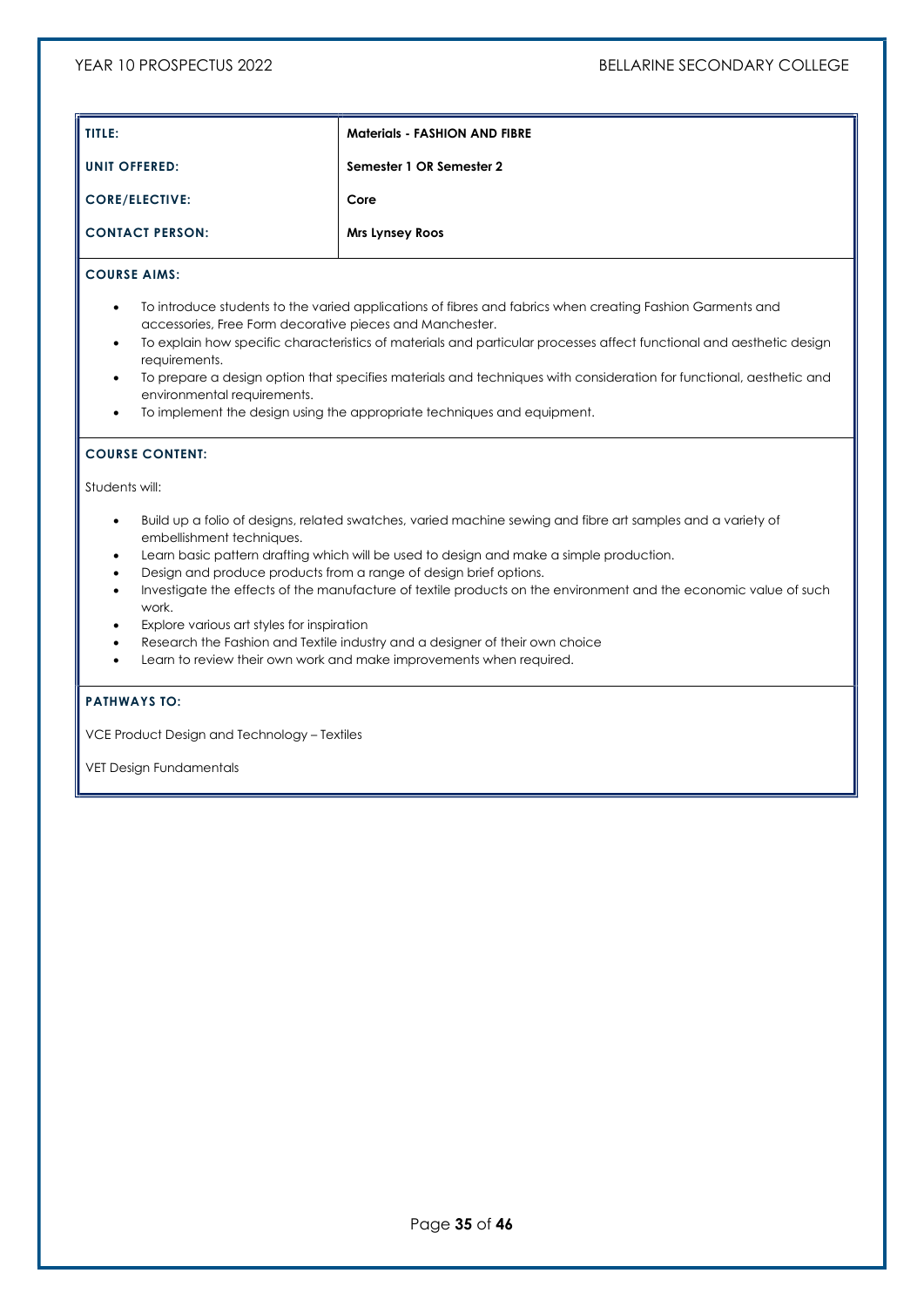| TITLE:                  | <b>MATERIALS - FOODS</b> |
|-------------------------|--------------------------|
| <b>UNIT OFFERED:</b>    | Semester 1 OR Semester 2 |
| <b>CORE / ELECTIVE:</b> | Core                     |
| <b>CONTACT PERSON:</b>  | <b>Mrs M Chaplin</b>     |

- This course aims to introduce students to a wide variety of processes, taste sensations, methods and terminology.
- To provide students with a broad knowledge of nutrition and the role food has in everyday life.
- The course examines the food we eat and its impact on the environment.

### COURSE CONTENT:

In this unit students are introduced to the challenges and delights of working with food.

- Investigate the requirements of healthy and safe food handling.
- Examine the nutritional needs of people and the content of food. They will be provided with the opportunity to prepare suitable dishes for each topic.
- Use design briefs to investigate, produce and evaluate their cooking experiences.
- Examine how sustainable food practices enhance the environment.

### PATHWAYS TO:

VCE Food and Technology

VCAL Hospitality

VET Hospitality

TAFE Cert I, II, III Hospitality, Food Processing of Commercial Cookery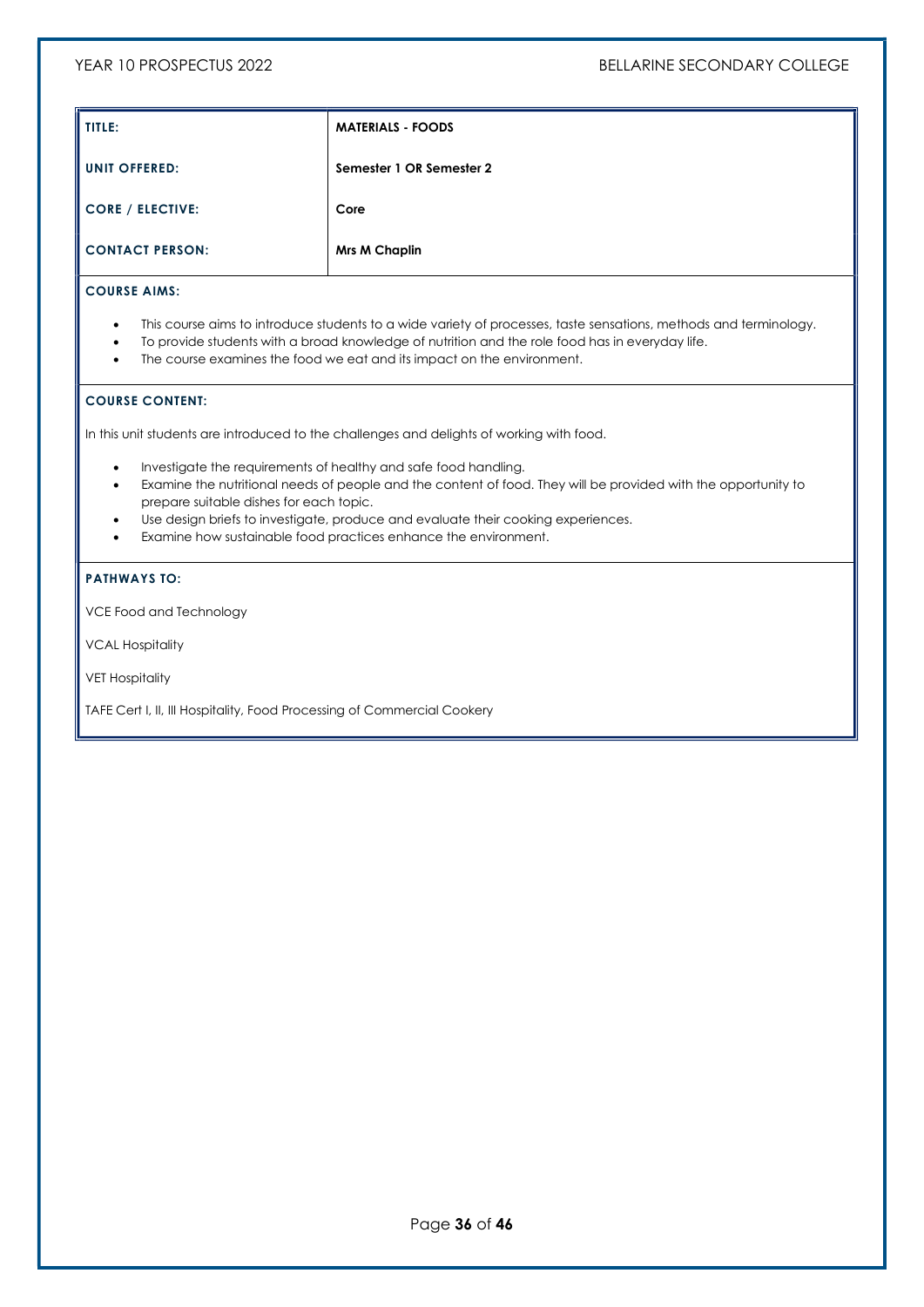| TITLE:                  | <b>MATERIALS - FOODS, CAFÉ FARE</b> |
|-------------------------|-------------------------------------|
| UNIT OFFERED:           | Semester 1 OR 2 Semester            |
| <b>CORE / ELECTIVE:</b> | Core                                |
| <b>CONTACT PERSON:</b>  | Ms Lynsey Roos & Mrs M Chaplin      |

#### COURSE AIMS:

- To develop an understanding of Food Safety practices, preparation and presentation in the context of the hospitality industry.
- To develop skills in the use of a range of cooking techniques, ingredients and processes
- To Introduce students to Coffee Making and Barista Skills
- To develop skills in Food photography

#### COURSE CONTENT:

In Café Fare students investigate and make judgements on how the principles of food safety, preparation, presentation and sensory perceptions influence the creation of healthy foods. They explore the characteristics and properties of food, food selection and preparation and contemporary food issues.

In the practical area of the unit, students prepare and present foods using a range of techniques to ensure optimum flavour, texture, and visual appeal. Food photography and digital technologies are utilised to record practical outcomes.

#### PATHWAYS TO:

VCE Food and Technology

VCAL Hospitality

VET Hospitality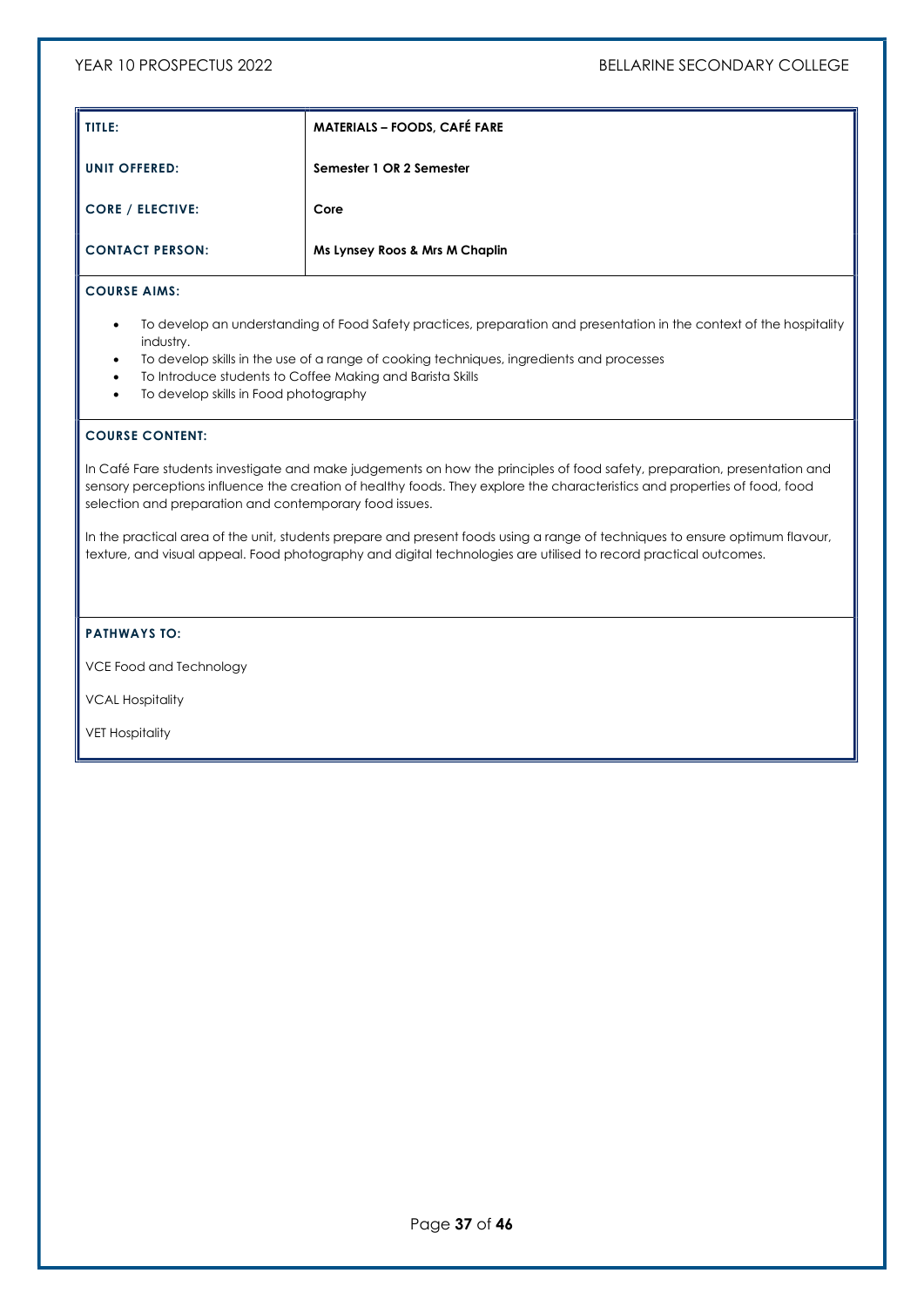| TITLE:                  | <b>MATERIALS - METAL</b> |
|-------------------------|--------------------------|
| <b>UNIT OFFERED:</b>    | Semester 1 OR Semester 2 |
| <b>CORE / ELECTIVE:</b> | Core                     |
| <b>CONTACT PERSON:</b>  | <b>Mr Mark Duncan</b>    |

#### COURSE AIMS:

- To explain how specific characteristics of materials and particular processes affect functional and aesthetic design requirements.
- To prepare a design option that specifies materials and techniques with consideration for functional, aesthetic and environmental requirements.
- To implement the design using the appropriate techniques and equipment with precision and safety.

# COURSE CONTENT:

Students studying this subject will investigate the methods of joining, cutting, and polishing various metals. Students will also study the safe use of the welding principles, CNC plasma design and metal lathe operations. Due to the nature of this subject long hair needs to be tied back; before operating any type of machinery. Each student is required to complete three core practical models, three written assignments and complete a theory exam at the end of the semester. Where students demonstrate an aptitude for this subject an extension model of their choice is offered.

#### PATHWAYS TO:

VCAL Certificate II in Engineering

VET Engineering – Certificate 2 & Product Design Technology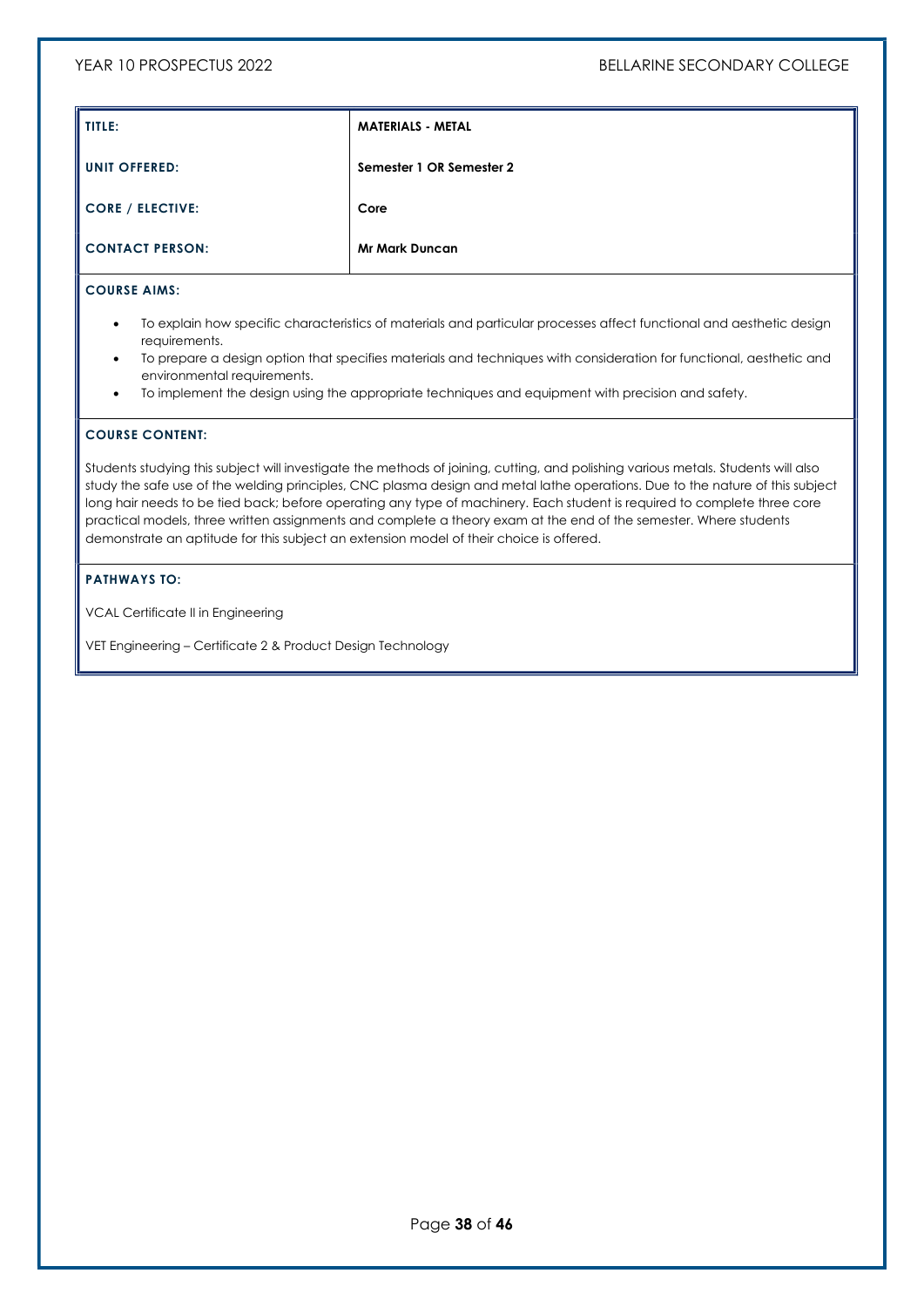| TITLE:                  | <b>SYSTEMS – TECHNOLOGY &amp; DESIGN</b> |
|-------------------------|------------------------------------------|
|                         | [Formerly Robotics]                      |
| <b>UNIT OFFERED:</b>    | Semester 1 OR Semester 2                 |
| <b>CORE / ELECTIVE:</b> | Core                                     |
| <b>CONTACT PERSONS:</b> | Mr Paul Hooper                           |

This subject covers areas of technology such as Electronics and Robotics. It aims to give students an introduction to the fields of electro technology, computronics and mechatronics.

#### COURSE CONTENT:

Students learn skills in various areas of robotic and electro-technology. Skills from previous years are built upon using advanced Lego robots (NXT) in order to complete a series of challenges such as climbing poles, avoiding obstacles and remote control.

Students also have the option of building a robot vehicle from the microprocessor chip up. This will involve the computer design and etching of a number of printed circuit boards, development of sensors, and the use of sophisticated test equipment. The vehicle can then be programmed to complete the chosen task.

Students also have the opportunity to disassemble a Nitro Powered Remote Control Car, documenting the various mechanical and electronic systems on the way. After assembling the car they will use their knowledge to trouble-shoot problems and return the car to working condition.

In addition students conduct research into emerging robotics technologies, and the ethics of using robots in a military context.

#### PATHWAYS TO:

VCE Systems Engineering Units 1-4.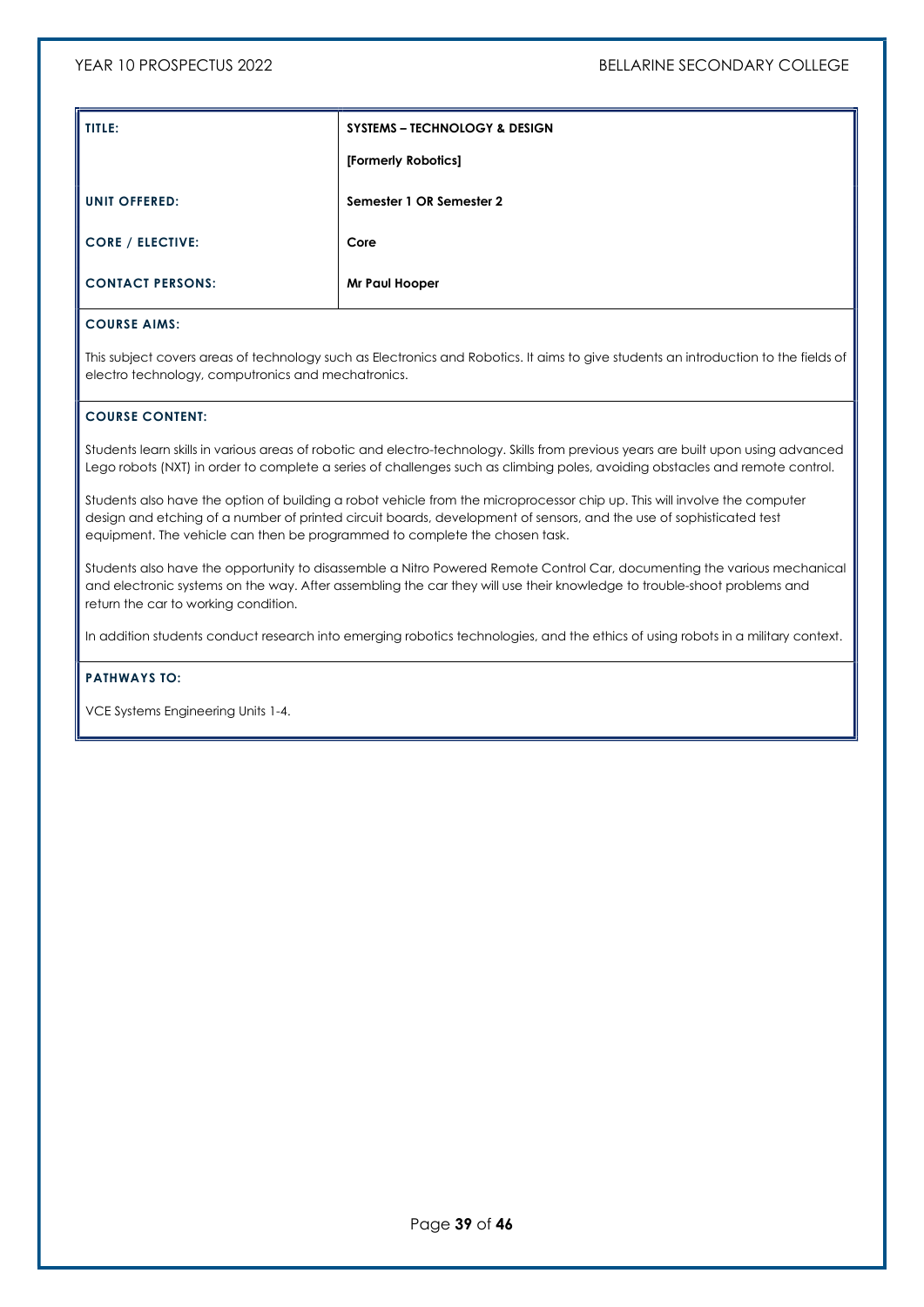| TITLE:                  | Design Technology: WOOD  |
|-------------------------|--------------------------|
| <b>UNIT OFFERED:</b>    | Semester 1 OR Semester 2 |
| <b>CORE / ELECTIVE:</b> | Core                     |
| <b>CONTACT PERSON:</b>  | <b>Mr Nathan Maultby</b> |

# COURSE AIMS:

- To explain how specific characteristics of materials and particular processes affect functional and aesthetic design requirements.
- To prepare a design option that specifies materials and techniques with consideration of the Product Design Factors
- To implement the design using the appropriate techniques and equipment with precision and safety.

### COURSE CONTENT:

- This Course is a basic requirement of Design and Technology Wood Units 1-4.
- Students will develop an understanding of the process through the design, planning, production and evaluation of their product. They will use a range of tools and equipment to enhance their skills and develop a sound knowledge of safe work practices.
- All students will complete a folio to support and confirm their practical knowledge of the design process.

#### PATHWAYS TO:

VCE Product Design and Technology

VET Building and Construction.

VCAL Building and Construction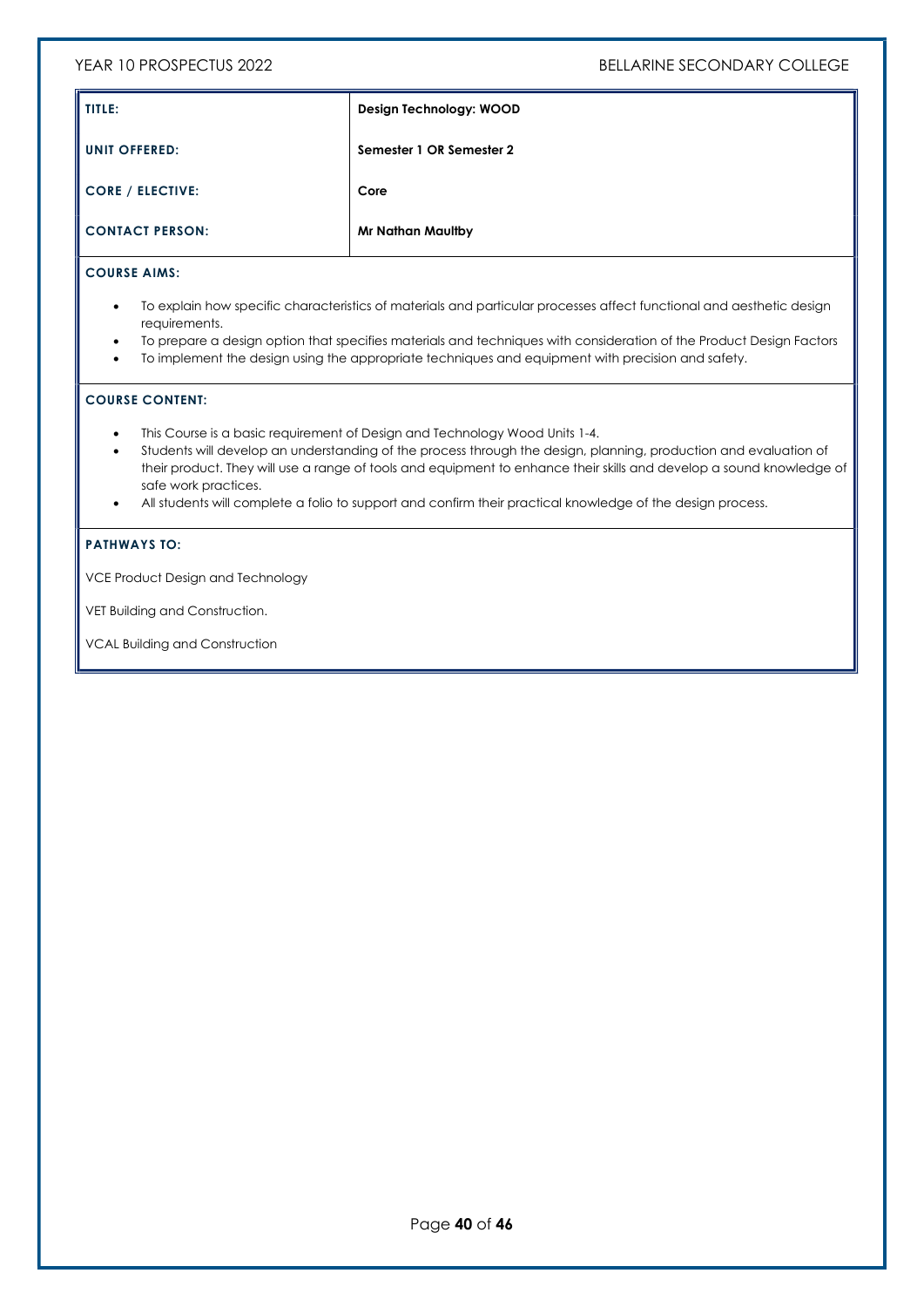| TITLE:                  | <b>VET: Certificate II in Building and Construction</b> |
|-------------------------|---------------------------------------------------------|
|                         | Pre-apprenticeship (Carpentry)                          |
| <b>UNIT OFFERED:</b>    | Semester 2                                              |
| <b>CORE / ELECTIVE:</b> | <b>Elective</b>                                         |
| <b>CONTACT PERSON:</b>  | <b>Mr Nathan Maultby</b>                                |

# COURSE AIMS:

- To introduce students to Building and Construction by undertaking two units of competency from the Certificate II in Building and Construction.
- To provide participants with the skills and knowledge to identify and safely handle carpentry hand and power tools and plant and equipment. It includes the ability to plan for, prepare and handle tools and equipment, clean up after use, and report on faulty tools and equipment.
- Investigate and make judgements on how the characteristics and properties of materials, systems, components, tools and equipment can be combined to create designed solutions (Vic Curriculum)
- Work flexibly to safely test, select, justify and use appropriate technologies and processes to make designed solutions (Vic Curriculum)

#### COURSE CONTENT:

Two modules of the Certificate II in Building and Construction Pre-apprenticeship Pathway

- VU22022 Identify and Handle Carpentry Hand Tools (part completion)
- VU22023 Perform Basic Setting Out (completion)

#### PATHWAYS TO:

VET General Construction.

VCAL Building and Construction

VCAL Carpentry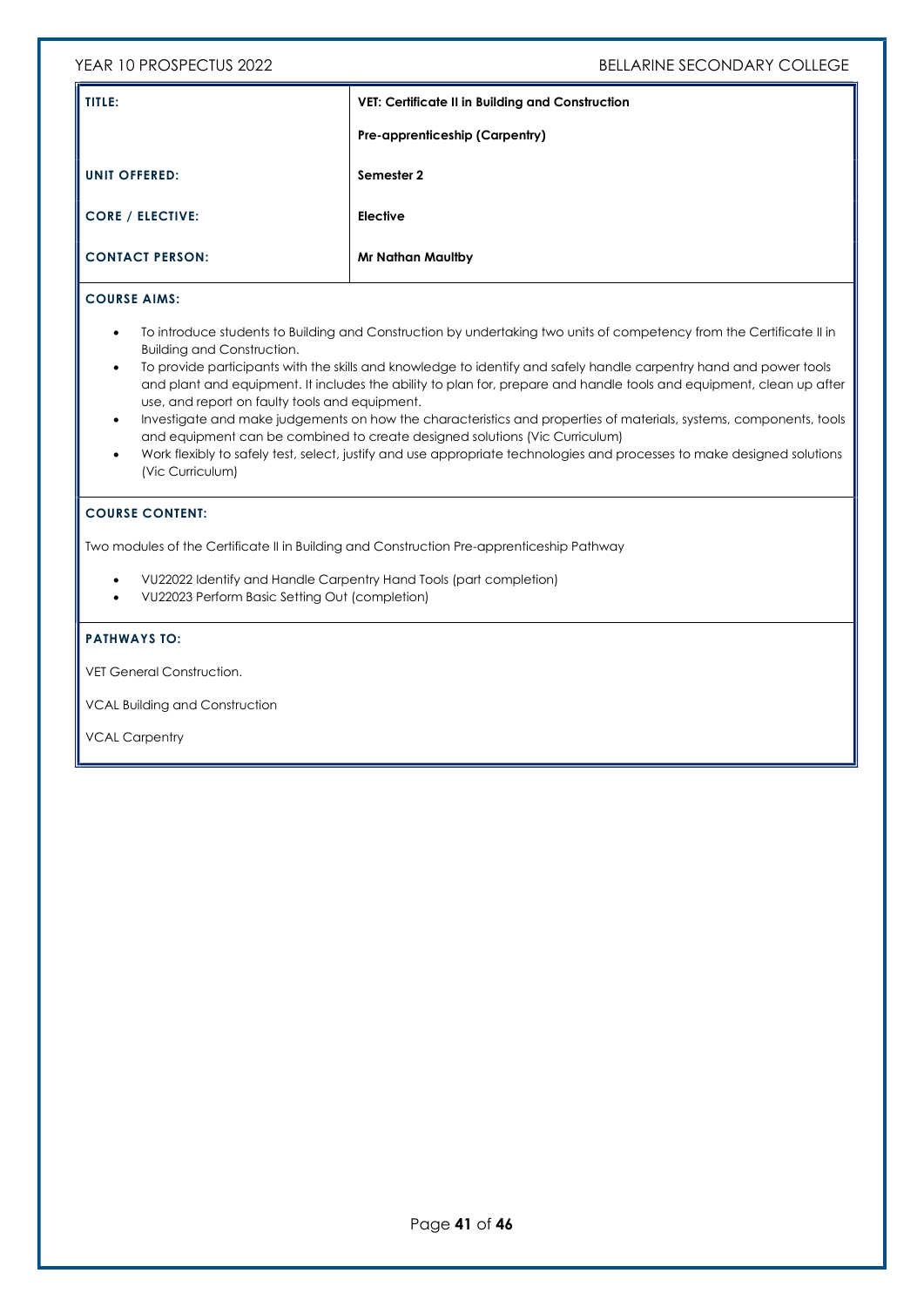# YEAR 10 PROSPECTUS 2022 THE SECONDARY COLLEGE TECHNOLOGY DIGITAL

| TITLE:                       | <b>DIGITAL - COMPUTING</b> |  |
|------------------------------|----------------------------|--|
| I UNIT OFFERED:              | Semester 1 OR Semester 2   |  |
| $\parallel$ CORE / ELECTIVE: | Core                       |  |
| CONTACT PERSON:              | Mr Neil Bruckner           |  |

# COURSE AIMS:

This subject is aimed at extending the student's computer and software skill. The subject will cater for all students of varying standards of skills knowledge and look at many different software types.

#### COURSE CONTENT:

Students will be expected to work with a wide range of software including:

- Programming
- Web Design
- Spreadsheets
- Databases

#### PATHWAYS TO:

VCE Applied Computing

VCE Data Analytics

VCE Software Development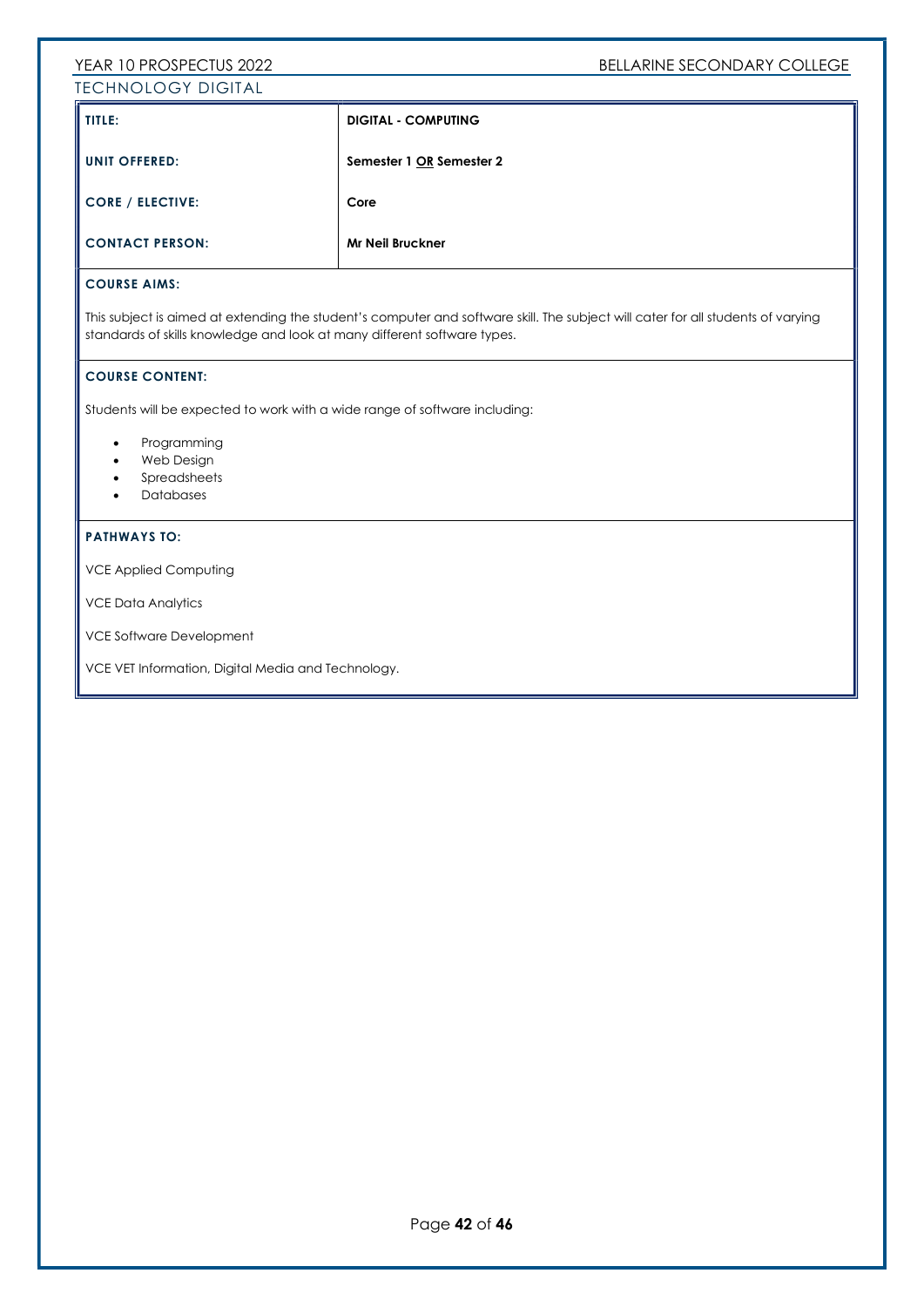| TITLE:                  | DIGITAL – LIVING IN A DIGITAL WORLD |
|-------------------------|-------------------------------------|
| <b>UNIT OFFERED:</b>    | Semester 1 OR Semester 2            |
| <b>CORE / ELECTIVE:</b> | Core                                |
| <b>CONTACT PERSON:</b>  | <b>Mr Neil Bruckner</b>             |

This course aims to introduce students to the wide range of digital systems and the use of data and information.

## COURSE CONTENT:

There has been an explosion in data around the globe as the use of the internet and digital technologies has become embedded in our lives. Students will use this data to create graphic solutions and present visual thinking using software tools. They will also investigate the capabilities of digital systems and networks, including the hardware and software components required.

#### PATHWAYS TO:

VCE Applied Computing

VCE Data Analytics

VCE Software Development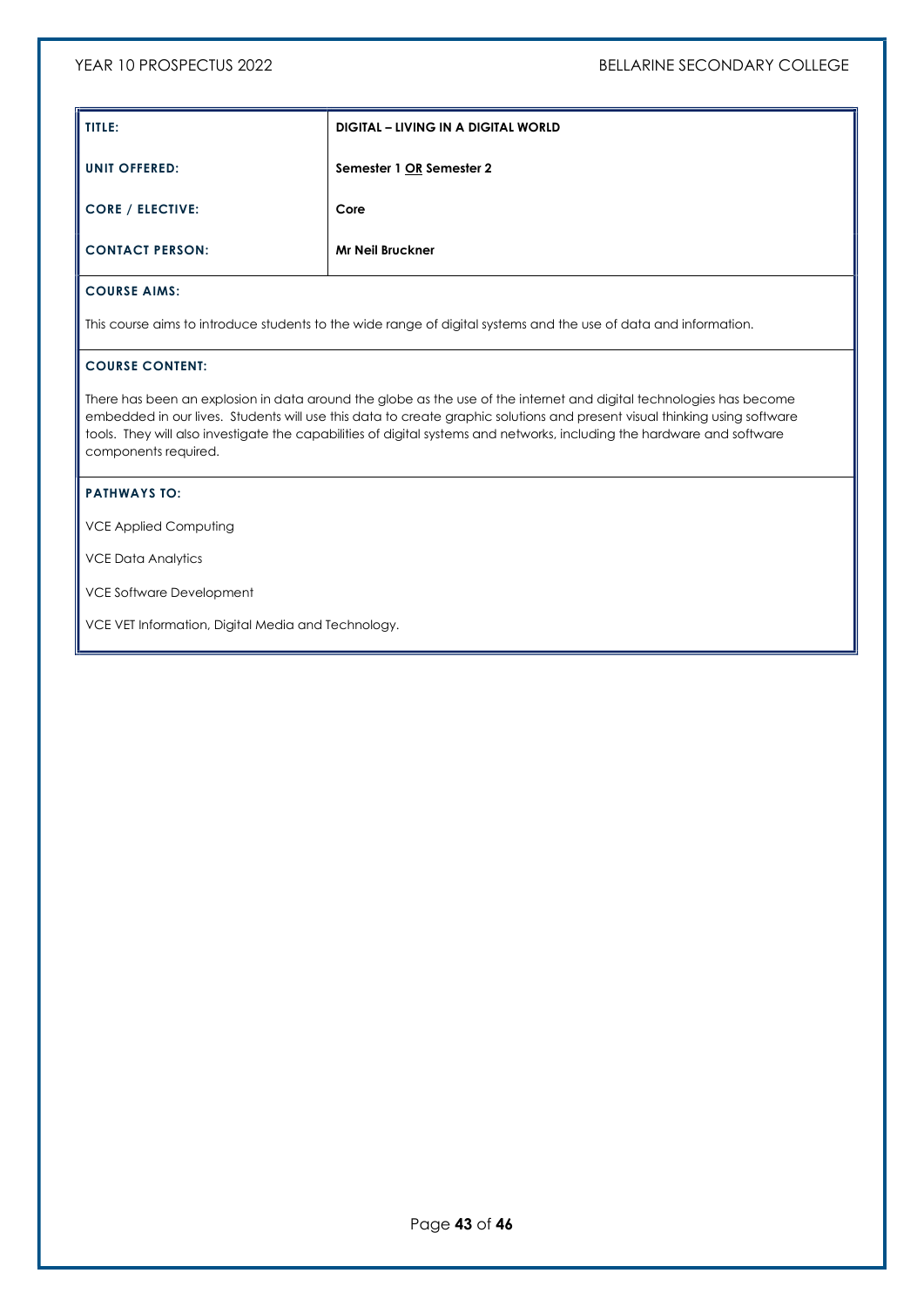| TITLE:                  | <b>DIGITAL – PROGRAMMING AND GAME DESIGN</b> |
|-------------------------|----------------------------------------------|
| <b>UNIT OFFERED:</b>    | Semester 1 OR Semester 2                     |
| <b>CORE / ELECTIVE:</b> | Core                                         |
| <b>CONTACT PERSON:</b>  | <b>Mr Neil Bruckner</b>                      |

This subject is aimed at introducing students to programming, animation and game development. The subject will cater for students of varying standards of skills knowledge and look at a range of appropriate software.

# COURSE CONTENT:

Students will be introduced to:

- Programming
- **•** Design
- Development
- Testing

Students will use game making software to design and develop their own game.

#### PATHWAYS TO:

VCE Applied Computing

VCE Data Analytics

VCE Software Development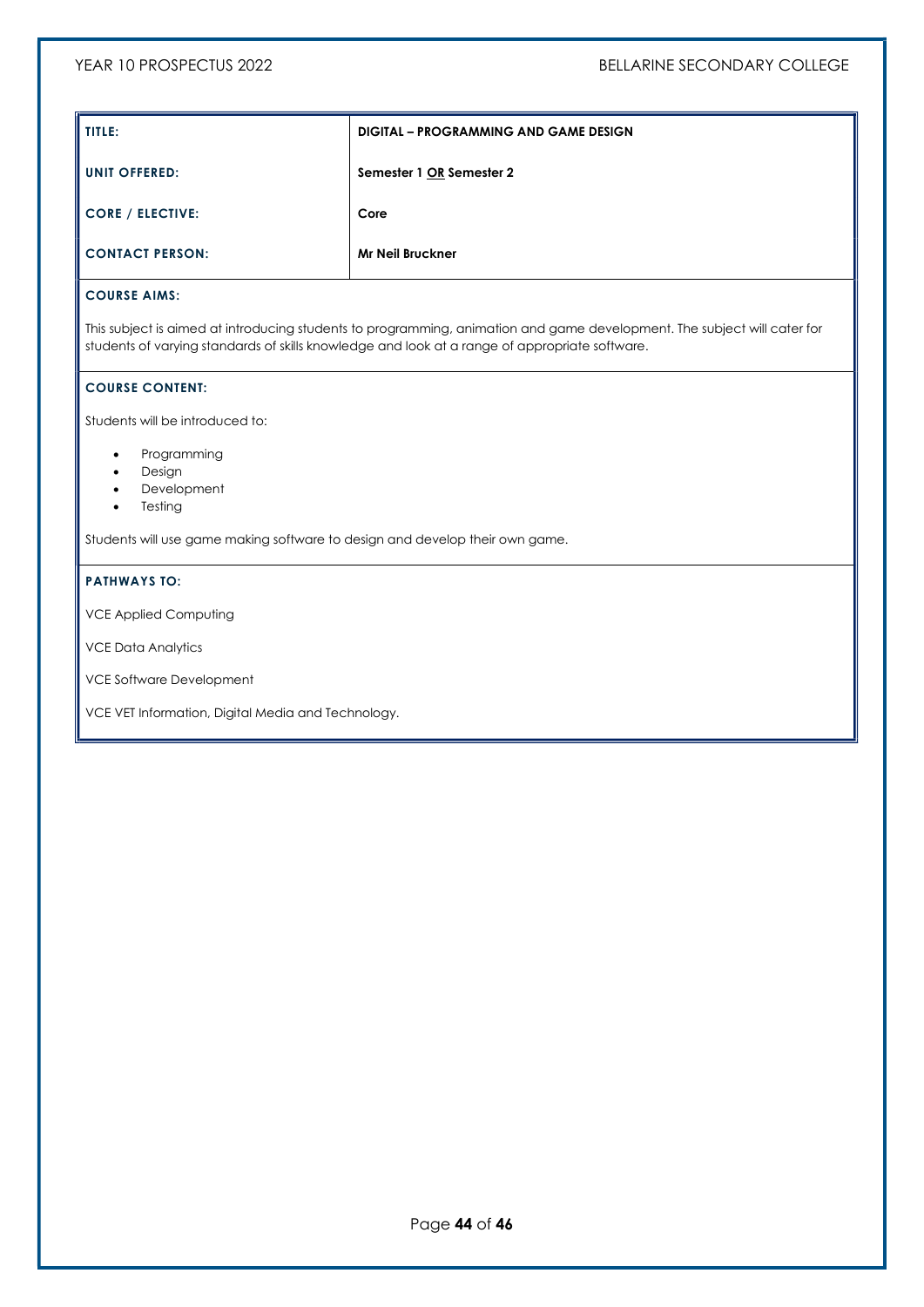| TITLE:                  | <b>DIGITAL - VET IDMT</b> |
|-------------------------|---------------------------|
| <b>UNIT OFFERED:</b>    | Semester 1 AND Semester 2 |
| <b>CORE / ELECTIVE:</b> | Core                      |
| <b>CONTACT PERSON:</b>  | <b>Mr Neil Bruckner</b>   |

#### COURSE AIMS:

This course provides students with a basic understanding of computer hardware and software. VET IDMT gives students an opportunity to build and dismantle computers in a safe environment.

#### COURSE CONTENT:

Students will be expected to troubleshoot, repair and maintain computers while working in a team environment. This subject provides a good foundation for those wanting to work in an IT environment. The following modules will be covered:

- Operate Application Software Packages
- Work and Communicate Effectively in an IT Environment
- Produce Digital Images for the Web
- Run Standard Diagnostics Tests
- Participate Effectively in OH&S Communication and Consultative Processes

#### PATHWAYS TO:

VCE Applied Computing

VCE Data Analytics

VCE Software Development